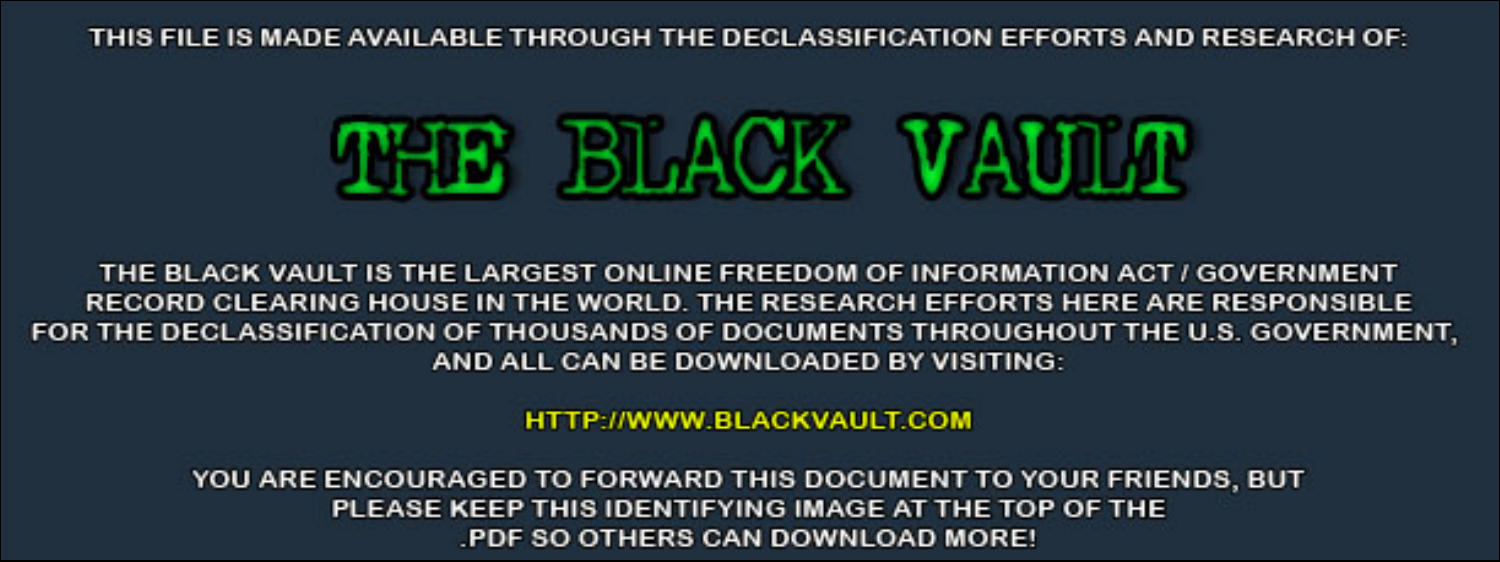|                                                                                                            | <b>REPORT DOCUMENTATION PAGE</b>   |                                                                          | Form Approved                                                                                                                                                                                                                              |    |                                                                                                                                                                                                                                                                                                                                                                                                                                                                                                                                                                                                                                                           |  |
|------------------------------------------------------------------------------------------------------------|------------------------------------|--------------------------------------------------------------------------|--------------------------------------------------------------------------------------------------------------------------------------------------------------------------------------------------------------------------------------------|----|-----------------------------------------------------------------------------------------------------------------------------------------------------------------------------------------------------------------------------------------------------------------------------------------------------------------------------------------------------------------------------------------------------------------------------------------------------------------------------------------------------------------------------------------------------------------------------------------------------------------------------------------------------------|--|
|                                                                                                            |                                    |                                                                          | OMB No. 0704-0188<br>Public reporting burden for this collection of information is estimated to average 1 hour per response, including the time for reviewing instructions, searching existing data sources, gathering and maintaining the |    |                                                                                                                                                                                                                                                                                                                                                                                                                                                                                                                                                                                                                                                           |  |
|                                                                                                            |                                    | OMB control number. PLEASE DO NOT RETURN YOUR FORM TO THE ABOVE ADDRESS. |                                                                                                                                                                                                                                            |    | data needed, and completing and reviewing this collection of information. Send comments regarding this burden estimate or any other aspect of this collection of information, including suggestions for reducing<br>this burden to Department of Defense, Washington Headquarters Services, Directorate for Information Operations and Reports (0704-0188), 1215 Jefferson Davis Highway, Suite 1204, Arlington, VA 22202-4302.<br>Respondents should be aware that notwithstanding any other provision of law, no person shall be subject to any penalty for failing to comply with a collection of information if it does not display a currently valid |  |
| 1. REPORT DATE (DD-MM-YYYY)<br>15-06-2007                                                                  |                                    | 2. REPORT TYPE<br>Master's Thesis                                        |                                                                                                                                                                                                                                            |    | 3. DATES COVERED (From - To)<br>31-07-2006 to 15-06-2007                                                                                                                                                                                                                                                                                                                                                                                                                                                                                                                                                                                                  |  |
| <b>4. TITLE AND SUBTITLE</b><br>The Wrong Target                                                           |                                    |                                                                          |                                                                                                                                                                                                                                            |    | <b>5a. CONTRACT NUMBER</b>                                                                                                                                                                                                                                                                                                                                                                                                                                                                                                                                                                                                                                |  |
|                                                                                                            |                                    |                                                                          |                                                                                                                                                                                                                                            |    | <b>5b. GRANT NUMBER</b>                                                                                                                                                                                                                                                                                                                                                                                                                                                                                                                                                                                                                                   |  |
|                                                                                                            |                                    |                                                                          |                                                                                                                                                                                                                                            |    | <b>5c. PROGRAM ELEMENT NUMBER</b>                                                                                                                                                                                                                                                                                                                                                                                                                                                                                                                                                                                                                         |  |
| 6. AUTHOR(S)<br>Rasmussen, Robert E.                                                                       |                                    |                                                                          |                                                                                                                                                                                                                                            |    | <b>5d. PROJECT NUMBER</b>                                                                                                                                                                                                                                                                                                                                                                                                                                                                                                                                                                                                                                 |  |
|                                                                                                            |                                    |                                                                          |                                                                                                                                                                                                                                            |    | <b>5e. TASK NUMBER</b>                                                                                                                                                                                                                                                                                                                                                                                                                                                                                                                                                                                                                                    |  |
|                                                                                                            |                                    |                                                                          |                                                                                                                                                                                                                                            |    | <b>5f. WORK UNIT NUMBER</b>                                                                                                                                                                                                                                                                                                                                                                                                                                                                                                                                                                                                                               |  |
|                                                                                                            |                                    | 7. PERFORMING ORGANIZATION NAME(S) AND ADDRESS(ES)                       |                                                                                                                                                                                                                                            |    | 8. PERFORMING ORGANIZATION REPORT<br><b>NUMBER</b>                                                                                                                                                                                                                                                                                                                                                                                                                                                                                                                                                                                                        |  |
| Joint Forces Staff College<br>Joint Advanced Warfighting School                                            |                                    |                                                                          |                                                                                                                                                                                                                                            |    | <b>JFSC 25789</b>                                                                                                                                                                                                                                                                                                                                                                                                                                                                                                                                                                                                                                         |  |
| 7800 Hampton Blvd<br>Norfolk, VA 23511-1702                                                                |                                    |                                                                          |                                                                                                                                                                                                                                            |    |                                                                                                                                                                                                                                                                                                                                                                                                                                                                                                                                                                                                                                                           |  |
|                                                                                                            |                                    | 9. SPONSORING / MONITORING AGENCY NAME(S) AND ADDRESS(ES)                |                                                                                                                                                                                                                                            |    | 10. SPONSOR/MONITOR'S ACRONYM(S)                                                                                                                                                                                                                                                                                                                                                                                                                                                                                                                                                                                                                          |  |
|                                                                                                            |                                    |                                                                          |                                                                                                                                                                                                                                            |    | <b>11. SPONSOR/MONITOR'S REPORT</b>                                                                                                                                                                                                                                                                                                                                                                                                                                                                                                                                                                                                                       |  |
|                                                                                                            |                                    |                                                                          |                                                                                                                                                                                                                                            |    | <b>NUMBER(S)</b>                                                                                                                                                                                                                                                                                                                                                                                                                                                                                                                                                                                                                                          |  |
| <b>12. DISTRIBUTION / AVAILABILITY STATEMENT</b><br>Approved for public release, distribution is unlimited |                                    |                                                                          |                                                                                                                                                                                                                                            |    |                                                                                                                                                                                                                                                                                                                                                                                                                                                                                                                                                                                                                                                           |  |
| <b>13. SUPPLEMENTARY NOTES</b>                                                                             |                                    |                                                                          |                                                                                                                                                                                                                                            |    |                                                                                                                                                                                                                                                                                                                                                                                                                                                                                                                                                                                                                                                           |  |
| <b>14. ABSTRACT</b><br>See attached file.<br><b>15. SUBJECT TERMS</b>                                      |                                    |                                                                          |                                                                                                                                                                                                                                            |    |                                                                                                                                                                                                                                                                                                                                                                                                                                                                                                                                                                                                                                                           |  |
|                                                                                                            |                                    |                                                                          |                                                                                                                                                                                                                                            |    |                                                                                                                                                                                                                                                                                                                                                                                                                                                                                                                                                                                                                                                           |  |
| <b>16. SECURITY CLASSIFICATION OF:</b>                                                                     |                                    |                                                                          | <b>17. LIMITATION</b><br><b>18. NUMBER</b><br>OF ABSTRACT<br><b>OF PAGES</b>                                                                                                                                                               |    | <b>19a. NAME OF RESPONSIBLE PERSON</b>                                                                                                                                                                                                                                                                                                                                                                                                                                                                                                                                                                                                                    |  |
| a. REPORT<br>Unclassified                                                                                  | <b>b. ABSTRACT</b><br>Unclassified | c. THIS PAGE<br>Unclassified                                             | Unclassified<br>Unlimited                                                                                                                                                                                                                  | 75 | 19b. TELEPHONE NUMBER (include area<br>code)<br>$757 - 443 - 6301$                                                                                                                                                                                                                                                                                                                                                                                                                                                                                                                                                                                        |  |
|                                                                                                            |                                    |                                                                          |                                                                                                                                                                                                                                            |    | Standard Form 298 (Rev. 8-98)<br>Prescribed by ANSI Std. Z39.18                                                                                                                                                                                                                                                                                                                                                                                                                                                                                                                                                                                           |  |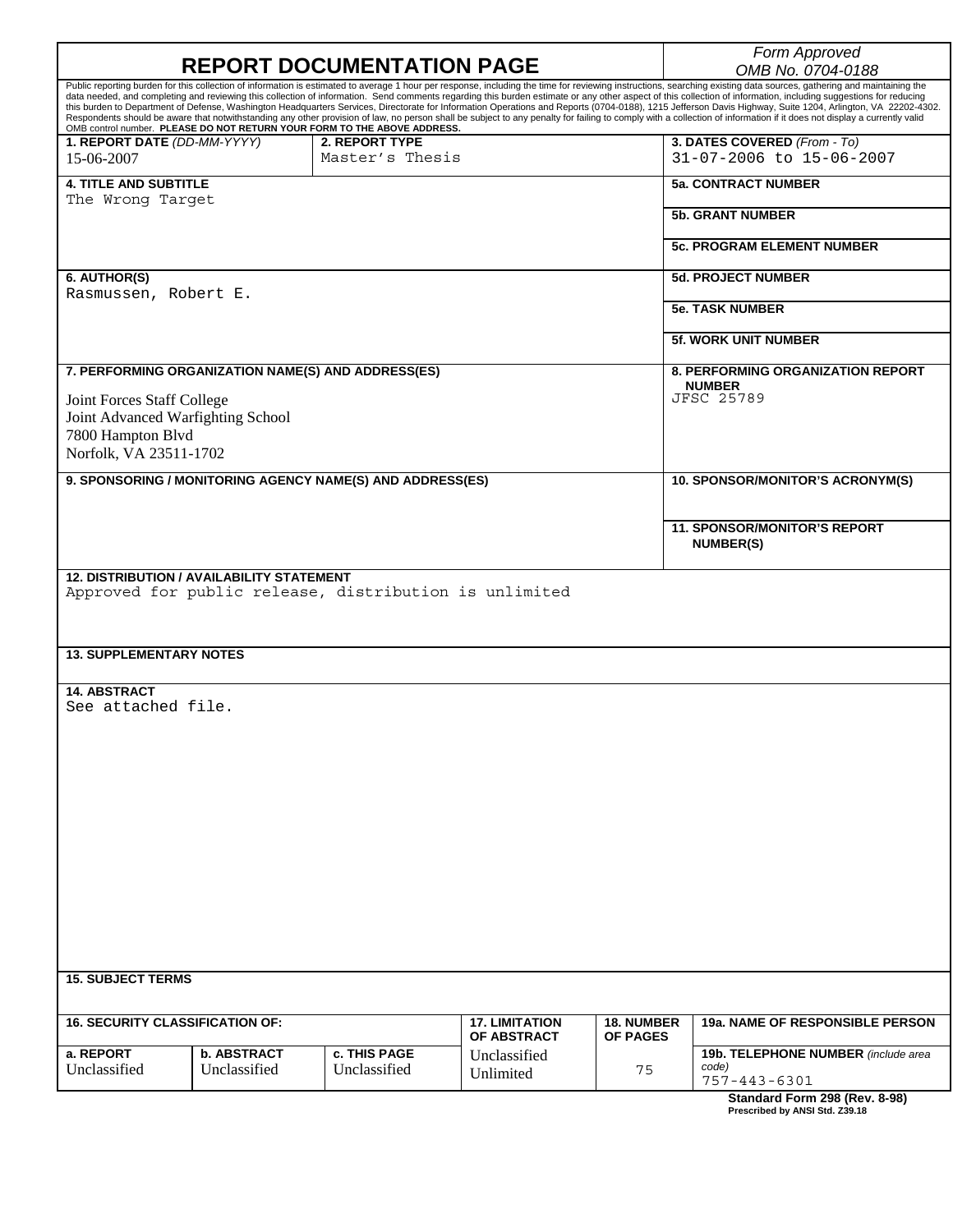#### **JOINT FORCES STAFF COLLEGE JOINT ADVANCED WARFIGHTING SCHOOL**

### **THE WRONG TARGET**

# **THE PROBLEM OF MISTARGETING RESULTING IN FRATRICIDE AND CIVILIAN CASUALTIES**

**by** 

**Robert E. Rasmussen** 

**Commander, USN** 

**A paper submitted to the Faculty of the Joint Advanced Warfighting School in partial satisfaction of the requirements of a Master of Science Degree in Joint Campaign Planning and Strategy.** 

**The contents of this paper reflect my own personal views and are not necessarily endorsed by the Joint Forces Staff College or the Department of Defense.** 

Signature:\_\_\_\_\_\_\_\_\_\_\_\_\_\_\_\_\_\_\_\_\_\_\_\_\_\_\_\_\_\_\_\_\_

**13 May 2007** 

Thesis Committee: Charles Cunningham, LGEN, USAF (Ret) (Chair) Keith Dickson, PhD. Gail Nikula, PhD.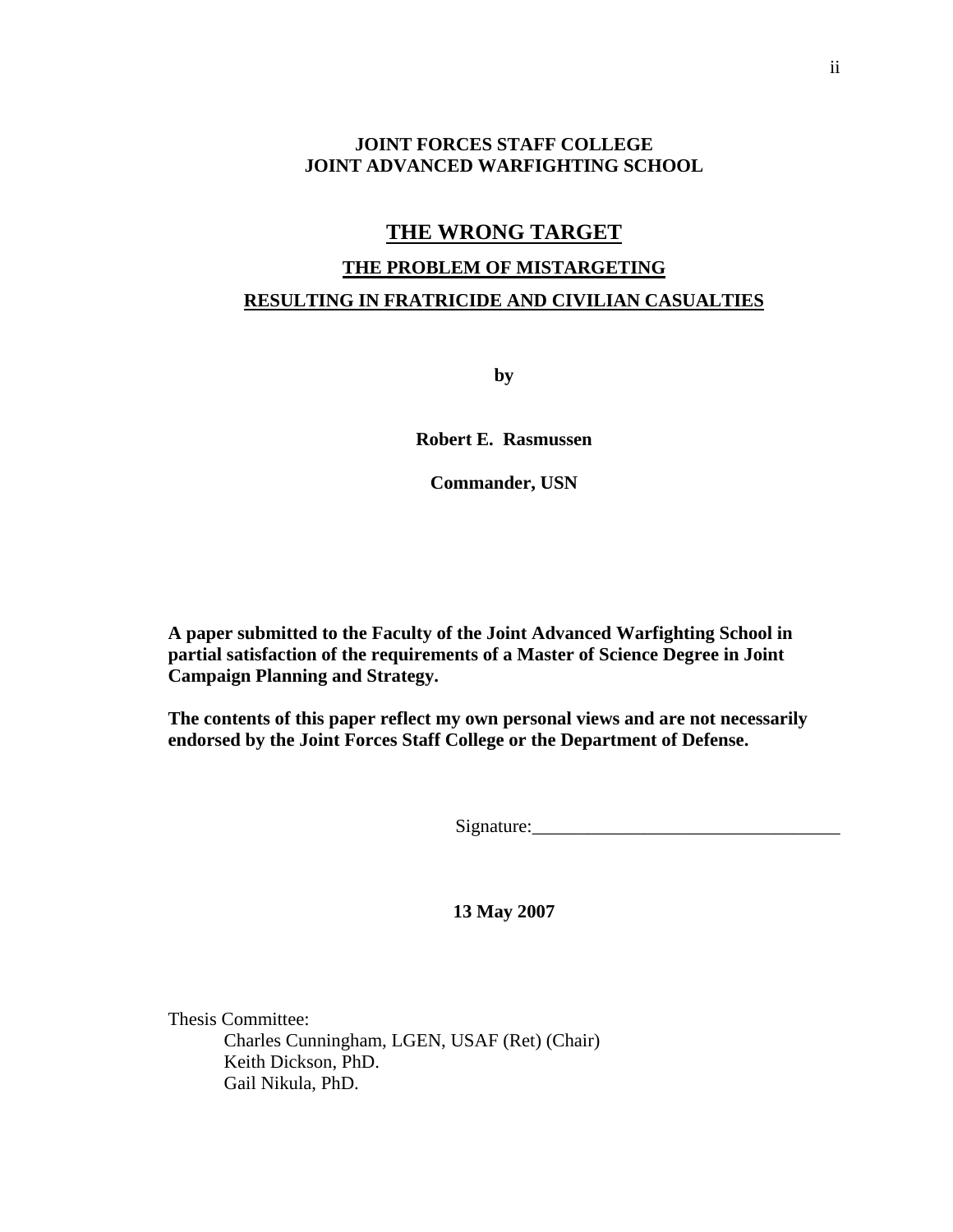# <span id="page-3-0"></span>**Abstract**

Despite a considerable effort since Operation Desert Storm, the Services have yet to reduce the likelihood of mistargeting – the engagement of friendly forces and noncombatants by friendly fire. Mistargeting has always occurred but has historically received little scrutiny. The numbers of mistargeting casualties have gone down dramatically, but the *rate* has gone up since World War II. When tactical mistargeting occurs today, the effects can be enormous and are increasing, particularly given modern global media.

There are thousands of U.S. military entities that potentially require Combat Identification (CID), plus coalition partners and neutrals. CID of aircraft and ships has historically received proportionally more attention compared to ground units, which suffer the greatest cost of mistargeting.

Despite impressive technological advances, there is currently no universal system for positive identification of friendly forces or hostile targets. U.S. and coalition forces have an increasing reliance on the accuracy of information to locate and positively identify targets. Aircraft are more dependent on external sources for precise targeting data, and weapons are increasingly being dropped "on coordinates" provided by off board sensors and sources, increasing the risk of mistargeting. Modern precision weapon capabilities have outpaced the military's ability to differentiate positively between friend, neutral, and foe, and to locate desired targets precisely.

Mistargeting is not a crisis, but a serious, long-term, joint approach to allow aircrew to distinguish enemy from friendlies and non-combatants is possible and must be pursued.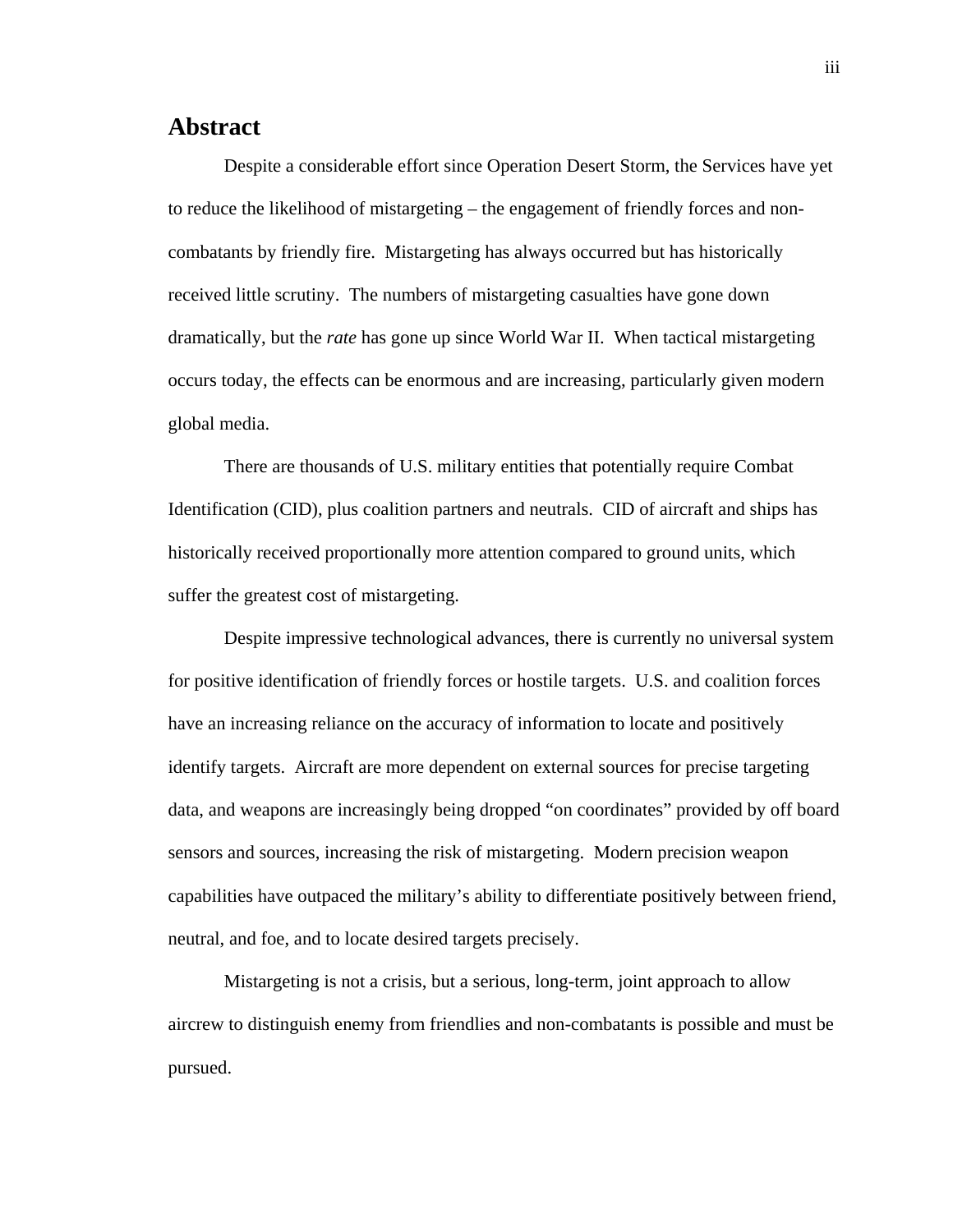# <span id="page-4-0"></span>**Table of Contents**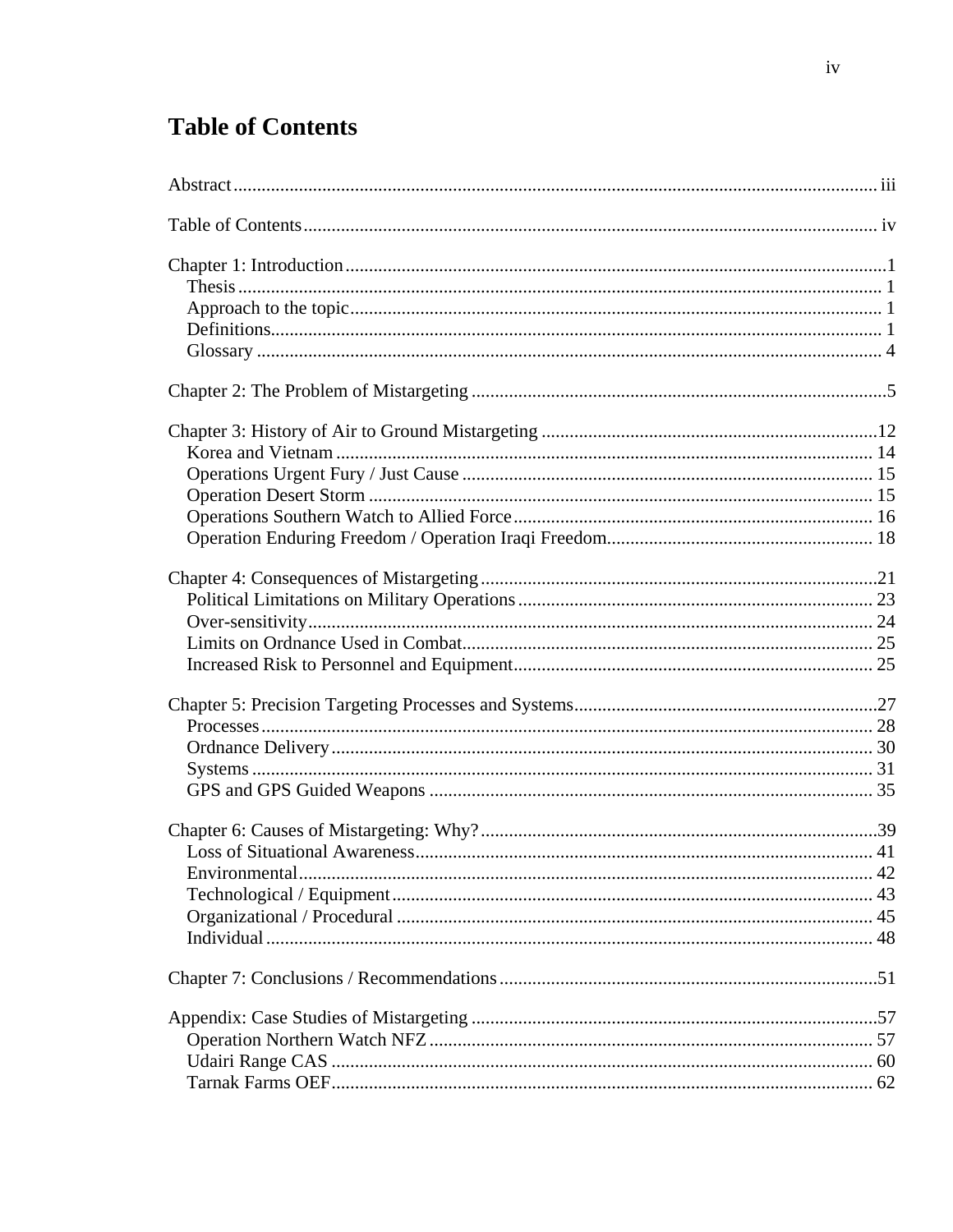| Bibliography |  |
|--------------|--|
|              |  |
|              |  |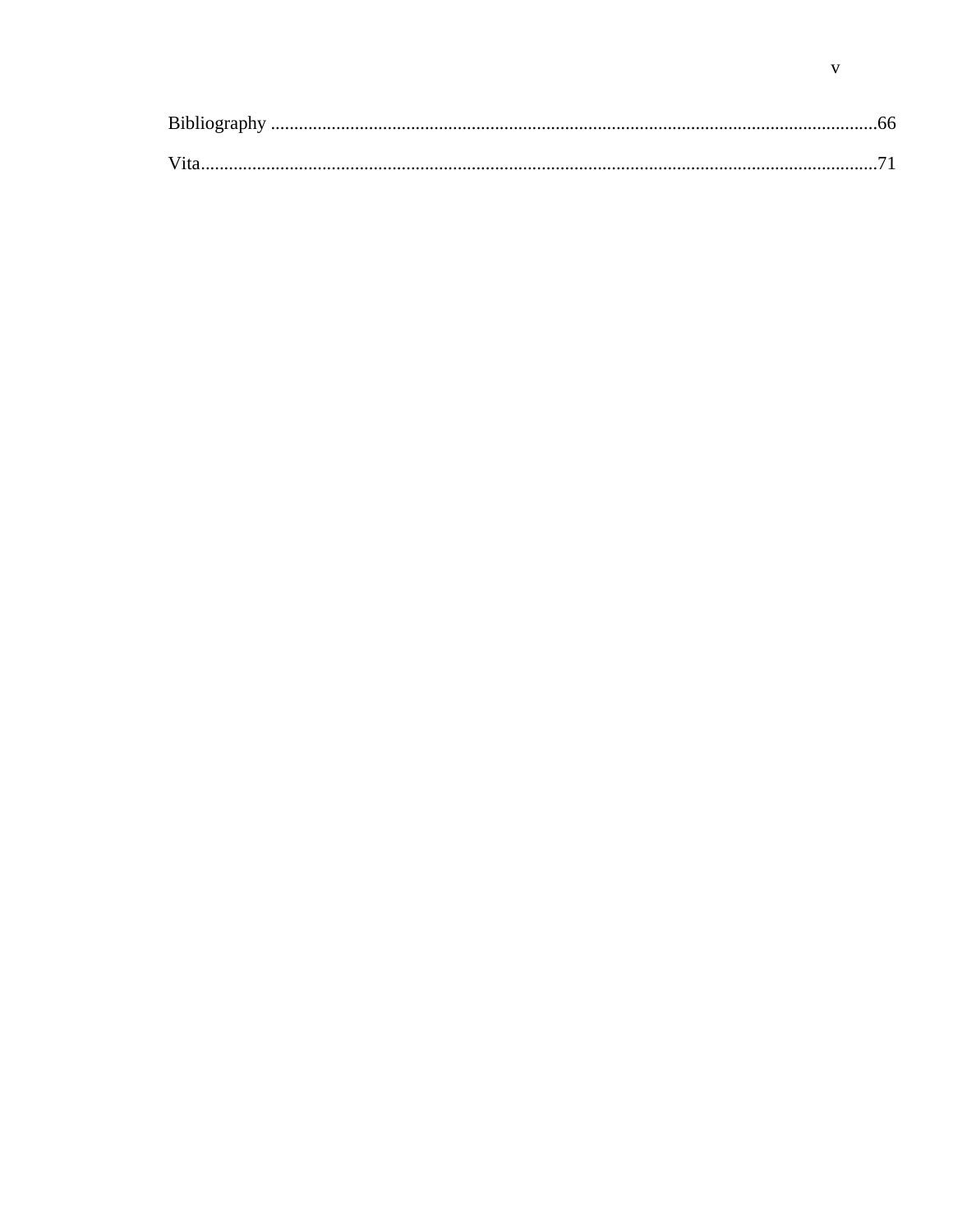# <span id="page-6-0"></span>**Chapter 1: Introduction**

#### **Thesis**

Precision targeting – consistent surgical placement of weapons on positively identified targets – is not likely to be achieved fully, but remains an important endeavor.

#### **Approach to the topic**

 The methodology of this study is primarily historical, narrative, and highly selective. The scope of this research is limited primarily to air to ground targeting, identification and fratricide involving U.S. aircraft. An analysis of lessons learned in mistargeting incidents, and a past, present, and future look at procedures and systems for avoiding the same is included. Research in this thesis examined materials that have been documented in open, unclassified sources. It id not address naval, surface-to-air, or ground-to-ground mistargeting.

#### **Definitions**

1

- Mistargeting: an attack on an inappropriate target, specifically resulting in friendly (fratricide) or neutral (collateral damage) casualties or damage.
- Fratricide (from the Latin "frater," meaning: brother, and "cide," meaning: to kill) as "the murder of one's own brother."<sup>[1](#page-6-1)</sup> The military definition, from the 1991 General Officer Steering Committee holds that fratricide "is the employment of friendly weapons and munitions with the intent to kill the enemy or destroy his

<span id="page-6-1"></span><sup>1</sup> Microsoft Encarta Dictionary (North America), 2007 ed., "Fratricide," accessed at http://encarta.msn.com/encnet/refpages/search.aspx?q=fratricide on 4 Jan 2007."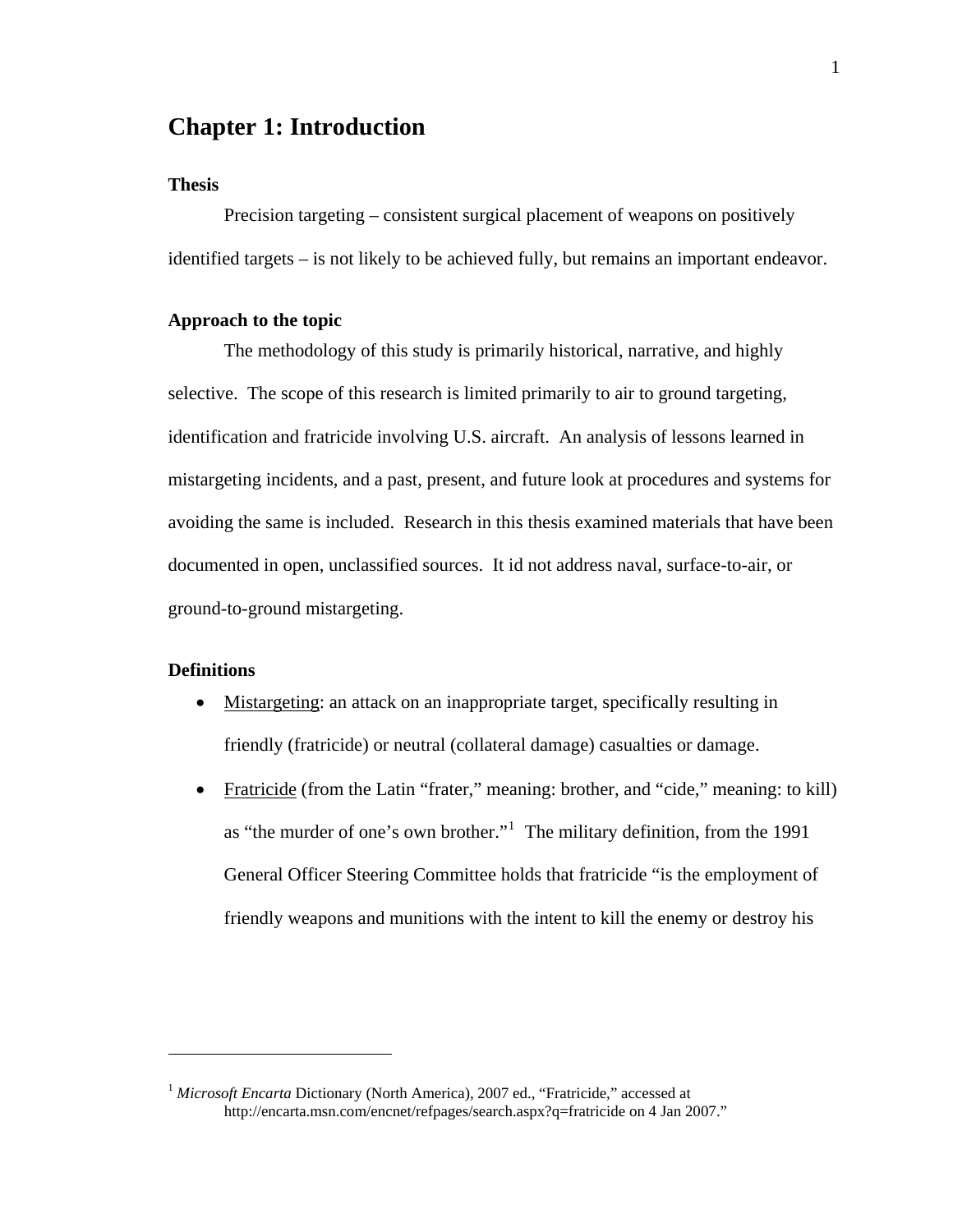equipment, or facilities, which result in unforeseen and unintentional death or injury to friendly personnel."<sup>2</sup> Also called "friendly fire."

- Collateral Damage (CD): Unintentional or incidental injury or damage to persons or objects that would not be lawful military targets in the circumstances ruling at the time. Such damage is not unlawful so long as it is not excessive in light of the overall military advantage anticipated from the attack.<sup>[3](#page-7-0)</sup>
- Blue forces: friendly, coalition, allied units.
- Red forces: legitimate military targets; enemy, combatants, insurgents, etc.
- White: non-legitimate targets; civilians, non-combatants.
- Blue on Blue: the unintentional targeting of friendly forces. Equivalent to fratricide, except that fratricide can also result from Blue on Red targeting.
- Blue on White: the unintentional targeting of civilians or non-combatants; distinguished from CD because CD can also result from Blue on Red targeting.
- Shooter: The aircraft and/or aircrew that ultimately releases a weapon.
- Victim: Blue or White positions (units, vehicles, troops, individuals, etc.) that have been mistargeted.
- Combat Identification (CID): the timely and accurate ability to discriminate between friend, foe, and neutral. CID results from the fusion of multi-source data and, ideally, occurs at ranges commiserate with the maximum employment ranges of Blue weapons.

<sup>2</sup> U.S. Department of the Army, *Military Operations: U.S. Army Operations Concept for Combat Identification*, *TRAGGW Pam 525-58* (Fort Monroe, Va: Training and Doctrine Command, 1993), p1. 3 U.S. Department of Defense, *Joint Publication 1-02, Department of Defense Dictionary of Military and* 

<span id="page-7-0"></span>*Associated Terms*, (Washington: GPO, 2001), p19.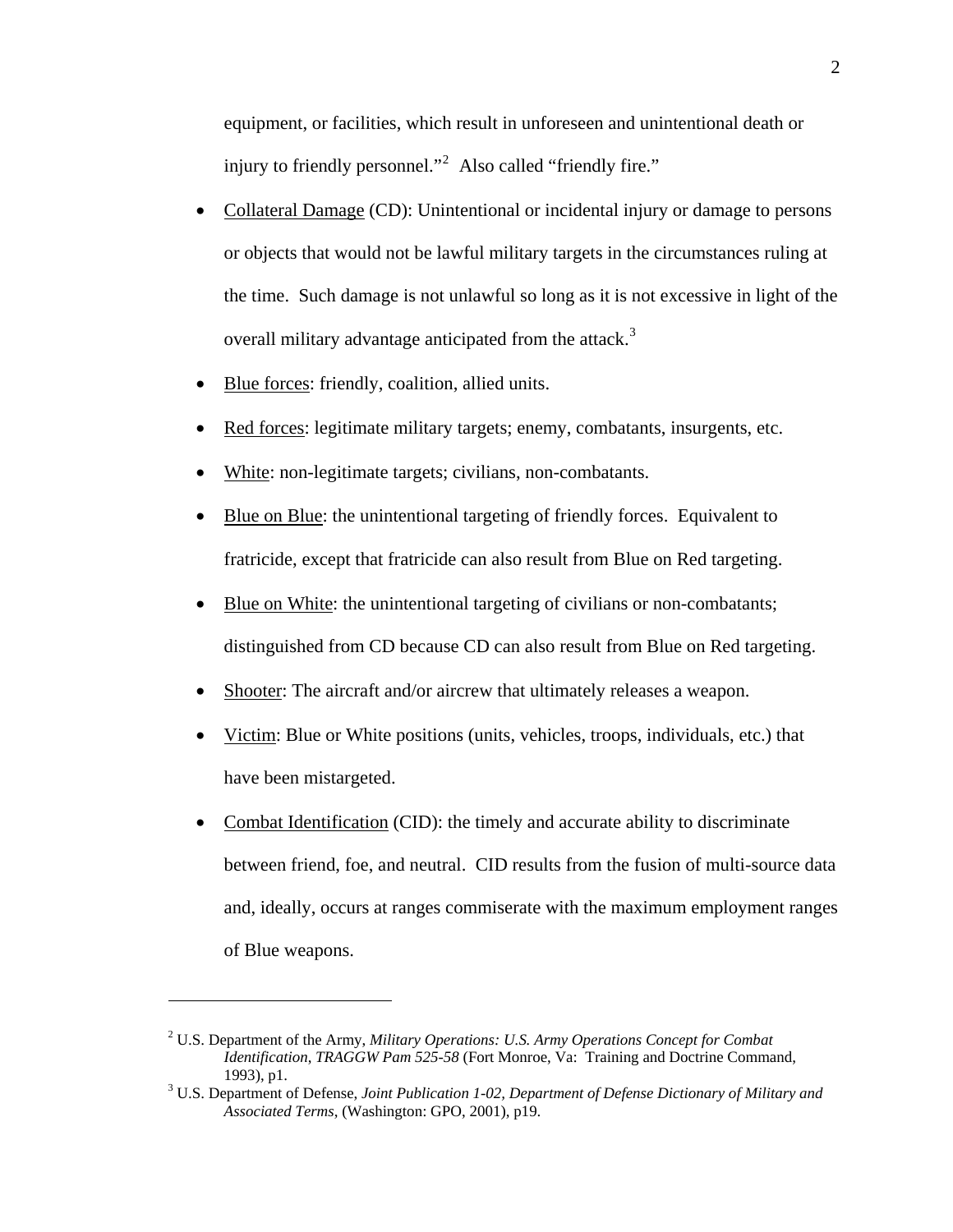• Precision Targeting: While there is no agreed upon Joint term, for the purposes of this paper "precision" is defined as the engagement of enemy units or positions using one weapon for one aimpoint, with no fratricide or collateral damage. "Precise" weapons generally have an accuracy of less than 30 feet.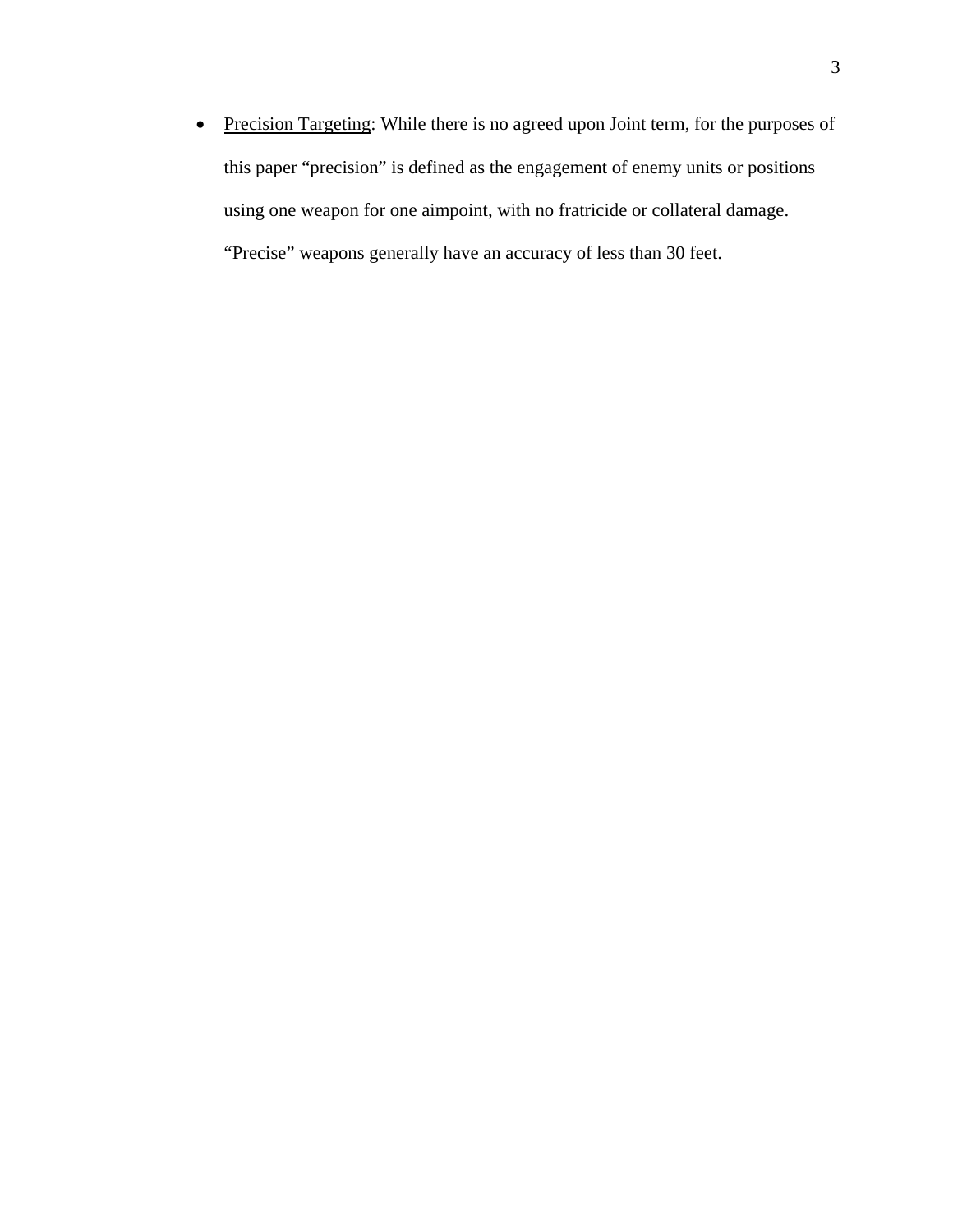# <span id="page-9-0"></span>**Glossary**

| <b>ACO</b>      | Airspace Control Order                                             |  |  |  |
|-----------------|--------------------------------------------------------------------|--|--|--|
| <b>AOR</b>      | Area Of Responsibility                                             |  |  |  |
| <b>ASCIET</b>   | <b>All-Service Combat ID Evaluation Team</b>                       |  |  |  |
| <b>ATO</b>      | Air Tasking Order                                                  |  |  |  |
| AWACS           | Airborne Warning And Control System                                |  |  |  |
| <b>BCIS</b>     | <b>Battlefield Combat ID system</b>                                |  |  |  |
| <b>BVR</b>      | <b>Beyond Visual Range</b>                                         |  |  |  |
| C <sub>2</sub>  | <b>Command and Control</b>                                         |  |  |  |
| CAOC            | <b>Combined Air Operations Center</b>                              |  |  |  |
| CAS             | Close Air Support                                                  |  |  |  |
| <b>CCD</b>      | Camouflage, Concealment, and Deception                             |  |  |  |
| <b>CDE</b>      | <b>Collateral Damage Estimate</b>                                  |  |  |  |
| <b>CEP</b>      | Circular Error Probable: a measurement of average weapon accuracy  |  |  |  |
| <b>CID</b>      | <b>Combat Identification</b>                                       |  |  |  |
| FAC(A)          | Forward Air Controller (Airborne)                                  |  |  |  |
| <b>FLIR</b>     | Forward Looking Infra-Red                                          |  |  |  |
| <b>FSCL</b>     | Fire Support Coordination Line                                     |  |  |  |
| GGW             | GPS Guided "drop on coordinates" Weapon                            |  |  |  |
| <b>GPS</b>      | <b>Global Positioning System</b>                                   |  |  |  |
| ID              | Identification                                                     |  |  |  |
| IFF             | <b>Identification Friend or Foe</b>                                |  |  |  |
| IR              | Infra-Red                                                          |  |  |  |
| <b>JDAM</b>     | <b>Joint Direct Attack Munition</b>                                |  |  |  |
| <b>JHMCS</b>    | Joint Helmet Mounted Cueing System                                 |  |  |  |
| <b>JTAC</b>     | Joint Terminal Air Controller; joint term for FAC                  |  |  |  |
| <b>JTIDS</b>    | Joint Tactical Information Distribution System                     |  |  |  |
| <b>JTTP</b>     | Joint Tactics, Techniques, and Procedures                          |  |  |  |
| LGB             | <b>Laser Guided Bomb</b>                                           |  |  |  |
| <b>NFA</b>      | No Fire Area                                                       |  |  |  |
| <b>NFZ</b>      | No Fire Zone                                                       |  |  |  |
| <b>NVD</b>      | <b>Night Vision Device</b>                                         |  |  |  |
| <b>OEF</b>      | <b>Operation Enduring Freedom (Afghanistan)</b>                    |  |  |  |
| <b>OIF</b>      | Operation Iraqi Freedom                                            |  |  |  |
| <b>PGM</b>      | <b>Precision Guided Munition</b>                                   |  |  |  |
| <b>PLRS</b>     | <b>Personnel Location Reporting System</b>                         |  |  |  |
| <b>RECCE</b>    | Recognition or Reconnaissance                                      |  |  |  |
| <b>ROE</b>      | <b>Rules Of Engagement</b>                                         |  |  |  |
| SA              | <b>Situational Awareness</b>                                       |  |  |  |
| <b>SINCGARS</b> | Single Channel Ground and Airborne Radio System                    |  |  |  |
| <b>SOF</b>      | <b>Special Operations Forces</b>                                   |  |  |  |
| <b>STANAG</b>   | <b>Standard Agreements</b>                                         |  |  |  |
| <b>TACP</b>     | <b>Tactical Air Control Party</b>                                  |  |  |  |
| <b>VID</b>      | Visual Identification                                              |  |  |  |
| <b>WGS</b>      | World Geodetic System - the current DoD standard coordinate system |  |  |  |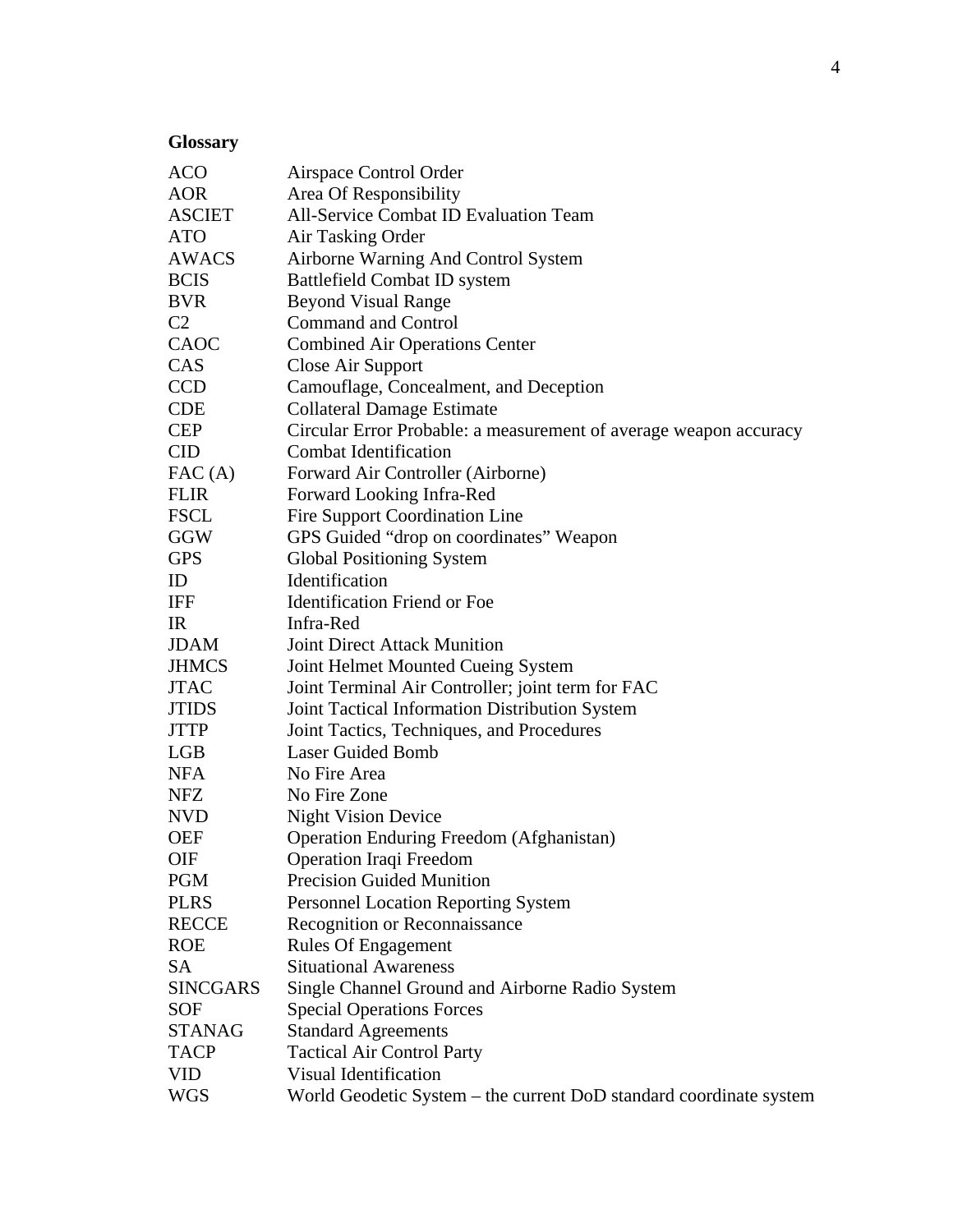## <span id="page-10-0"></span>**Chapter 2: The Problem of Mistargeting**

 On 5 December 2006, an FA-18C on a Close Air Support mission in Helmand Province, Afghanistan, mistakenly attacked a trench where British Royal Marines were dug-in during a 10-hour battle with Taliban fighters.<sup>[4](#page-10-1)</sup> The pilot was experienced, welltrained, and using the most sophisticated equipment, procedures and information available to him, including Global Positioning System precision coordinates provided by the Joint Terminal Air Controller  $(TAC<sup>5</sup>)$  $(TAC<sup>5</sup>)$  $(TAC<sup>5</sup>)$ . Although procedures were followed and the pilot had been "cleared hot" to release ordnance prior to firing, he dropped ordnance on the friendly position, killing one Royal Marine.<sup>[6](#page-10-3)</sup>

Despite a considerable effort since Operation Desert Storm, recent events like this imply that the US military has not yet to reduced the likelihood of mistargeting – the engagement of inappropriate targets, such as friendly forces (fratricide) and non-combatants (collateral damage), by friendly fire.<sup>[7](#page-10-4)</sup>

Although it has occurred throughout history, mistargeting has historically received little scrutiny because, when compared to total casualties, it is relatively infrequent and the number of resultant casualties has been impossible to determine with any accuracy.<sup>[8](#page-10-5)</sup>

1

<span id="page-10-1"></span><sup>4</sup> Bruce Rolfsen, "F/A-18C Linked to British Marine's Death," *Navy Times Online*, 08 December 2006, accessed at http://www.navytimes.com/legacy/new/1-292925-2412022.php on 11 Jan 2007.

<span id="page-10-2"></span> $<sup>5</sup>$  The term JTAC is used generically throughout this paper to describe ground forces in control of Close Air</sup> Support aircraft; includes Forward Air Controllers (FACs), Tactical Air Control Parties (TACPs), etc.<br><sup>6</sup> "Incident Pilot," interview by author, 1 February 2007, Norfolk, Va, author notes.

<span id="page-10-4"></span><span id="page-10-3"></span>

 $<sup>7</sup>$  The Department of Defense Final Report to Congress regarding the conduct of the Persian Gulf War</sup> (Operation Desert Storm) concluded, "Ways of detecting and targeting mobile and concealed targets on the rapidly changing modern battlefield must be found." U.S. Department of Defense, *Conduct of the Persian Gulf War, Final Report to the Congress,* (Washington: Department of Defense, April 1992), p424. 8

<span id="page-10-5"></span> $8$  The numbers, however, are not insignificant. As a reference point, sources usually attribute mistargeting for approximately 2 percent of all casualties in battle. In World War II there were nearly 774,000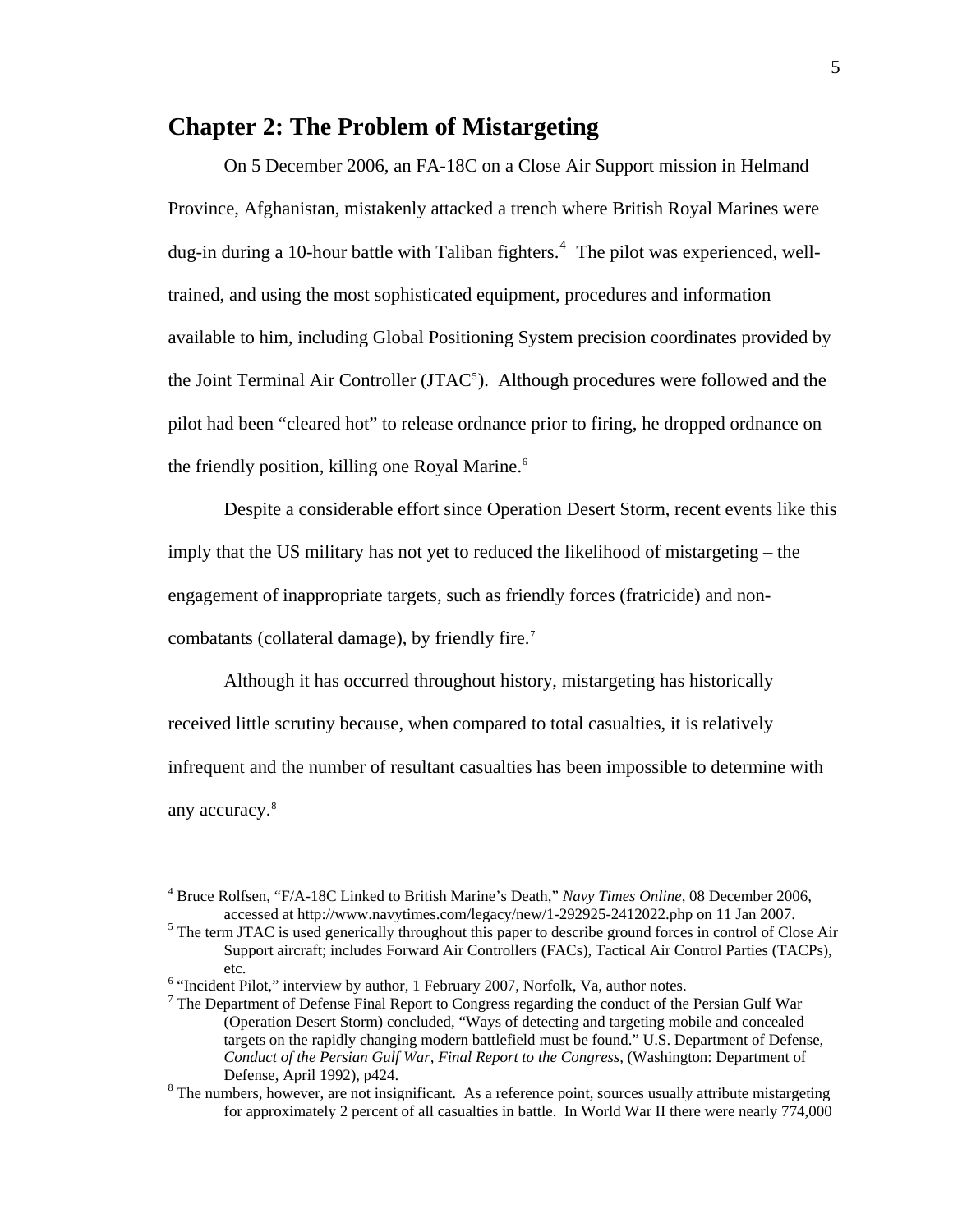Fratricide is widely cited to account for between 2% to 20% of Blue (friendly force) casualties. While the raw numbers of mistargeting casualties have gone down dramatically, the *rate,* depending on what is used for the denominator (total deaths, friendly deaths, etc.) has gone up considerably since World War II. This is due to the relative increase in "efficiency" since World War II with which U.S. forces have been able to kill the enemy without killing neutrals or suffering large U.S. losses. Figures from World War II, Korea, and Vietnam, for example, indicate that the rate of fratricide was relatively low compared to Operations Desert Storm, Enduring Freedom, and Iraqi Freedom, even though the numbers actual fratricide casualties were much higher. The more recent rates of fratricide are higher mostly because the total number of casualties is relatively low. In summary, mistargeting incidents are largely subsumed in major combat operations.

When tactical mistargeting occurs today, the strategic effects can be enormous and are ever increasing. In fact, a number of trends in modern warfare, discussed in the following paragraphs, have increased the chance of mistargeting and made the consequences more significant.

The overwhelming advantage enjoyed by Blue forces in precision targeting has created extremely high (some would argue unrealistic) expectations of perfection by the American public and military planners, and as a result, there is little tolerance for friendly or civilian casualties.

In World War II, the percentage of precision weapons was essentially zero, and the average Circular Error Probable (CEP – a measure of weapon accuracy) was over

total U.S. casualties; 2 percent of that is about 15,480 casualties, or the equivalent of a full infantry division.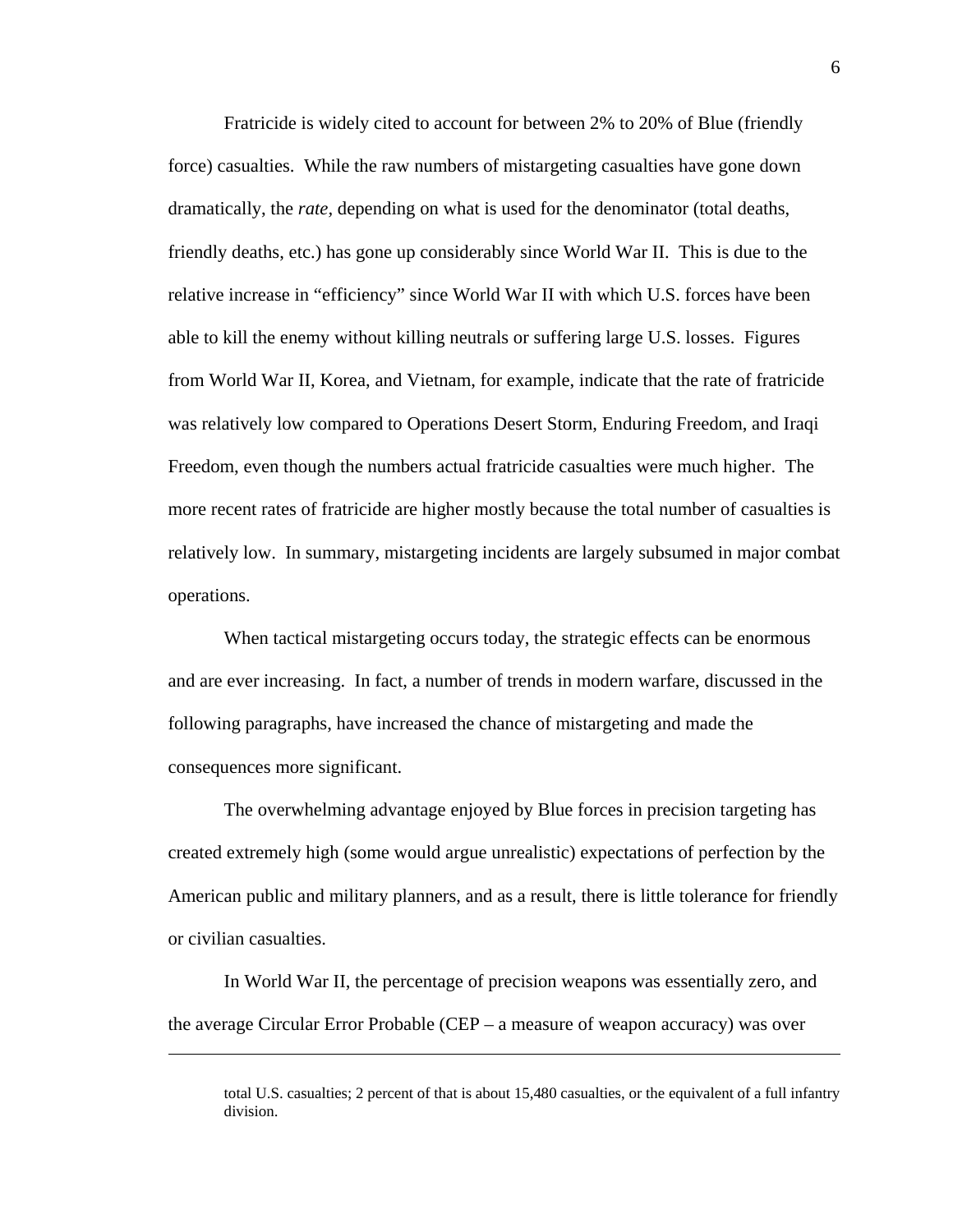3,300 feet.<sup>9</sup> By Desert Storm, precision weapons accounted for roughly ten percent of ordnance dropped, and the overall CEP was approximately 100 feet. Operations in Afghanistan and Iraq after 2001 saw precision weapons account for over 70 percent of aerial ordnance, and average CEP had dropped to less than ten feet.<sup>[10](#page-12-1)</sup>

News media of the past was vastly different than the global news media of today, which has the ability to place every incident in war under nearly instantaneous and sustained microscopic inquiry. Now, mission recorders and unique weapon footprints have vastly improved the ability to assign blame for incidents. Both of these factors force (and allow) the military to conduct more detailed and intense investigations than in the past.

When the (broken) expectation of precision is combined with modern media magnification of errors, public perceptions can quickly be swayed. This has led civilian leaders and military commanders to imposed heavy restrictions on weapons, capabilities, tactics and training in order too avoid the dangers of mistargeting.

There are literally thousands of U.S. military entities that potentially require Combat Identification (CID), plus coalition partners and neutrals. Because of their relative value, relative ease in identification and ability to dynamically change boundaries, the CID of aircraft and ships has historically received proportionally more attention compared to ground units. Not surprisingly in Operation Desert Storm for example, ground forces were the victims in some 97 percent of all fratricides, the

<span id="page-12-0"></span><sup>9</sup> Richard Hallion, *Precision Guided Munitions and the New Era of Warfare,* Air Power Studies Centre Paper Number 53, (Fairbairn, Australia 1996), p7, accessed at http://www.fas.org/man/dod-101/sys/smart/docs/paper53.htm on 11 December 2006. 10 Ronald O'Rourke (Ed), Report for Congress, *Iraq War: Defense Program Implications for Congress*

<span id="page-12-1"></span><sup>(</sup>Washington; Congressional Research Service, The Library of Congress 2003), p26.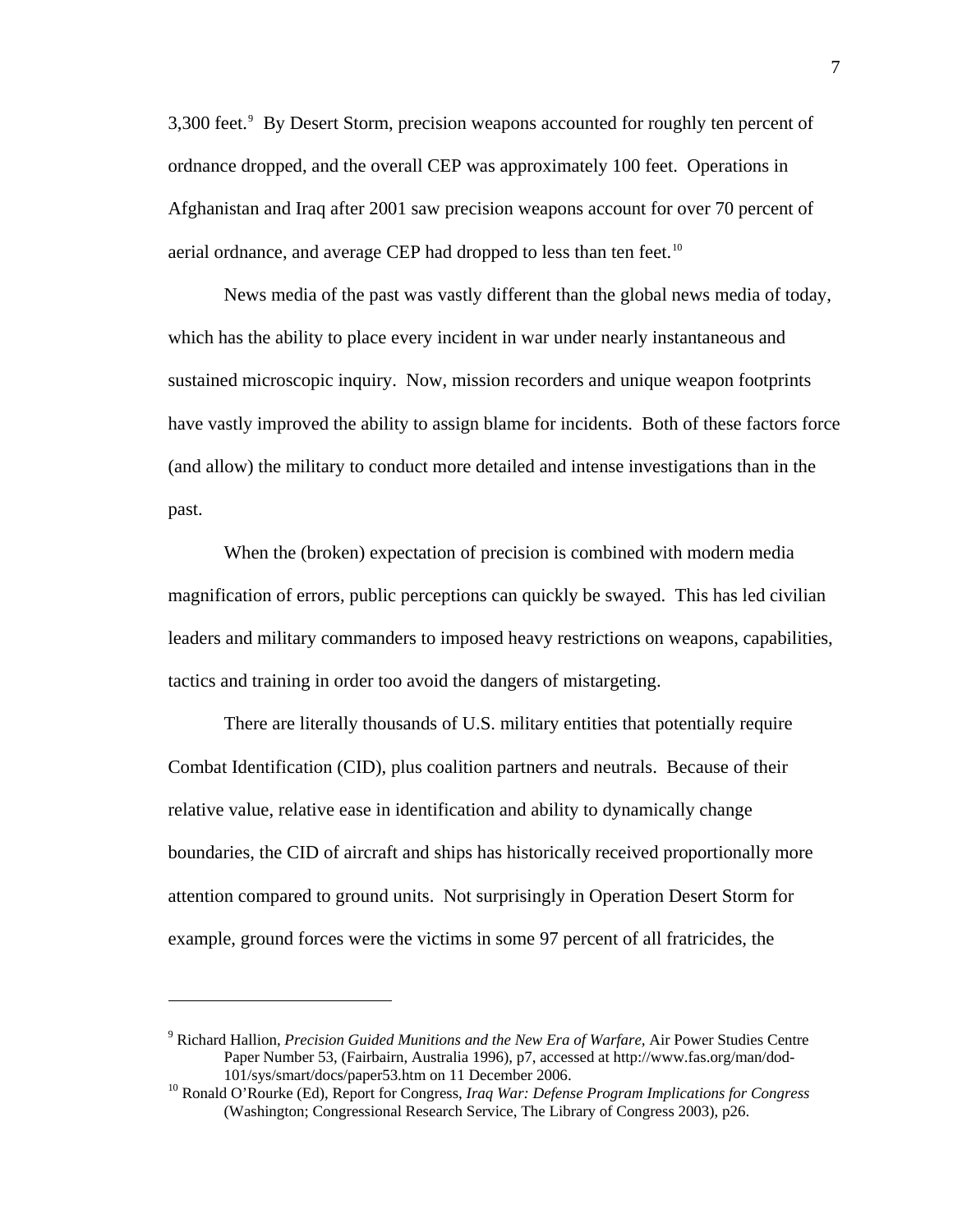majority of which were of the ground-to-ground type.<sup>[11](#page-13-0)</sup> Ground victims also constitute the vast majority of neutral casualties since World War II (the shoot down of an Iranian airliner by USS *Vincennes* in 1988 being a notable exception), a percentage that has only increased over time.<sup>[12](#page-13-1)</sup> U.S. Air Force Colonel Charles Shrader's rough analysis of fratricide incidents from World War II through Operation Just Cause (Panama) in Table 1 show where the problem of misidentification is greatest and can suggest where additional efforts should be made, primarily in Air-to-Ground and Ground-to-Ground CID.[13](#page-13-2) Additionally, incidents of mistargeting by aircraft are much more lethal relative to ground incidents because of the great destructive power of air-delivered ordnance.

| Victim                        | Shooter         | % of Incidents | Factors                                   |  |  |
|-------------------------------|-----------------|----------------|-------------------------------------------|--|--|
| Aircraft<br>Ground            |                 | 37             | Close Air Support                         |  |  |
|                               |                 |                | Urban targets / CCD                       |  |  |
|                               |                 |                | Speed/Vulnerability of Shooter Aircraft   |  |  |
|                               |                 |                | Coordination                              |  |  |
|                               |                 |                | Destructive power / Lethality             |  |  |
| Ground                        | Ground          | 36             | Large Number / Types Of Vehicles          |  |  |
|                               | (indirect/Arty) |                | Procedural Control / Avoidance            |  |  |
|                               |                 |                | Maneuver Warfare Increasing (incl. helos) |  |  |
| Ground                        | Ground (direct) | 22             | Large Number / Types Of Vehicles          |  |  |
|                               |                 |                | Procedural Control / Avoidance            |  |  |
|                               |                 |                | Maneuver Warfare Increasing (incl. helos) |  |  |
| Aircraft                      | Ground          | 5              | Dynamic boundaries                        |  |  |
|                               |                 |                | <b>High Value Vehicles</b>                |  |  |
|                               |                 |                | <b>Common Red/Blue Assets</b>             |  |  |
| Ship                          | Aircraft        | $\leq$ 1       | Small Number; High Value                  |  |  |
|                               |                 |                | White Shipping                            |  |  |
| $T_{\alpha}$ 1.1. $\alpha$ 1. |                 |                |                                           |  |  |

Table 1

Despite impressive technological advances, there is currently no universal system for either target identification or identification of friendly forces. In theory, avoiding mistargeting is simple, particularly when striking ground targets where collateral damage (CD) is not a concern or supporting friendly forces when a threat is not present: maintain

<span id="page-13-0"></span><sup>11</sup> U.S. Department of Defense, *Conduct of the Persian Gulf War, Final Report to the Congress*, Appendix

<span id="page-13-2"></span><span id="page-13-1"></span>M, p. M-1, M-2.<br><sup>12</sup> Charles R. Shrader, "Friendly Fire: The Inevitable Price," *Parameters*, 22 (Autumn 1992), p5.<br><sup>13</sup> Ibid., p5.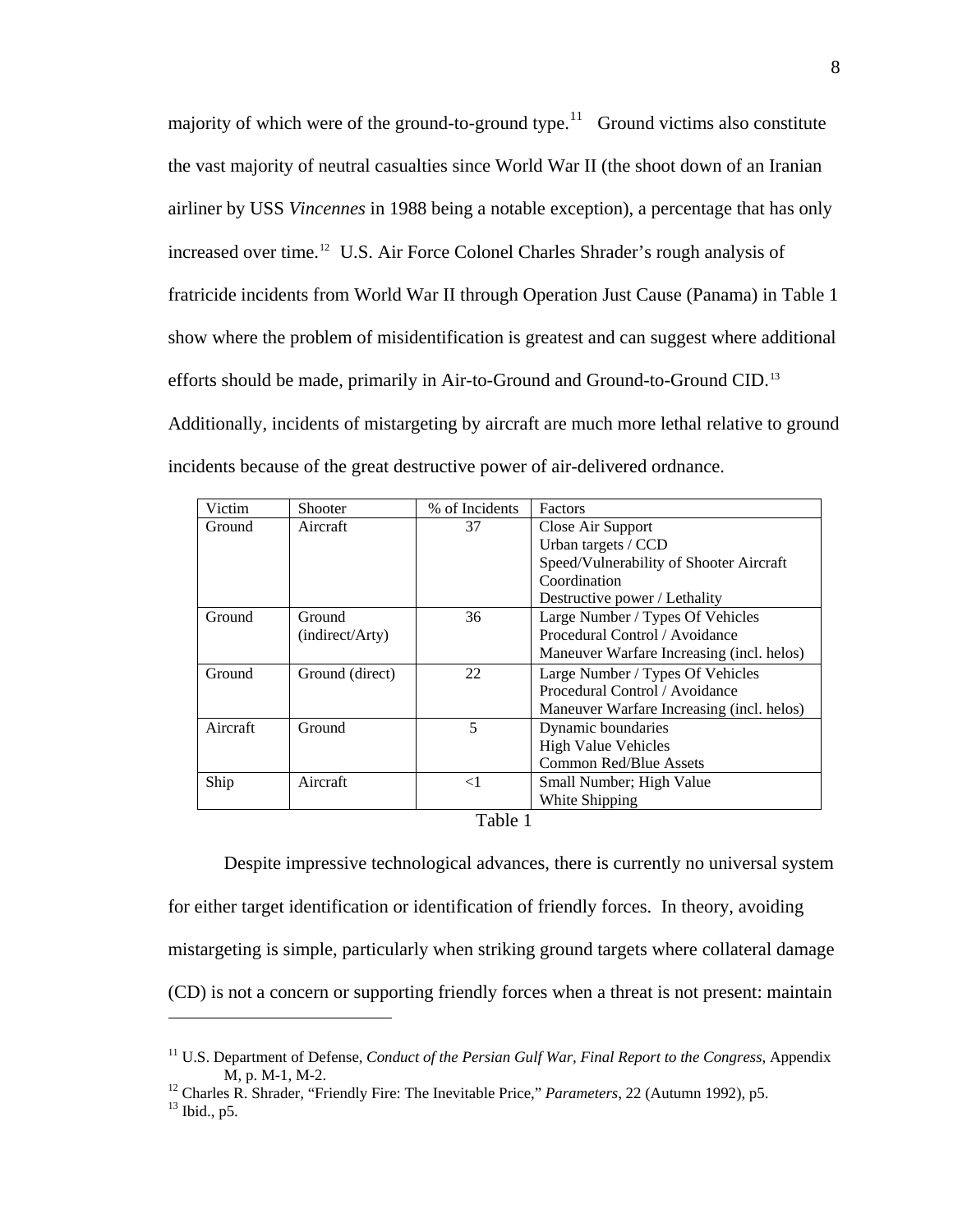situational awareness (SA) on Blue forces; maintain SA on Red and White positions; positively identify potential targets; kill Red without committing fratricide or causing collateral damage. Putting theory into practice, however, is quite difficult, particularly when striking targets in close proximity to (or intermingled with) neutral sites, or conducting Close Air Support  $(CAS)$ .<sup>[14](#page-14-0)</sup> As Colonel Charles Shrader noted, "It is too much to hope that a pilot, diving at 600 mph through smoke while taking evasive action and attempting to deliver ordnance accurately, could instantaneously and correctly identify camouflaged friendly ground troops making maximum use of available cover and concealment."<sup>[15](#page-14-1)</sup>

Warfare has changed from the large-scale, linear battlefields of the Twentieth Century to more limited conflicts, combat in ill-defined fire zones, on vast open areas or dense urban areas. Our current enemies have learned how to asymmetrically counter the effects of Western weapons by hiding among civilians and non-combatants. There is also an increasing tendency for opposing forces to use similar (or identical) assets and equipment. Modern conflicts have a greater variety of participants, including joint and multi-national combat units, different enemy factions, civilians and non-combatants. In this environment of indirect fires, rapidly moving forces and modern weapons, the difficulties of command and control have increased, resulting in a greater chance of targeting errors.

<span id="page-14-0"></span> $<sup>14</sup> CAS$ , by definition, is attacks against hostile targets that are in close proximity to friendly forces on the</sup> ground, and requires detailed air/ground integration. U.S. Department of Defense, *Joint Publication 3-09.3, Joint Tactics, Techniques, and Procedures for Close Air Support (CAS)*, (Washington: GPO, 2003), p11.<br><sup>15</sup>Shrader, p5.

<span id="page-14-1"></span>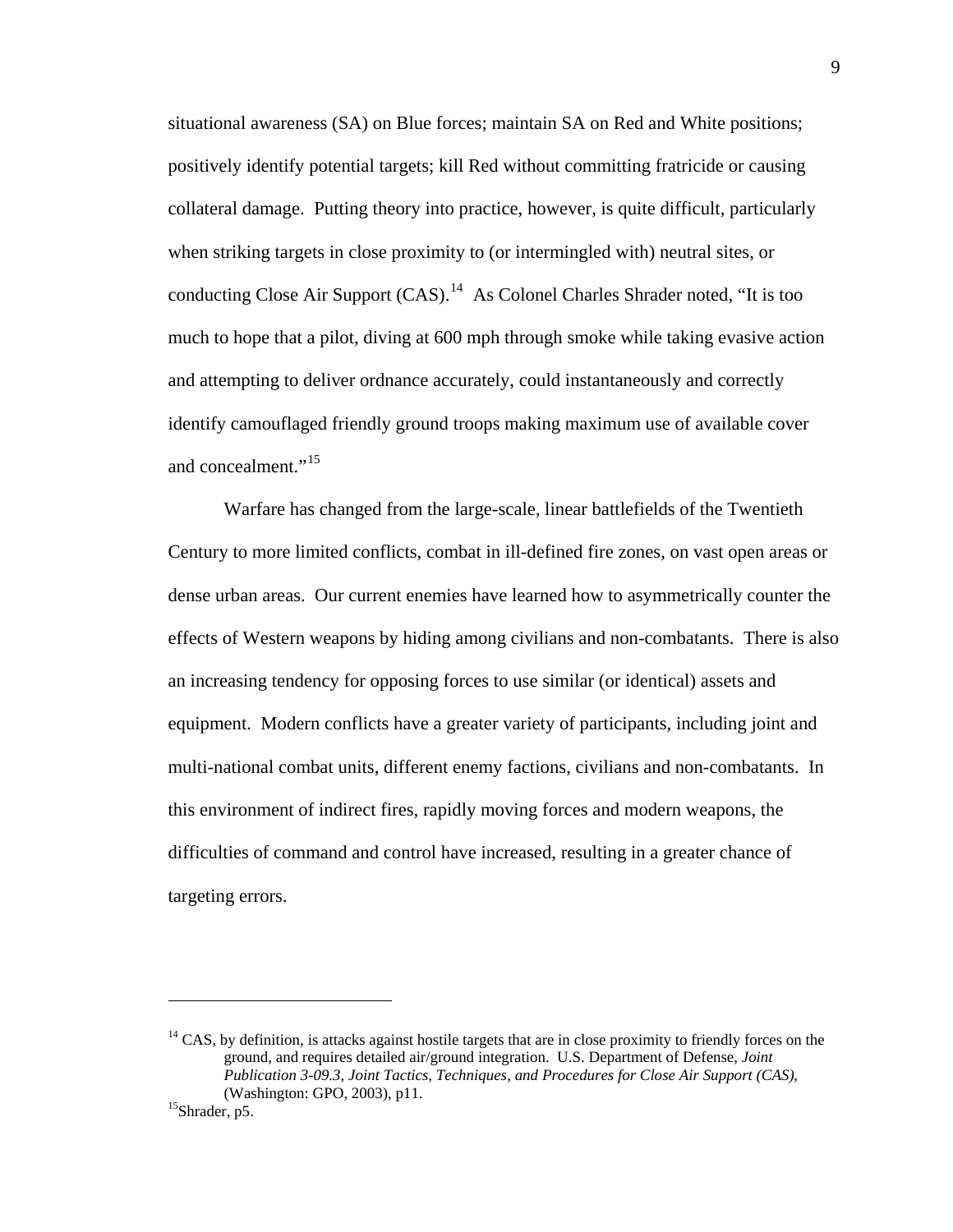U.S. and coalition forces also have an increasing reliance on the accuracy of information in these complex environments to locate and positively identify targets, which increases reliance upon the human-technology interface. Increasingly, air-toground attack aircraft are more dependent on external sources for precise targeting data and weapons are being dropped "on coordinates" provided by off board sensors and sources. As emphasized in Joint Publication 3-09.3, Global Positioning System (GPS) guided weapons (GGW) require extremely accurate target location, and if that information is not available to the weapon, accuracy and effectiveness drop and potential dangers to friendly forces (and neutrals) go up dramatically.<sup>[16](#page-15-0)</sup>

Today more people are able to call for supporting fires from an ever-increasing list of non-traditional CAS providers (such as B-52s). There are often insufficient tactics, training and integration of service systems. All of these interdependencies of modern joint and multi-national operations have increased the risk of mistargeting. "The problem (is one) that falls between the services – in this case, primarily Army ground troops and Air Force and Navy fliers – and therefore a matter that is not the immediate responsibility and priority of any single service bureaucracy."<sup>[17](#page-15-1)</sup>

Finally, the technological advances of modern precision weapons have outpaced the U.S. (and NATO) military's capability to differentiate positively between friend, neutral, and foe, and to locate desired targets precisely. Modern weapons are employed at increasingly long ranges that make positive identification of targets by aircrew more challenging, impossible, or unnecessary. As was stated by the U.S. Army Training and

1

<span id="page-15-0"></span><sup>16</sup> U.S. Department of Defense, Joint Publication 3-09.3, *Joint Tactics, Techniques, and Procedures for Close Air Support (CAS)*, (Washington: Department of Defense, 2001). 17 David Wood, "Study: Lack of Training, Equipment Causes Errant Bombs," *Air Force Times*, 10 Dec

<span id="page-15-1"></span><sup>2001,</sup> p21.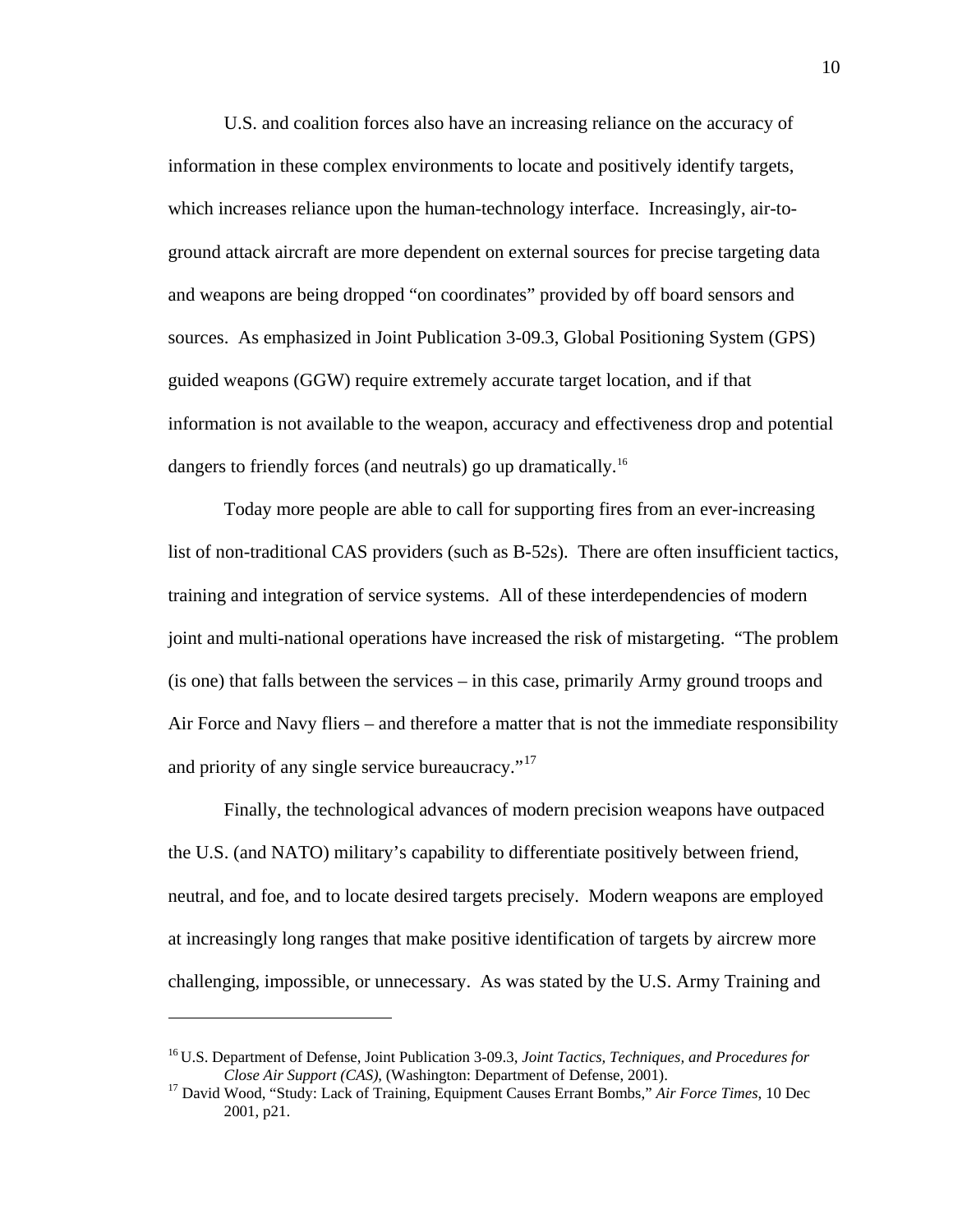Doctrine Command a decade and a half ago, we still need an "improved ability to identify targets out to the maximum range of weapon and target acquisition with much lower probabilities for error than is now possible."[18](#page-16-0)

Although fratricide and collateral damage incidents will never be completely eliminated, the problem of mistargeting is not a crisis. A serious, long-term, joint approach to better allow aircrew to distinguish enemy from friendlies and noncombatants is possible and must be pursued. The development and procurement of improved technology combined with well thought out Tactics, Techniques, and Procedures (TTP) must be mandated for joint forces.

<span id="page-16-0"></span><sup>18</sup> U.S. Department of the Army, *Combat Identification Program Interim Report* (Fort Monroe, Va: Training and Doctrine Command, 1991), p2.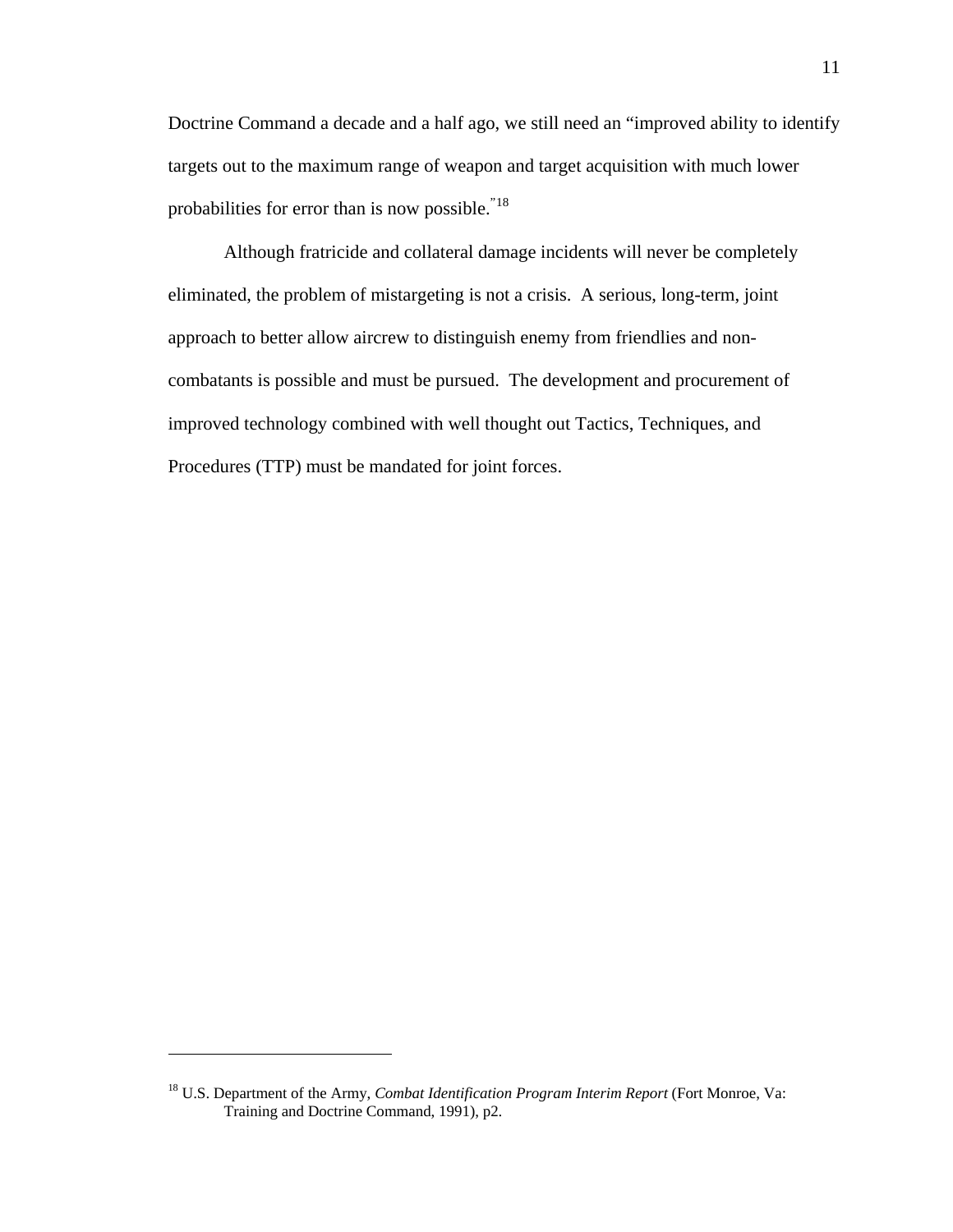### <span id="page-17-0"></span>**Chapter 3: History of Air to Ground Mistargeting**

 This chapter gives a brief history of the most significant air-ground mistargeting events and focuses on the "Who, What, When and Where?" The list is by no means allinclusive. An analysis of "Why" mistargeting occurs will be conducted in Chapter 5.

Since aircraft have been used to deliver ordnance, mistargeting has occurred. The shear, indiscriminate destructive power of aircraft peaked in World War II. As aircraft became more technologically sophisticated, the ability to discriminate targets improved, however, mistargeting incidents continued. Most mistargeting has occurred during Close Air Support and in urban operations.

World War I saw the introduction of the armed military airplane, but only on a very limited scale. Although friendly units were occasionally bombed and strafed, mistargeting by aircraft was relatively rare.

Mistargeting events grew substantially in World War II as airpower was used extensively in all theaters. Many unintended casualties were largely due to U.S. (and other) aircraft inadvertently mistargeting because of poor coordination, identification failure, or navigation errors.<sup>[19](#page-17-1)</sup> CID procedures were virtually non-existent at the beginning of the war. Visual panel markers and colored smoke were eventually introduced as CID recognition signals, although they were often difficult for pilots to distinguish from the air. Later, radio beacons were used to mark friendly positions with limited success.

 Examples of mistargeting in Europe were the most thoroughly documented. In November 1942, U.S. Navy planes bombed allied units during the final advance on

<span id="page-17-1"></span><sup>&</sup>lt;sup>19</sup> It was not unusual for air forces in World War II to *intentionally* target civilians, a subject that is outside the scope of this paper.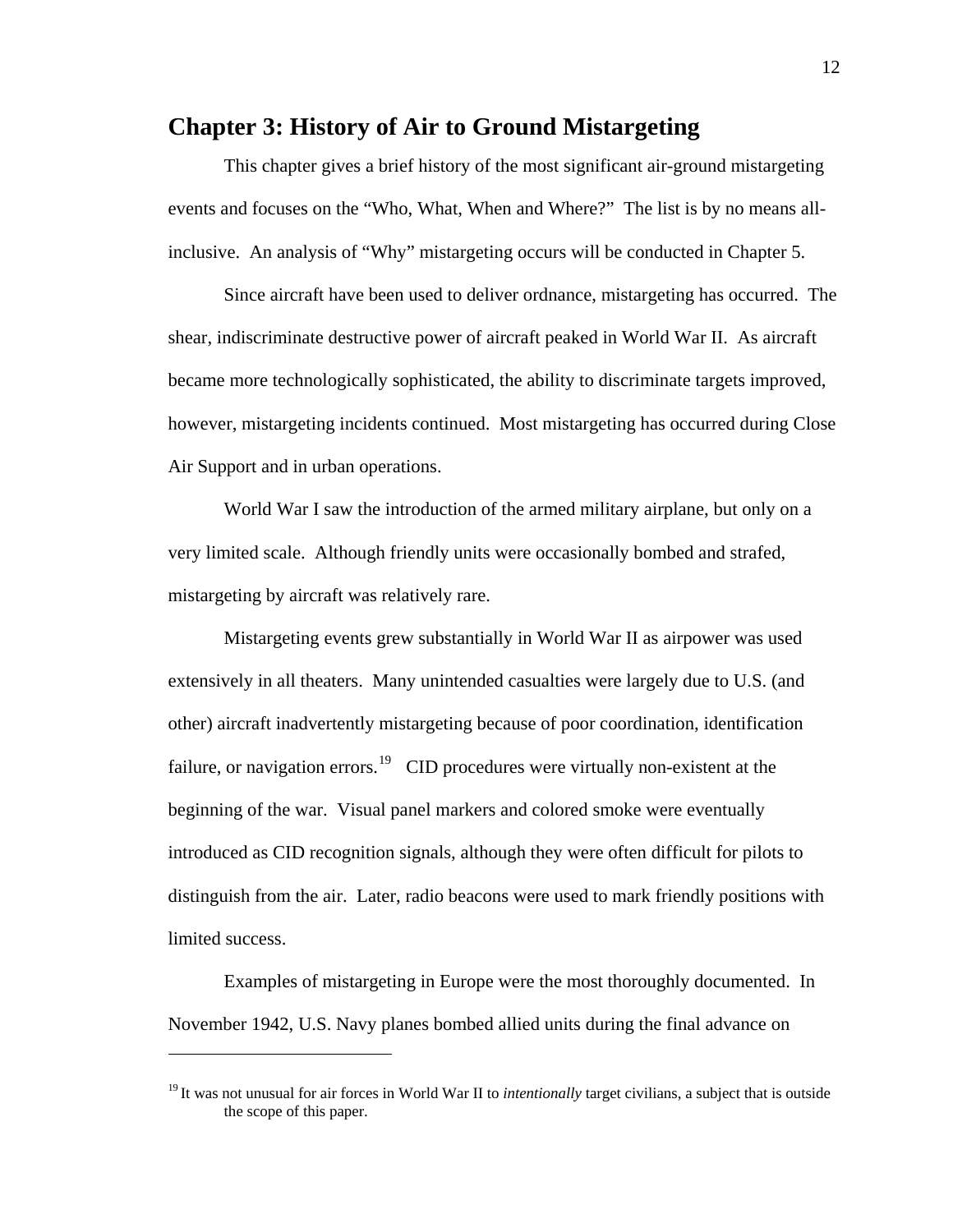French positions at Morocco, resulting in severe disorganization of the troops. As a result, the planned advance was postponed until the following day.<sup>[20](#page-18-0)</sup> During Operation COBRA (the breakout from Normandy at St-Lo), Allied aircraft inadvertently bombed forces for over two days, killing hundreds of friendly soldiers, and injuring over  $750$ <sup>[21](#page-18-1)</sup> At the Battle of the Bulge, the First Infantry Division suffered numerous casualties due to heavy Allied bombing.<sup>[22](#page-18-2)</sup> During the battle of Monte Casino in March 1944, allied aircraft bombed friendly troops (including a French corps headquarters) in the town of Venafro, killing 57 Allied soldiers and friendly civilians, and wounding  $179<sup>23</sup>$  $179<sup>23</sup>$  $179<sup>23</sup>$  The French submarine *Surcouf* was reportedly sunk by U.S. planes after being mistaken for a German U-boat, as was the USS *Dorado* (SS-[24](#page-18-4)8).<sup>24</sup> On several occasions, allied aircraft accidentally bombed neutral Swiss cities causing severe diplomatic ramifications.<sup>[25](#page-18-5)</sup>

 Two of the best-documented incidents of this type occurred at Malmedy, Belgium on 23 December 1944 when B-26s dropped bombs killing at least 37 American soldiers and a number of civilians. <sup>[26](#page-18-6)</sup> Two days later B-26s again mistakenly bombed Malmedy. In both cases poor navigation and inability to properly identify the target were to blame.

<span id="page-18-0"></span><sup>&</sup>lt;sup>20</sup> George Howe, *Northwest Africa: Seizing the Initiative in the West. U.S. Army in World War II.* 1957. Reprint. (Washington: Office of the Chief of Military History, U.S. Army, 1970), p162. 21 Stephen Badsey, *Normandy 1944, Allied Landings and Breakout*, Osprey Campaign Series #1; (Oxford,

<span id="page-18-1"></span>UK: Osprey Publishing, 1990), p109. 22 Larry Doton, "Integrating Technology to Reduce Fratricide," *Acquisition Quarterly Review*, (Winter

<span id="page-18-2"></span><sup>1996),</sup> p3. 23 James Huston, "Tactical Use of Air Power in World War II: The Army Experience," *Military Review*<sup>32</sup>

<span id="page-18-3"></span><sup>(</sup>July 1952): p441.<br><sup>24</sup> U.S. Department of the Navy, Commander Submarine Force, U.S. Pacific Fleet web page, accessed at

<span id="page-18-4"></span>http://www.csp.navy.mil/ww2boats/dorado.htm. on 29 Dec 2006.<br><sup>25</sup> Jonathan E. Helmreich, "The Diplomacy of Apology: U.S. Bombings of Switzerland during World War

<span id="page-18-5"></span>II," *Air University Review* 28 (May-June 1977), p19-37. 26 Royce L. Thompson, "Malmedy, Belgium Mistaken Bombing, 23 and 25 December 1944," unpublished

<span id="page-18-6"></span>manuscript, 5 June 1952, accessed at http://history.sandiego.edu/cdr2/BYRD/BATTLE\_O/GREEN\_BO/CHAP\_16.TXT. on 5 January 2006.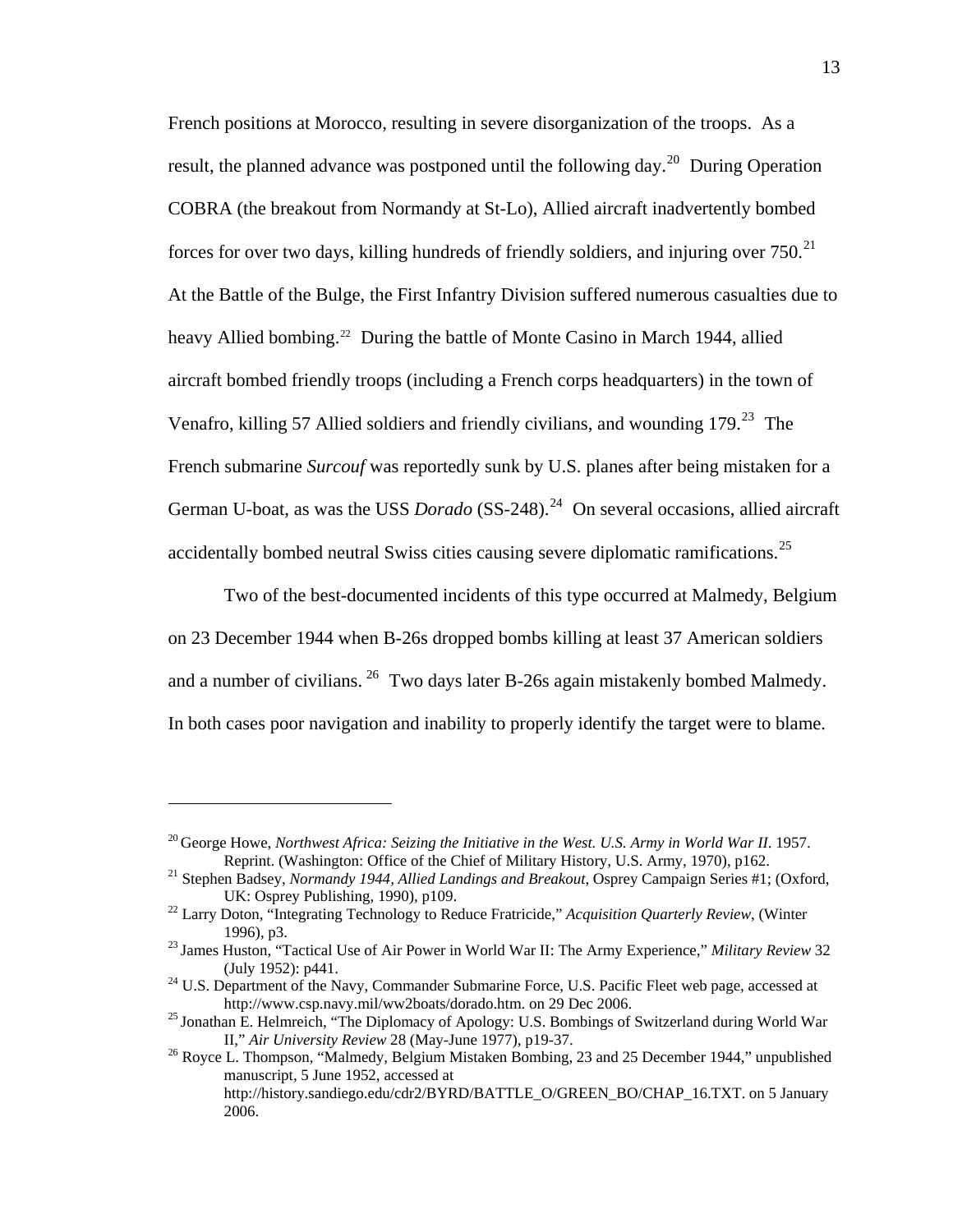<span id="page-19-0"></span>The Pacific Theater had several examples as well. In 1944 the battle for Guam and the Philippines saw numerous U.S. air strikes on American ground troops, prompting a pointed message from General Walter Krueger of the Eighth Army to General George Kenney of the Far East Air Force:

"I must insist that you take effective measures to stop the bombing and strafing of our ground forces by friendly planes… These repeated occurrences are causing ground troops to lose confidence in air support and are adversely affecting morale."<sup>[27](#page-19-1)</sup>

#### **Korea and Vietnam**

 Korea saw the introduction of the helicopter and jet aircraft, both used extensively for air to ground attack. Although not well documented, American forces fighting in both wars reportedly suffered friendly fires from aircraft.

In 1951 in Korea, a U.S. Marine platoon was mistakenly bombed with napalm by U.S. air.<sup>28</sup> In 1968 in Viet Nam an F-4 flying in support of friendly forces near Ban Me Thuot accidentally dropped napalm on a church, killing thirteen civilians and wounding six.<sup>[29](#page-19-3)</sup> In 1968 an F-4 conducting CAS apparently misinterpreted the JTAC's description of a friendly troop position and mistakenly bombed the friendly forces, killing three and wounding twelve. Also in 1968, two F-100s under JTAC control mistakenly strafed a

<span id="page-19-1"></span><sup>&</sup>lt;sup>27</sup> Robert Ross Smith, *Triumph in the Philippines. U.S. Army in World War II*. 1963. Reprint. (Washington: Office of the Chief of Military History, U.S. Army, 1973). p41. 28 Doton, p3.

<span id="page-19-3"></span><span id="page-19-2"></span><sup>&</sup>lt;sup>29</sup> Shrader, p18.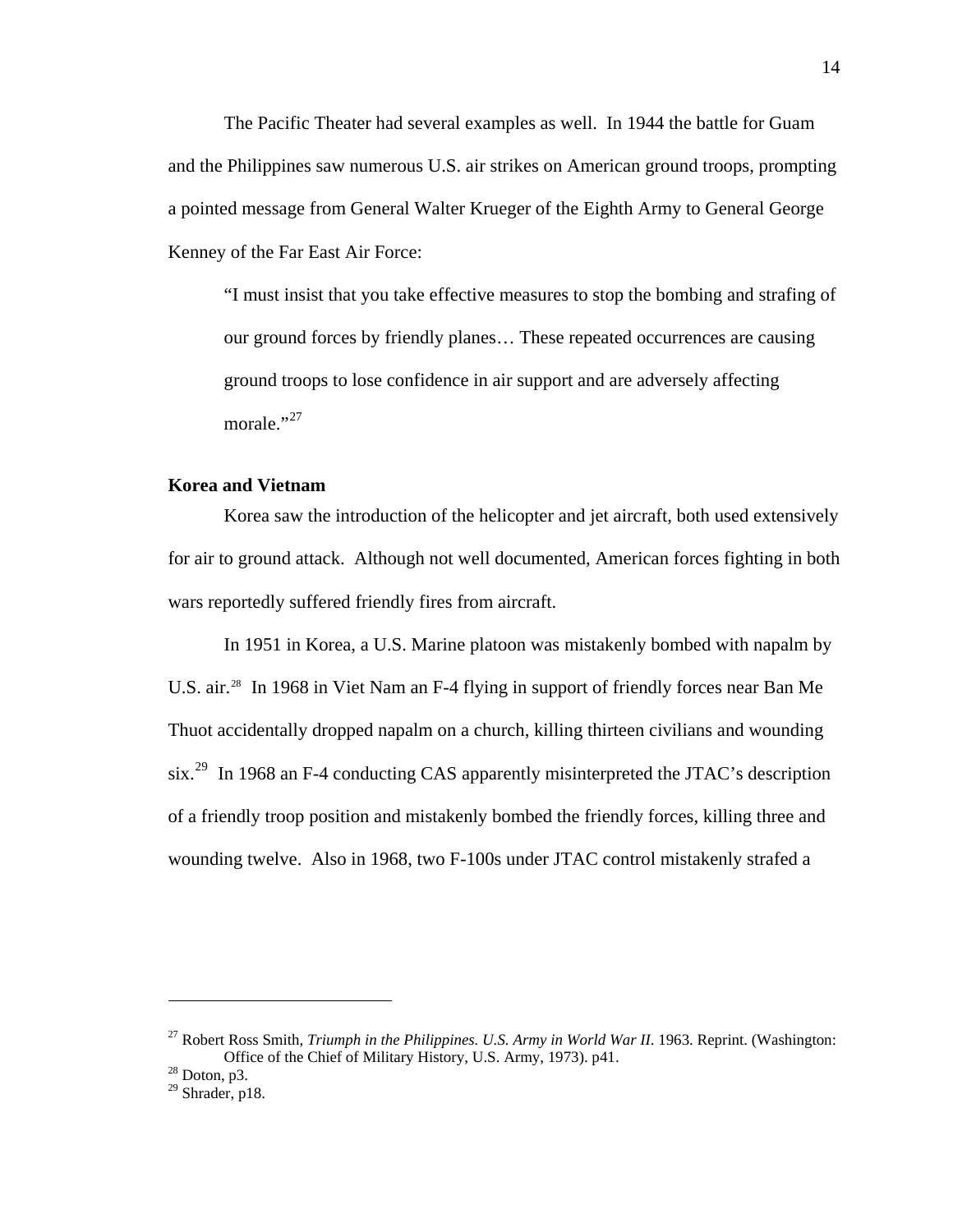<span id="page-20-0"></span>friendly position, wounding five.<sup>[30](#page-20-1)</sup> Finally in 1968, a Navy A-7 attacked a 101st Airborne Division Headquarters in the Shau Valley, resulting in 55 casualties.<sup>[31](#page-20-2)</sup>

#### **Operations Urgent Fury / Just Cause**

 Mistargeting has marred even limited, pre-planned operations. On 25 October 1983, during Operation Urgent Fury in Grenada, Navy A-7s strafed a mental hospital and a U.S. Army brigade command post, causing 17 American casualties.<sup>[32](#page-20-3)</sup> During Operations Just Cause in Panama in December 1989, an AC-130 gunship responding to a request for fire accidentally fired on a friendly ground unit causing 21 casualties.<sup>[33](#page-20-4)</sup>

#### **Operation Desert Storm**

 Operation Desert Storm provided a showcase for relatively new Precision Guided Munitions and weapon system video that transfixed the American public. However, the new technology did not eliminate the problem of mistargeting, and in many ways made it worse. Operation Desert Storm was characterized by an expansive battle front, a rapidly changing and complex environment, with often ill-defined battle lines, making maintaining the location of friend, foe and neutral extremely difficult. Foreseeing the problem, lights and panels (presumably) visible to aircraft targeting pods were quickly procured during Desert Shield. However, the fratricide rate in Desert Storm rivaled that of all conflicts in this century and collateral damage was extensive.<sup>[34](#page-20-5)</sup> All of the Blue

1

 $^{\rm 30}$  Ibid.

<span id="page-20-2"></span><span id="page-20-1"></span> $31$  Ibid.

<span id="page-20-3"></span><sup>32</sup> Ronald H. Cole, *Operation Urgent Fury: Grenada*, (Washington: Office of the Chairman of the Joint Chiefs of Staff, Joint History Office, 1997), p4–5. 33 U.S. Department of the Army, *Fratricide: Reducing Self-Inflicted Losses*, Newsletter, No. 92-4 (Fort

<span id="page-20-4"></span>Leavenworth, Ks.: Center for Army Lessons Learned, U.S. Army Combined Arms Command, 1992), p. 5.  $34$  Doton, p5.

<span id="page-20-5"></span>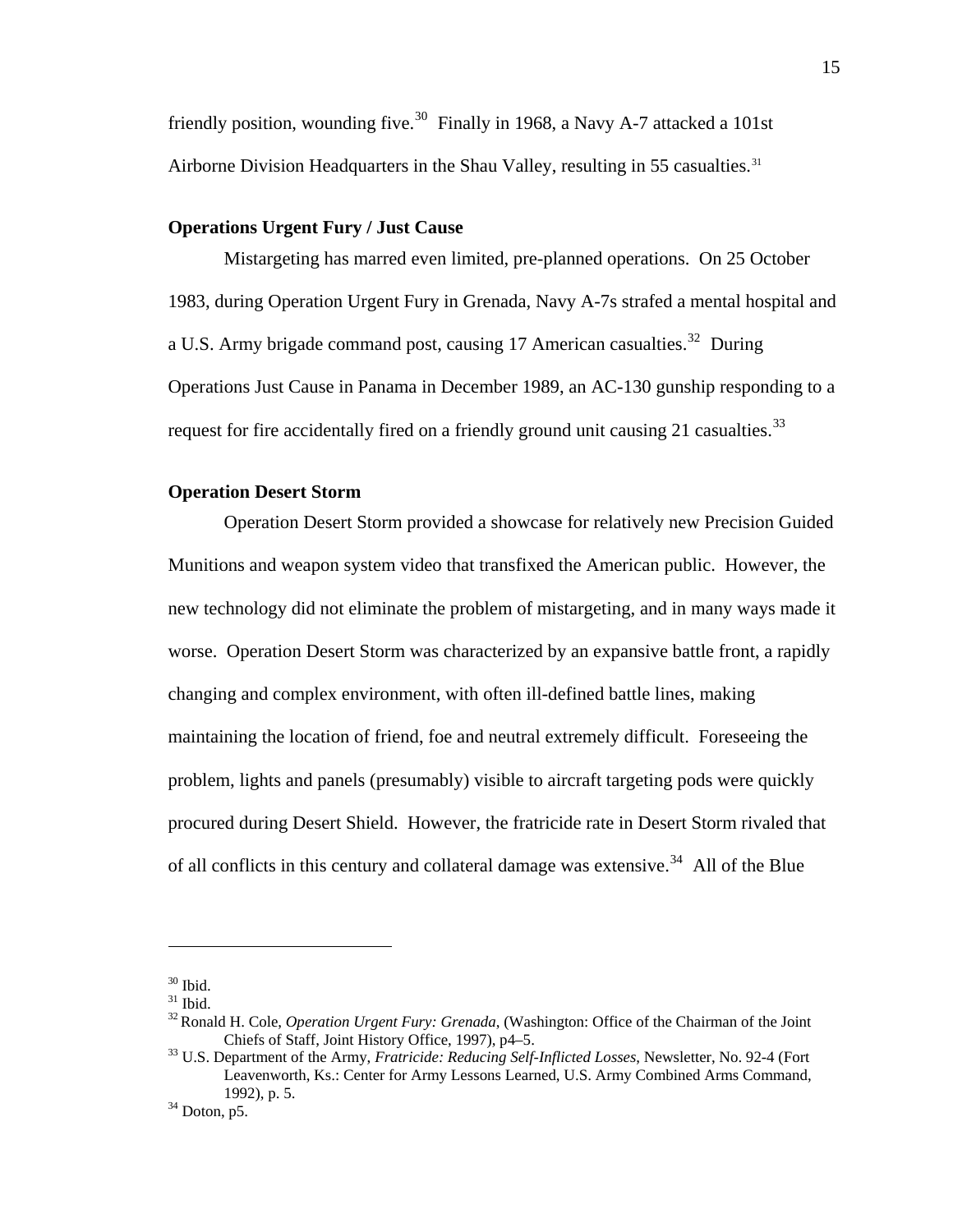<span id="page-21-0"></span>fratricides during Desert Storm were ground units, nearly all of which were combat vehicles, and 77 percent of all coalition vehicles destroyed were a result of fratricide.<sup>[35](#page-21-1)</sup>

Several mistargeting cases received wide media attention prompting the American people to demand an explanation – and a solution. In the first case, U.S. A-10s mistook British Armored Personnel Carriers (APC) for an Iraqi armored column, killing nine British soldiers (equaling the total number killed by enemy fire during the war). In the second, an A-10 engaged a U.S. Army light armored vehicle killing seven soldiers and wounding two.<sup>[36](#page-21-2)</sup> On 17 Feb 1991, a U.S. AH-64 Apache destroyed a U.S. Army Bradley Fighting Vehicle and an APC, killing two soldiers and wounding  $\sin^{37}$  $\sin^{37}$  $\sin^{37}$  Finally, a Marine AH-1 Cobra shot and disabled an American M1-A1 Abrams, injuring its crew.

Though the new technology employed was impressive, the message that mistargeting incidents must be reduced in future conflicts was clear. The war was over so quickly and U.S. combat casualties were so low that the public and the media could literally focus on every death and the reasons why. Those deaths by friendly fire created great concern and calls for finding responsibility.<sup>[38](#page-21-4)</sup>

#### **Operations Southern Watch to Allied Force**

1

In the years after Desert Storm, the U.S. military sought to reduce cases of mistargeting through improved CID systems, weapons, and procedures (discussed in Chapter 5). There were many more cases to come, however. On 14 April 1994, two U.S.

<span id="page-21-1"></span><sup>35</sup> U.S. Department of Defense, *Conduct of the Persian Gulf War, Final Report to the Congress,* Appendix M, p. M-1, M-2.<br><sup>36</sup> James P. Coyne, *Airpower in the Gulf*, (Arlington: Air Force Association, 1992), p103.<br><sup>37</sup> United States General Accounting Office, *Operation Desert Storm, Apache Helicopter Fratricide* 

<span id="page-21-2"></span>

<span id="page-21-3"></span>*Incident*, (Washington: Report to the Chairman, Subcommittee on Oversight and Investigations, House of Representatives, June 1993). 38 U.S. Department of Defense, *Conduct of the Persian Gulf War, Final Report to the Congress*, p102.

<span id="page-21-4"></span>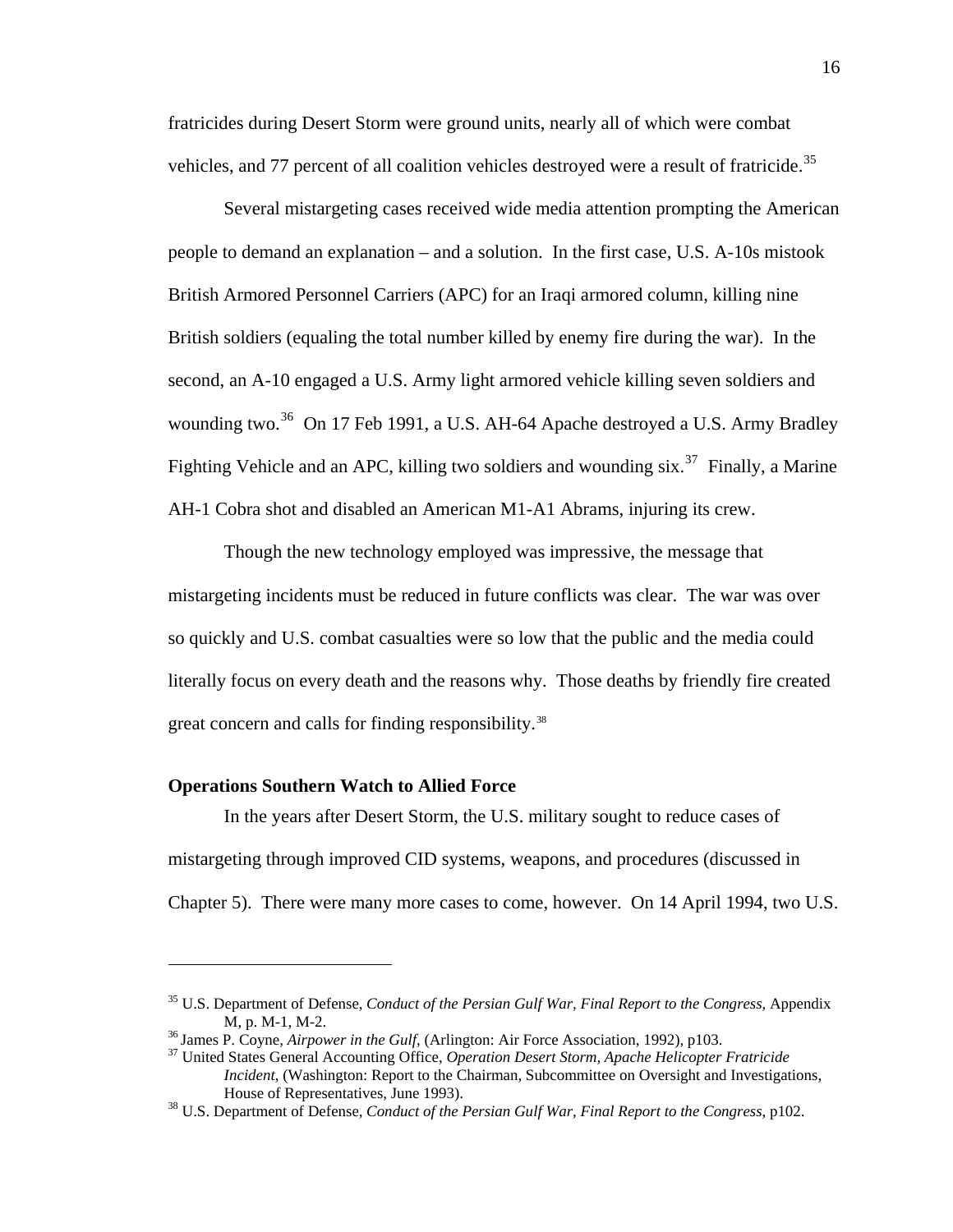Air Force F-15s shot down two U.S. Army UH-60 Blackhawks in the Northern No Fly Zone (NFZ) over northern Iraq.<sup>[39](#page-22-0)</sup> All 26 people on board the two helicopters, including 15 U.S. citizens were killed in one of the worst U.S. air-to-air fratricide accidents in military history.<sup>[40](#page-22-1)</sup>

The time period saw the wide introduction of GPS guided weapons (GGW) that allowed greater stand off, and the elimination of the requirement for aircrews to acquire targets with onboard sensors prior to release. This "drop on coordinates" system also introduced new elements to mistargeting: poor coordinate quality and no "man in the loop" after weapon release. The first major GGW mishap occurred on 7 May 1999 during Operations Deliberate Force/Allied Force in Yugoslavia, when the Chinese embassy in Belgrade was mistakenly targeted with a GPS guided Joint Direct Attack Munition (JDAM), killing three Chinese journalists and injuring more than 20 other personnel. There were several other cases of mistargeting and, despite improvements in technology and concerted efforts to avoid collateral damage, more civilians died on a per capita basis during that NATO air campaign than died during Desert Storm.<sup>[41](#page-22-2)</sup>

The hazard of GGW mistargeting again surfaced during a massive attack on Iraqi air-defense sites in February 2001, when over 20 GPS guided Joint Stand Off Weapons (JSOW), missed their targets in the same direction and by the same distance.<sup>[42](#page-22-3)</sup>

<span id="page-22-0"></span><sup>39</sup> Scott A. Snook, *Friendly Fire: The Accidental Shootdown of U.S. Black Hawks over Northern Iraq*, (Princeton: Princeton University Press, 2002), p1.<br><sup>40</sup> Ibid. <sup>41</sup> Carr Center for Human Rights Policy, *Understanding Collateral Damage, Project On The Means Of* 

<span id="page-22-1"></span>

<span id="page-22-2"></span>*Intervention*, (John F. Kennedy School of Government, Harvard University, Cambridge, MA , 2002), accessed on 2 February 2007 at www.ksg.harvard.edu/cchrp on 2 February 2007. 42 Cliff Lawson, "JSOW strong on fleet support," *The Weaponeer* (Pacific Ranges and facilities Business

<span id="page-22-3"></span>Development Office, 19 July 2001), accessed on 12 February 2007 at http://www.nawcwpns.navy.mil/~pacrange/s1/news/2001/JSOW2.htm on 12 February 2007.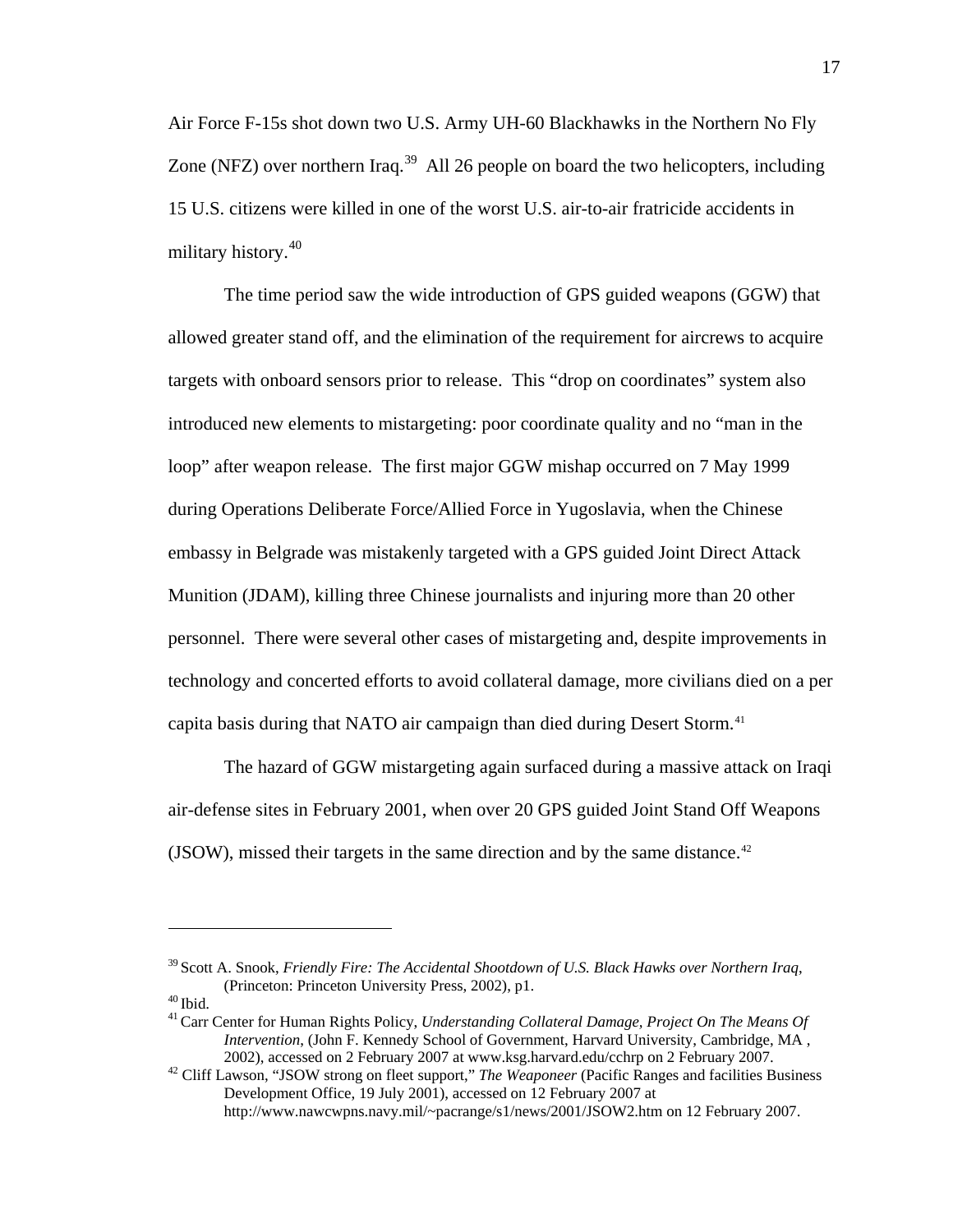#### <span id="page-23-0"></span>**Operation Enduring Freedom / Operation Iraqi Freedom**

During the initial phases of battle in OEF and OIF, targeting was relatively simple. As the operations progressed, targeting issues became more complex as dispersed forces, fearing fratricide, established literally thousands of no-fire zones around themselves and their allies. These zones did not move with the forces and were often left in place, cluttering aircrew's pictures. After the first few days of operations, the overwhelming majority of U.S. air strikes were conducted against "emerging" or "time sensitive" — typically mobile targets. Unlike pre-planned targets, these could not be accurately predicted and required immediate attack. Attacks against these emerging targets greatly increased the chances of mistargeting.

Precision munitions (including cannon/strafe, Laser Guided Bombs, and GPS guided weapons) accounted for all of the air-to-ground mistargeting events in both operations. Airborne cannon fire was used in several incidents. During Operation Anaconda in March 2002, an AC-130 broke contact with a convoy it was escorting to respond to calls from other ground units. When the AC-130 returned to the convoy, the aircrew mistakenly attacked the lead element, believing it to be an enemy unit ahead of the convoy. One soldier was killed and several were wounded.<sup>[43](#page-23-1)</sup>

A-10s have been particularly lethal in mistargeting incidents. On 19 January 2002, an Air Force A-10 strafed a building in a no-fire zone near a U.S. unit accepting the surrender of Taliban fighters. In this case, there were no casualties. On 23 March 2003, up to 10 Marines may have been killed by friendly fire from an A-10 in Nasiriyah, Iraq,

<span id="page-23-1"></span><sup>43</sup> Joe Pappalardo, "Afghanistan Taught U.S. "Hard Lessons" In Close Air Support," *National Defense Magazine*, August 2005, accessed at http://www.nationaldefensemagazine.org/issues/2005/Aug/Afghanistan\_Taught.htm on 2 Dec 2006.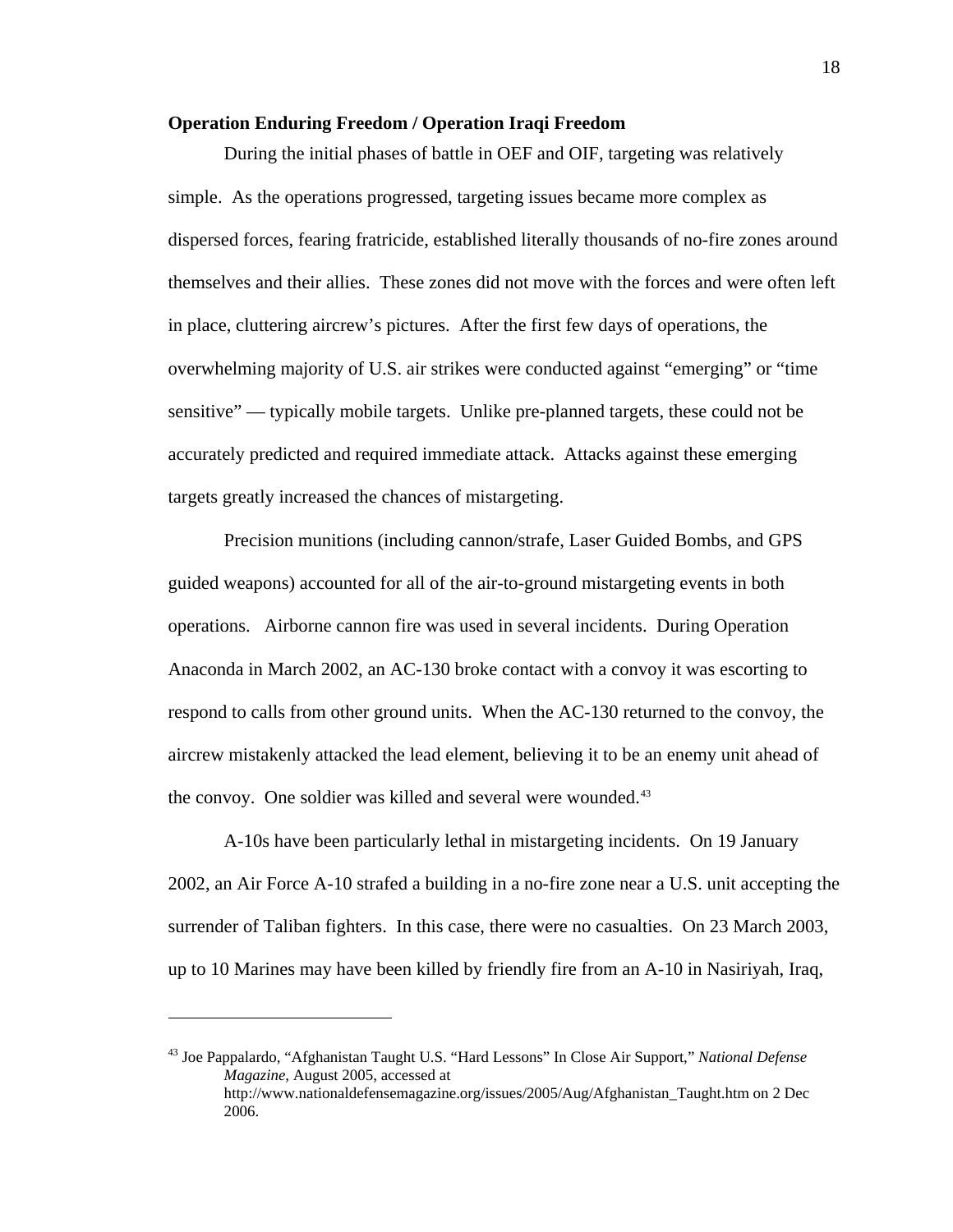though exact causes of death were impossible to determine because of heavy fighting.<sup>[44](#page-24-0)</sup> Again in four separate incidents in February, March, and April 2003 and again in Sept 2006, USAF A-10s attacked various coalition convoys in both theaters, destroying numerous vehicles.<sup>[45](#page-24-1)</sup> Casualties included 4 Brits and 2 Canadians killed and at least 41 wounded.<sup>[46](#page-24-2)</sup>

Laser guided weapons were used in at least four mistargeting incidents in OEF/OIF. On 17 April 2002, two U.S. F-16s mistakenly engaged a Canadian light infantry unit conducting a live-fire exercise in the vicinity of Kandahar, Afghanistan. Four Canadians were killed and eight were wounded in one of the most highly charged and publicized events of the operation.<sup>[47](#page-24-3)</sup> On 2 April 2003 a USMC Cobra mistakenly attacked an M1-A1 tank with a Hellfire anti-tank missile. There were no casualties.<sup>[48](#page-24-4)</sup> A day later an F-15E, called in to bomb an Iraqi tank, mistakenly bombed a convoy of U.S. Special Operations Forces and Kurdish allies. Three Americans, a journalist, and 18 Kurds were killed, and 45 were wounded.<sup>[49](#page-24-5)</sup>

The use of GPS weapons and unconventional aircraft (such as B-52s) for CAS situations allowed the U.S. military to rain ordnance upon targets with unprecedented timeliness and precision, but also caused additional cases of mistargeting. GGW tactics were used for the first time in CAS, and in the majority of other attacks as well. On 26 November 2001, a U.S. Navy FA-18 dropped a 500-pound JDAM on coordinates near

<span id="page-24-1"></span><span id="page-24-0"></span><sup>44</sup> U.S. Central Command, News Release as reported in *Air Force Magazine*, June 2004 Vol. 87, No. 6. 45 O'Rourke, p54.

<span id="page-24-2"></span><sup>&</sup>lt;sup>46</sup> "Canadian killed in 'friendly fire' incident," CBS News Online, 4 September 2006, accessed at

<span id="page-24-3"></span>http://www.cbsnews.com/stories/2005/09/26/friendly/main886284.htm. on 21 January 2007. 47 Maurice Baril (General Canadian Air Force, Retired), *President Tarnak Farm Board of Inquiry – Final Report*, (Ottawa, 2002), p2.<br><sup>48</sup> Ralph Nichols, *Avoid the Blues*, (Joint Readiness Training Center, Center for Army Lessons Learned,

<span id="page-24-4"></span>Fort Polk, LA 2003), p3.

<span id="page-24-5"></span> $49$  O'Rourke, p57.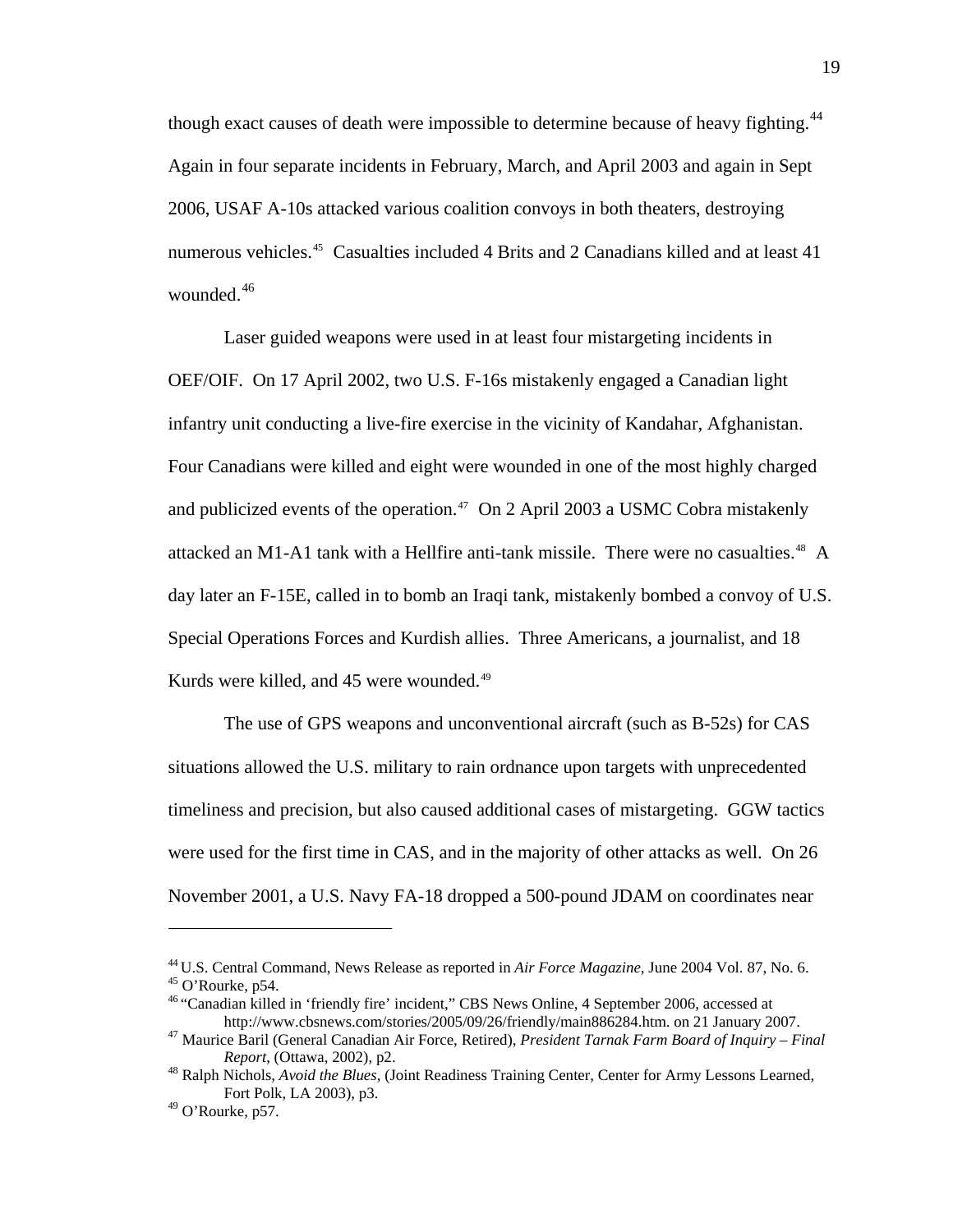Mazar-e-Sharif, wounding five Americans. On 5 Dec 2001, in the deadliest fratricide incident of OEF, three U.S. Special Forces soldiers and 23 Northern Alliance fighters were killed, and about 50 were injured when a U.S. B-52 dropped a 2,000-pound JDAM near the Blue forces that called for the fire in Northern Afghanistan. There was another near miss during Anaconda when a 2,000-pound JDAM was dropped nearly on top of an American position (of over 70 personnel), but luckily failed to explode.

The Appendix gives additional, more detailed examples of mistargeting incidents. Clearly, from 1917 to the present, mistargeting by aircraft has always been an issue. The combination of technology, media and other circumstances brought the problem to the forefront after Operation Desert Storm and created an exceptional level of concern. The problem, however, has not been solved.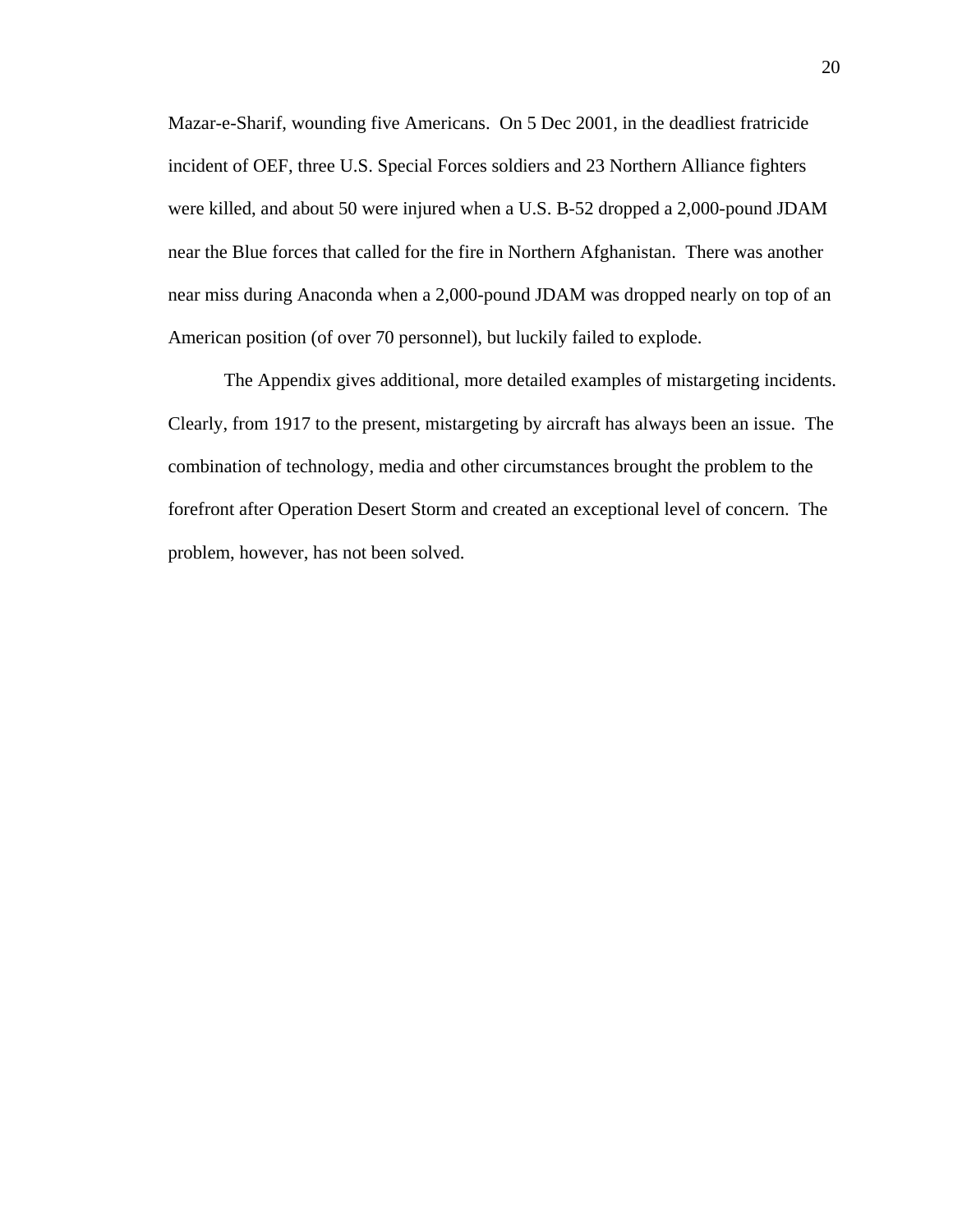## <span id="page-26-0"></span>**Chapter 4: Consequences of Mistargeting**

 Mistargeting has not determined the outcome of past conflicts, and will not likely do so in the future. The ramifications of errant precision weapons are significant, however, and are likely to grow. Some of these effects are tangible, such as direct losses of personnel and equipment. Many others are intangibles – hard to quantify, but no less real consequences that can reduce fighting effectiveness.

At the highest level, sensitivity to mistargeting contributes to the political impulse to constrain military operations through strategy, Rules of Engagement, and centralized execution. Policy micromanagement of air operations, in particular the extent of target vetting at the highest levels, is the direct result of fear of mistargeting incidents. Mistargeting incidents can limit graduated-response options for leaders, and can lead to conflict escalation. Finally, the physical destruction of infrastructure dramatically affects increased reconstruction costs after major combat operations.

#### **Media Expectations and Public Confidence**

Prior to operation Desert Storm, mistargeting incidents left all but the victims anonymous, and media coverage was essentially non-existent. Units might have been identified, but individuals responsible were rarely made public. During Operation Desert Storm, sensational media coverage broadcast impressive video of weapons impacting targets all over Iraq. When those same weapons missed their mark, the public reaction was alarm and anguish.

Overmatched adversaries of the U.S. have become masters of Information Operations, and they know and exploit the U.S. vulnerability of mistargeting. This significantly increases the value of a favorite adversary technique: hiding among the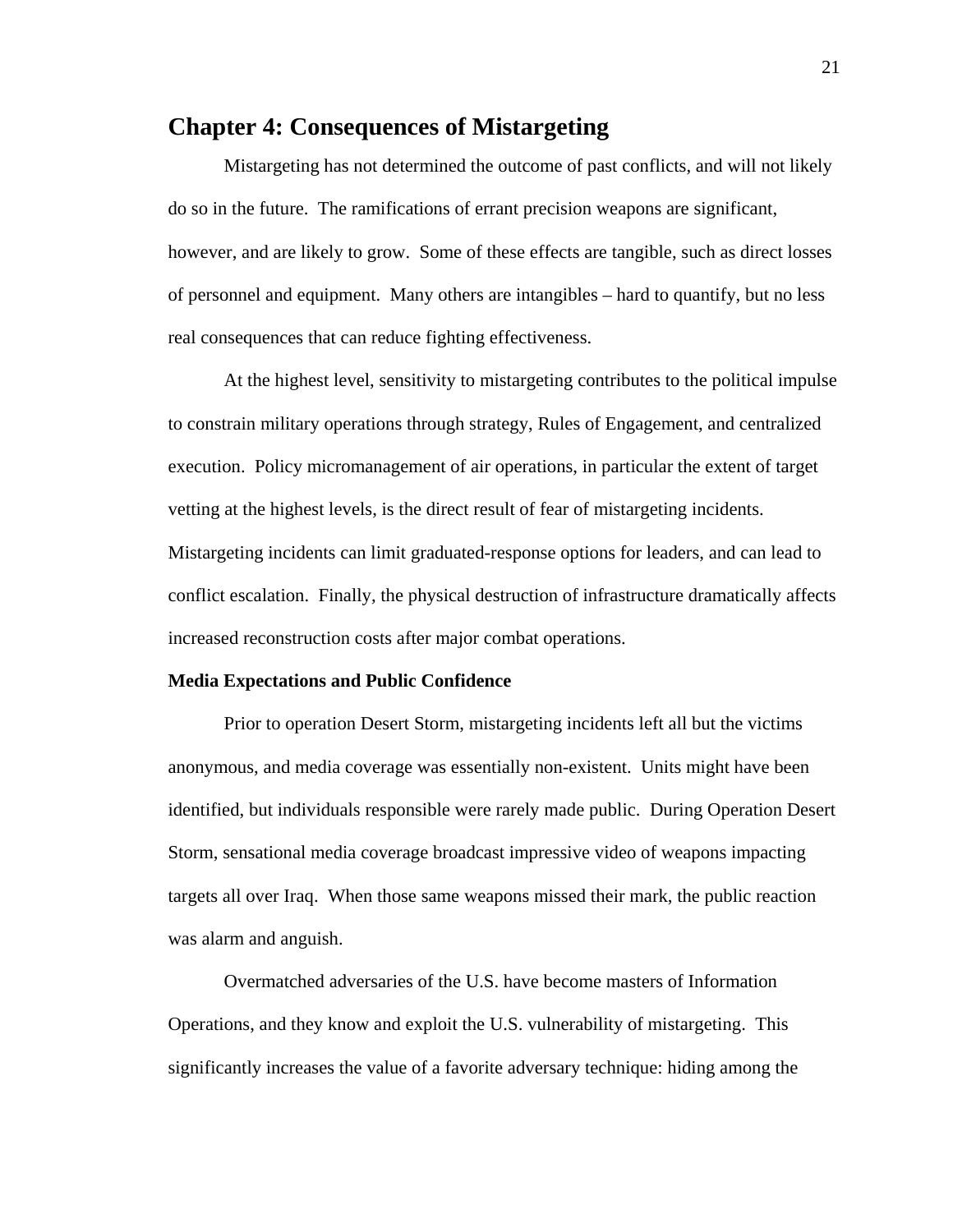innocent.<sup>[50](#page-27-0)</sup> Every time a dead child is portrayed as having been killed by U.S. air strikes, an image of indiscriminate attack is created. When U.S. aircraft attacked structures in Al Anbar Province housing foreign fighters in July 2003, for example, Arab media reported, "Wedding Party Guests, Including Women and Children Killed in U.S. Attack."[51](#page-27-1) The famous "baby milk factory" incident during Desert Storm was another stark example.[52](#page-27-2)

Fratricide mistargeting events demand the same scrutiny. In a peacetime fratricide incident on 12 March 2001, a Navy FA-18 conducting CAS training bombed a friendly observation post on the Udairi Range, northwest of Kuwait City. Five Americans and one New Zealander were killed, and eleven individuals were injured. There was extensive media coverage, little public understanding, and demands for accountability. Colonel Charles Schrader explains typical public reaction:

The news media have a tendency to blow friendly fire incidents out of proportion, and an ill-informed public reacts with distrust, demands for retribution, and remedies, which are generally unhelpful. The families of victims of friendly fire display excusable anguish and suspicion, which are often translated into demands for investigations and explanations which cannot be provided with any degree of speed or accuracy and thus often lead to unwarranted charges of cover-up and malfeasance."<sup>[53](#page-27-3)</sup>

<span id="page-27-0"></span><sup>50</sup> U.S. Joint Forces Command, *A Joint Concept for Non-Lethal Weapons, Doctrinal Implications of Low Collateral Damage Capabilities*, (Norfolk: Joint Non-Lethal Warfare Directorate, The Joint Warfighting Center Joint Doctrine Series Pamphlet 2, 2003), p4. 51 "Wedding Party Guests, Including Women and Children Killed in U.S. Attack," *Al Jazeerah*, 25 May

<span id="page-27-1"></span><sup>2004,</sup> accessed at http://www.aljazeerah.info/News%20Photos/2004%20News%20/May/25- 27.htm. on 21 January 2007. 52 "Was It a Baby Milk Factory?" *The Washington Post*, accessed at http://www.washingtonpost.com/wp-

<span id="page-27-2"></span>srv/inatl/longterm/fogofwar/vignettes/v4.htm on 29 March 2007.<br>
53 Shrader, p29.

<span id="page-27-3"></span>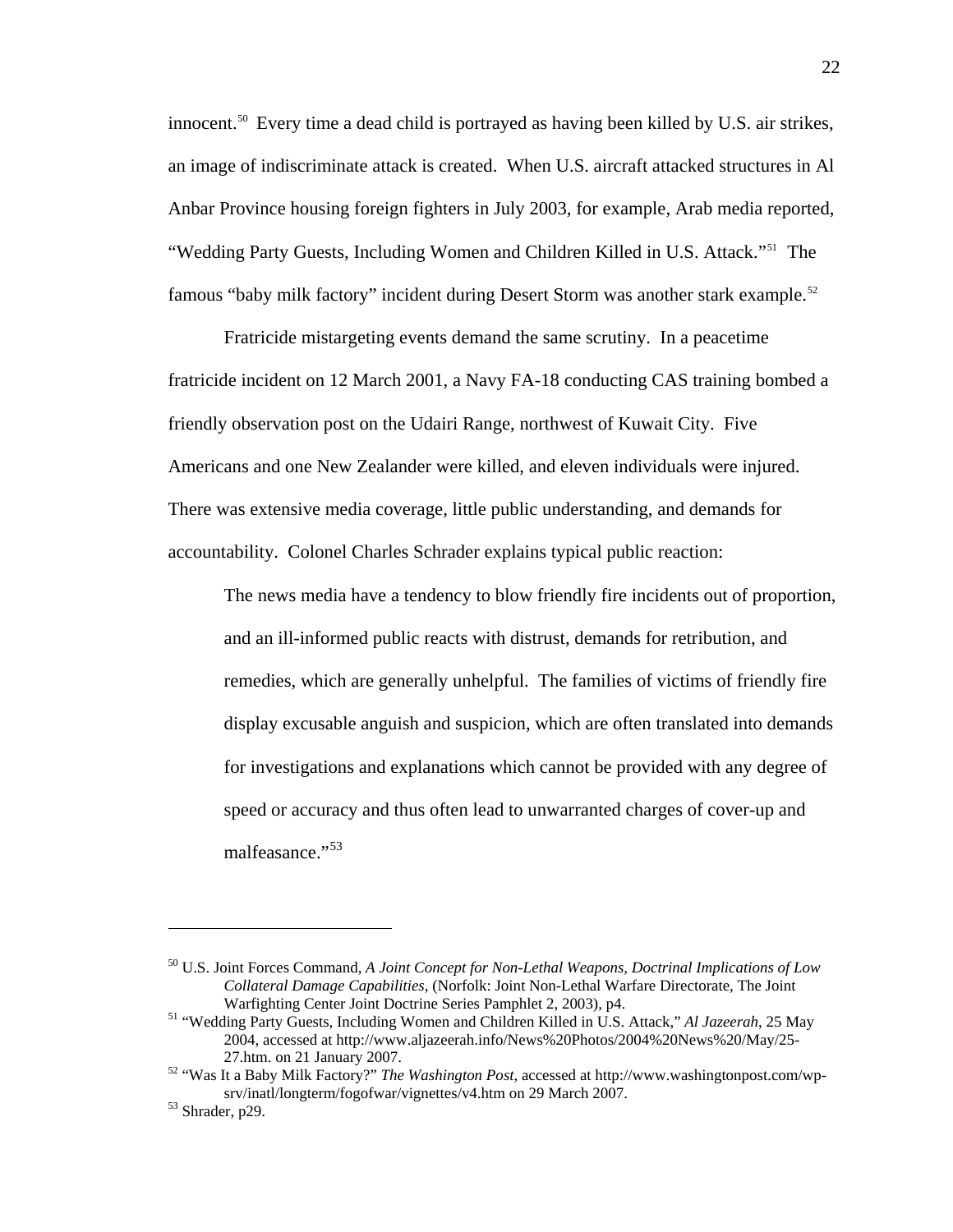#### <span id="page-28-0"></span>**Political Limitations on Military Operations**

 There can be enormous political ramifications due to mistargeting incidents, as was the case after the accidental bombing of the Chinese Embassy in Belgrade during Operation Deliberate Force. That incident strained relations between China and NATO countries, and provoked angry demonstrations outside Western embassies in Beijing. The episode afforded China an opportunity to press for concessions from the West on issues such as the terms for China's World Trade Organization accession, human rights, Tibet, and nonproliferation.<sup>[54](#page-28-1)</sup>

Mistargeting can result in the loss of training ranges or capabilities. On Vieques Island off the coast of Puerto Rico, a Marine Corps FA-18 on a training mission in April 1999 mistakenly bombed a target observation post, killing a civilian security guard and injuring four others. Immediately following the accident, the Department of the Navy temporarily suspended its use of Vieques, the U.S. Navy's premier East Coast Air-to-Ground target complex.<sup>[55](#page-28-2)</sup> The Governor of Puerto Rico wrote to the President and the Secretary of Defense requesting the "immediate and permanent cessation of United States and Allied activities that entail the use of weaponry anywhere in the vicinity of the Municipality of Vieques, Puerto Rico."<sup>[56](#page-28-3)</sup> Local civilians and political activists seized upon the event, ultimately ending military exercises there permanently.

<span id="page-28-1"></span><sup>&</sup>lt;sup>54</sup> Testimony by the Assistant Secretary for East Asian and Pacific Affairs before the Subcommittee on East Asian and Pacific Affairs, Senate Committee on Foreign Relations, (Washington: 27 May 1999). 55 Congressional Research Service Report for Congress, *Vieques, Puerto Rico Naval Training Range:* 

<span id="page-28-2"></span>*Background and Issues for Congress* (Washington: The Library of Congress, 17December 2001). 56 The Special Panel on Military Operations on Vieques, *Report to The Secretary of Defense*, accessed at

<span id="page-28-3"></span>http://www.defenselink.mil/news/Oct1999/viq\_101899.html on 11 Jan 2007.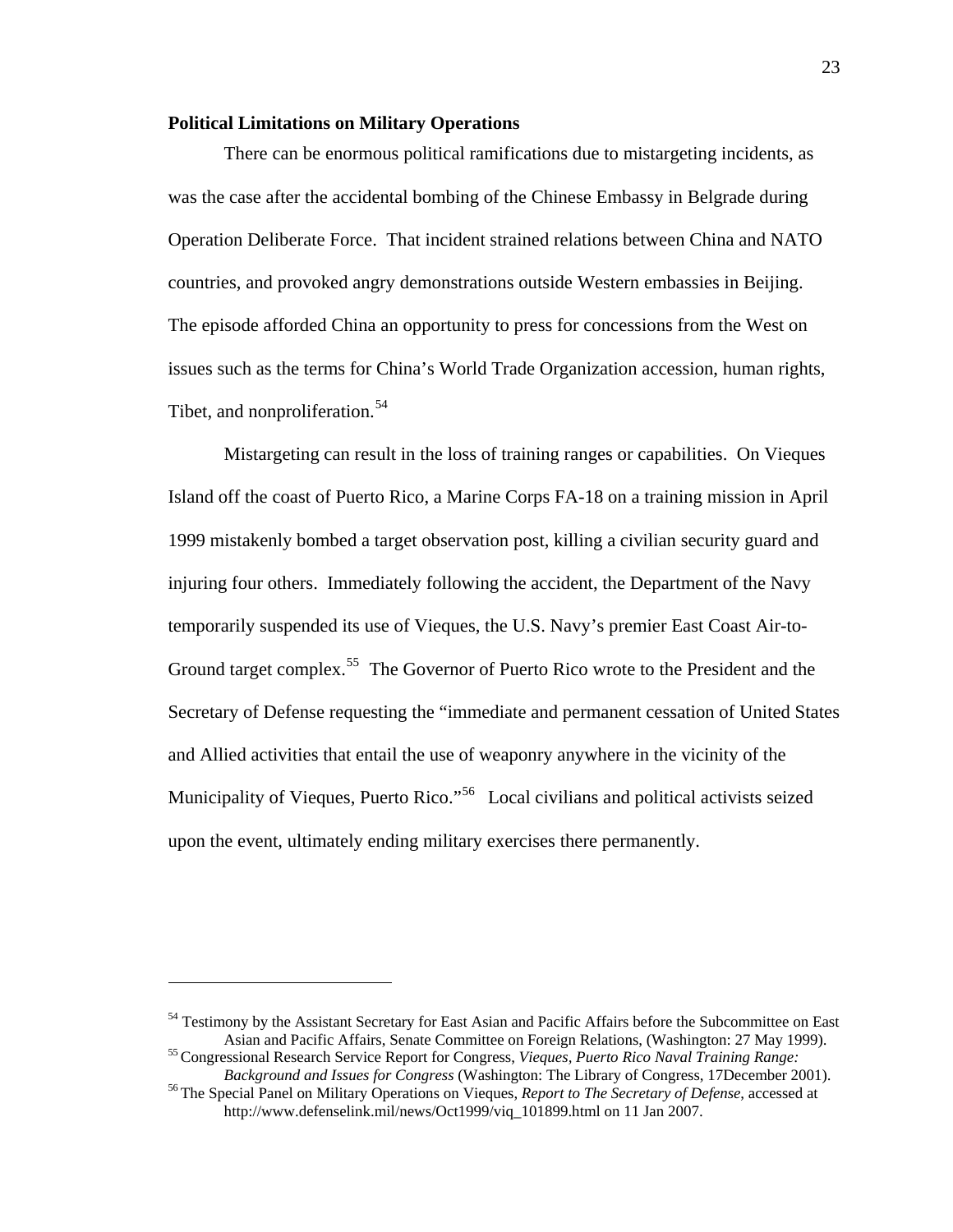#### <span id="page-29-0"></span>**Over-sensitivity**

As Joint doctrine states, "Traditional military weapons require commanders to make difficult "trade off" decisions regarding the proper balance between mission accomplishment, force protection, and the safety of noncombatants."<sup>[57](#page-29-1)</sup>

"Over-sensitivity" is when the balance shifts too far to the safety of noncombatants and Blue forces – excess fear of additional fratricide or collateral damage. Leadership can lose confidence in entire units, second-guess units or individuals, or micro-manage subordinate units. Overly restrictive ROE often result from mistargeting, thus limiting weapons employment options or pushing employment decision authority to higher levels. Superior Blue technologies are often constrained by ROE in order to avoid mistargeting. Implementing restrictive ROE to reduce mistargeting, however does not necessarily result in a reduction in the total number of friendly or neutral casualties. If ROE are tightened to the point that mistargeting is completely avoided, the enemy is likely more effective at inflicting greater casualties on Blue forces.

Strict ROE Limits were put in place during the Tet Offensive in 1968, when American and South Vietnamese troops attempted to retake Hue City. Because of fear of civilian casualties and damage to the city's historic artifacts, U.S. Marines were constrained against employing CAS, despite the fact that they lacked adequate artillery<sup>[58](#page-29-2)</sup>.

<u>.</u>

<span id="page-29-1"></span><sup>57</sup> U.S. Joint Forces Command, *A Joint Concept for Non-Lethal Weapons, Doctrinal Implications of Low Collateral Damage Capabilities*, p4. 58 Shrader, p29.

<span id="page-29-2"></span>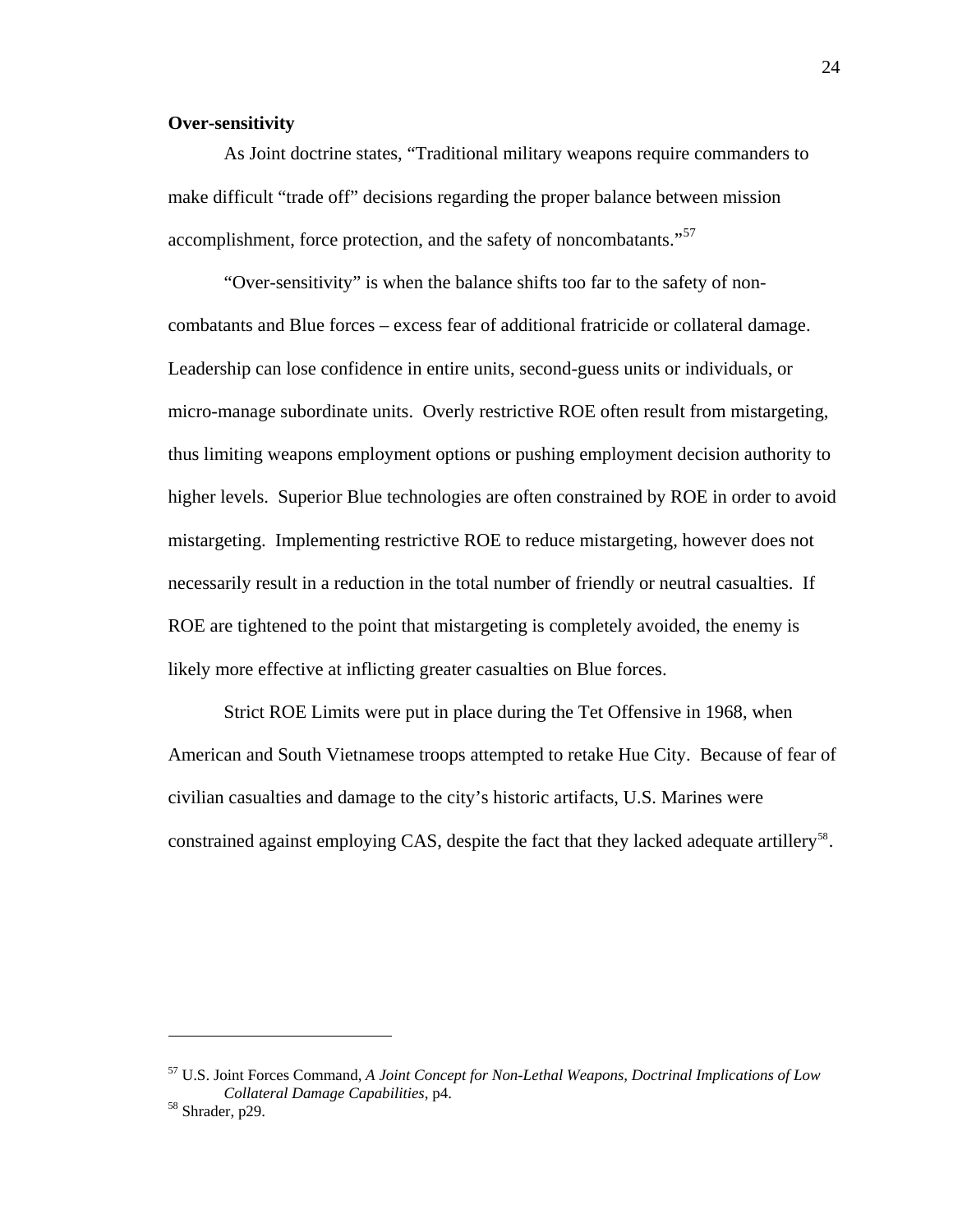<span id="page-30-0"></span>In Grenada, fear of civilian casualties led to the use of Cobra gunships for the attack on Fort Frederick over Naval gunfire or fixed wing aircraft despite the threat to helicopters. Two Cobras were shot down and three crewmembers were killed.<sup>[59](#page-30-1)</sup>

Ground force commanders tightly controlled air operations in Panama. Clearance to employ tube or rocket launched weapons from AC-130s was restricted to ground commanders with at least the rank of lieutenant colonel. CAS in civilian areas required approval from at least Division level, and only the Operation Just Cause Joint Force Commander himself could authorize fighter aircraft air strikes.<sup>[60](#page-30-2)</sup>

#### **Limits on Ordnance Used in Combat**

In CAS or in urban areas with high concentrations of civilians, targeteers and aircrew must make tough decisions about what type of munitions to use. Often, less effective ordnance is used in order to reduce the effects of mistargeting. Low collateral damage (CD) weapons are typically employed, even going so far as to use inert (concrete) bombs in combat. Before attacking emerging targets, aircrew must take additional time to perform CD effects analyses. Strafing targets with cannon is often employed to limit CD. While strafing is very precise, pilots must get very close to the target (and expose themselves to enemy fire) to employ it.

#### **Increased Risk to Personnel and Equipment**

 $\overline{a}$ 

The most basic consequence of mistargeting is that a valuable weapon has been expended without being effective against the enemy. In order to achieve the desired effect, the target has to be re-attacked, submitting friendly forces to additional risk.

<span id="page-30-1"></span><sup>59</sup> Ronald H. Cole, *Operation Urgent Fury: Grenada*, (Washington: Office of the Chairman of the Joint Chiefs of Staff, Joint History Office, 1997), p 4–5. 60 Jennifer Morrison Taw, *Operation Just Cause: Lessons for Operations Other Than War*, (Santa Monica,

<span id="page-30-2"></span>Calif.: RAND, MR-569-A, 1996), p. 24.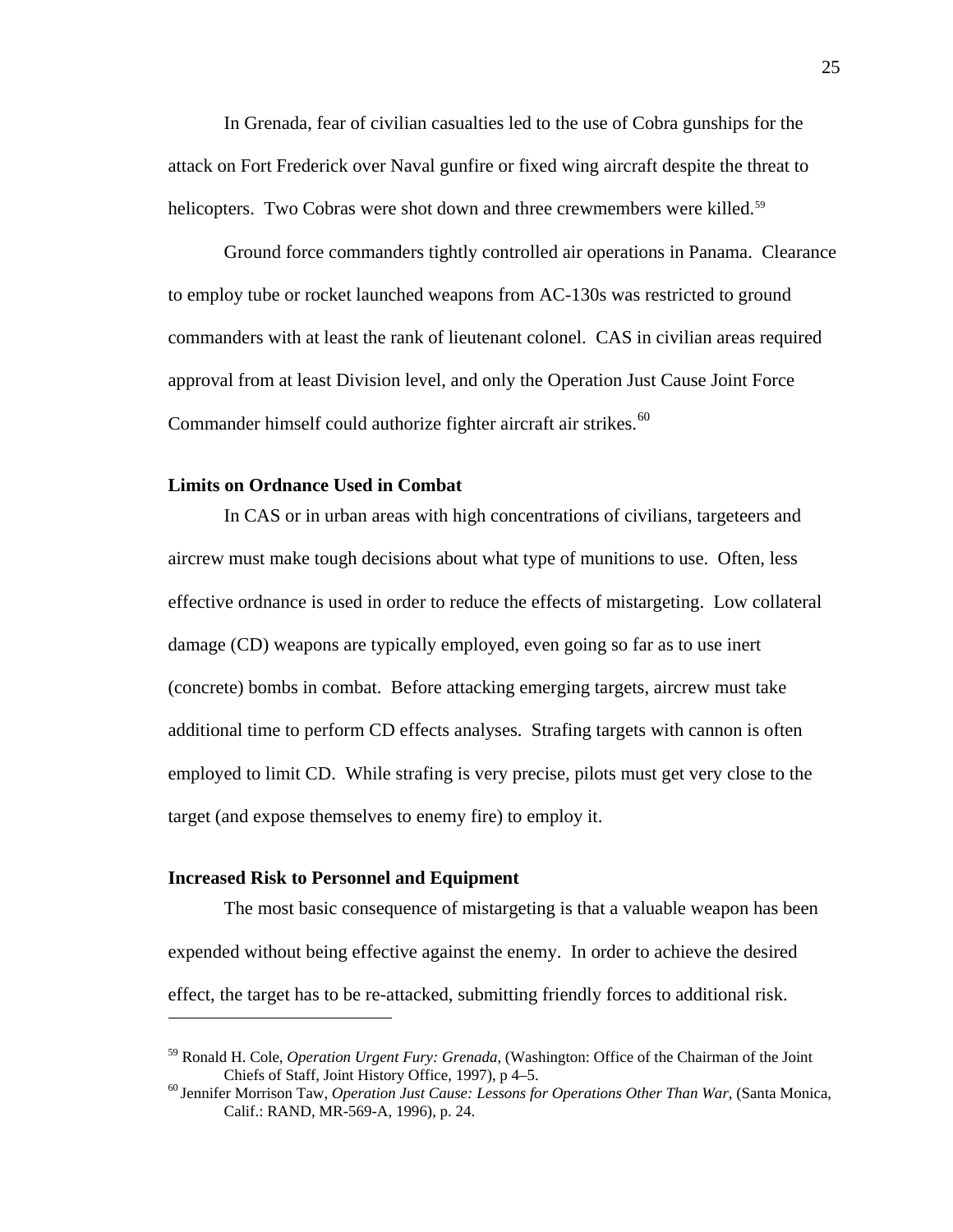Fratricide mistargeting results in a loss of Blue combat power rather than a reduction of Red combat power. The effect on friendly forces causes disruption from the tactical to the operational, and even at the strategic level.

Mistargeting can have immediate and lasting psychological effects for both victims and shooters. Surviving ground victims of fratricide can suffer from confusion, loss of initiative and decisiveness, a loss of confidence in supporting arms/close air support, loss of confidence in processes (ROE, procedures, etc.) and leadership, and hesitancy to carry out orders. Ground troops, for example, are often unable to understand why friendly aircraft could not see and identify their positions. The diminished morale effects of fratricide can be devastating to fighting troops.

The physiological effects on individual(s), shooters or third parties responsible for mistargeting can be nearly as devastating. The fear of committing a targeting error and the resultant repercussions can result in a loss of initiative, self-doubt, and aggressiveness at the individual and unit levels, as well as degraded unit cohesion.

 While not necessarily decisive on the battlefield, mistargeting in modern warfare can have enormous implications. These include oversensitivity by leaders, self-imposed limitations on capabilities, over-restrictive ROE, and loss of confidence. Given the modern media and high public expectation for precision, these consequences are likely to grow.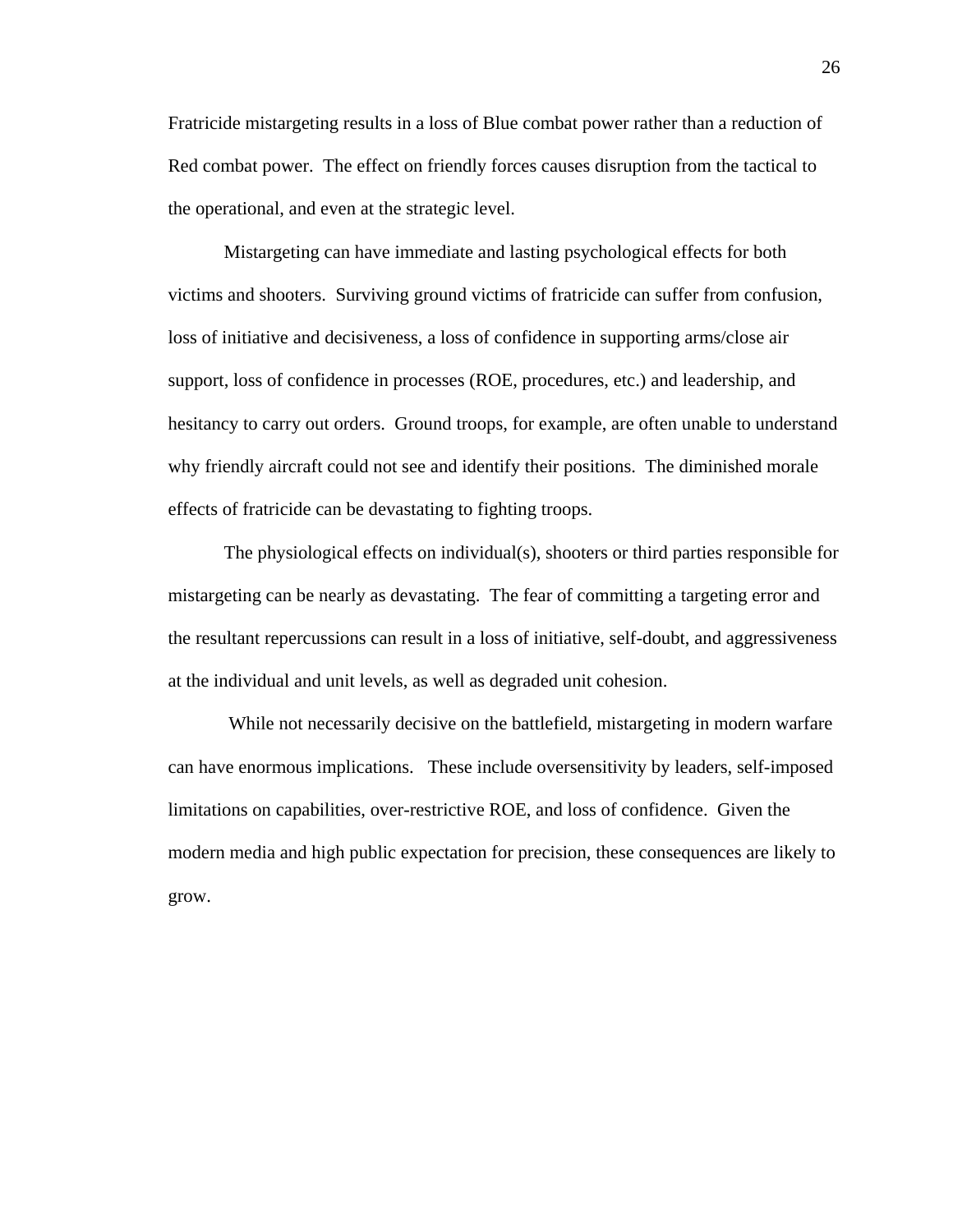### <span id="page-32-0"></span>**Chapter 5: Precision Targeting Processes and Systems**

 Precision targeting (PT) consists of locating, identifying, and engaging appropriate targets. First, a target must be acquired by some sensor, and then information about the target must be managed and fused by either a human or automated process, ultimately ending up with a shooter and weapon. The target must, at some point, be declared hostile, friendly, or unknown. ROE must be applied, and a decision to engage, or not, must be made. The process for correct PT from the air is complex, and can take anywhere from weeks (or longer) to mere seconds.

The toughest part of PT is the timely development of raw data into Situational Awareness, distributed through a Common Operating Picture (COP), and positive identification of the target immediately prior to weapons employment – a process known as Combat Identification (CID). The COP and CID are closely related, mutually supportive and increasingly interdependent, but there are differences. A COP seeks consistent and accurate shared SA on the position and movement of Blue and Red forces (as well as White positions), and can be as simple as a common language or reference system, or as complex as sophisticated digital networks and displays. CID emphasizes real time weapons employment information. Combining the capabilities of both results in a reduction of mistargeting and increased combat effectiveness.

According to joint doctrine, precision targeting does not result from a single process or system but from the combination of many sources including "carefully written ROE; thorough intelligence operations; careful planning; sophisticated collateral damage estimates; knowledge of relative force positions; standardized procedures and systems;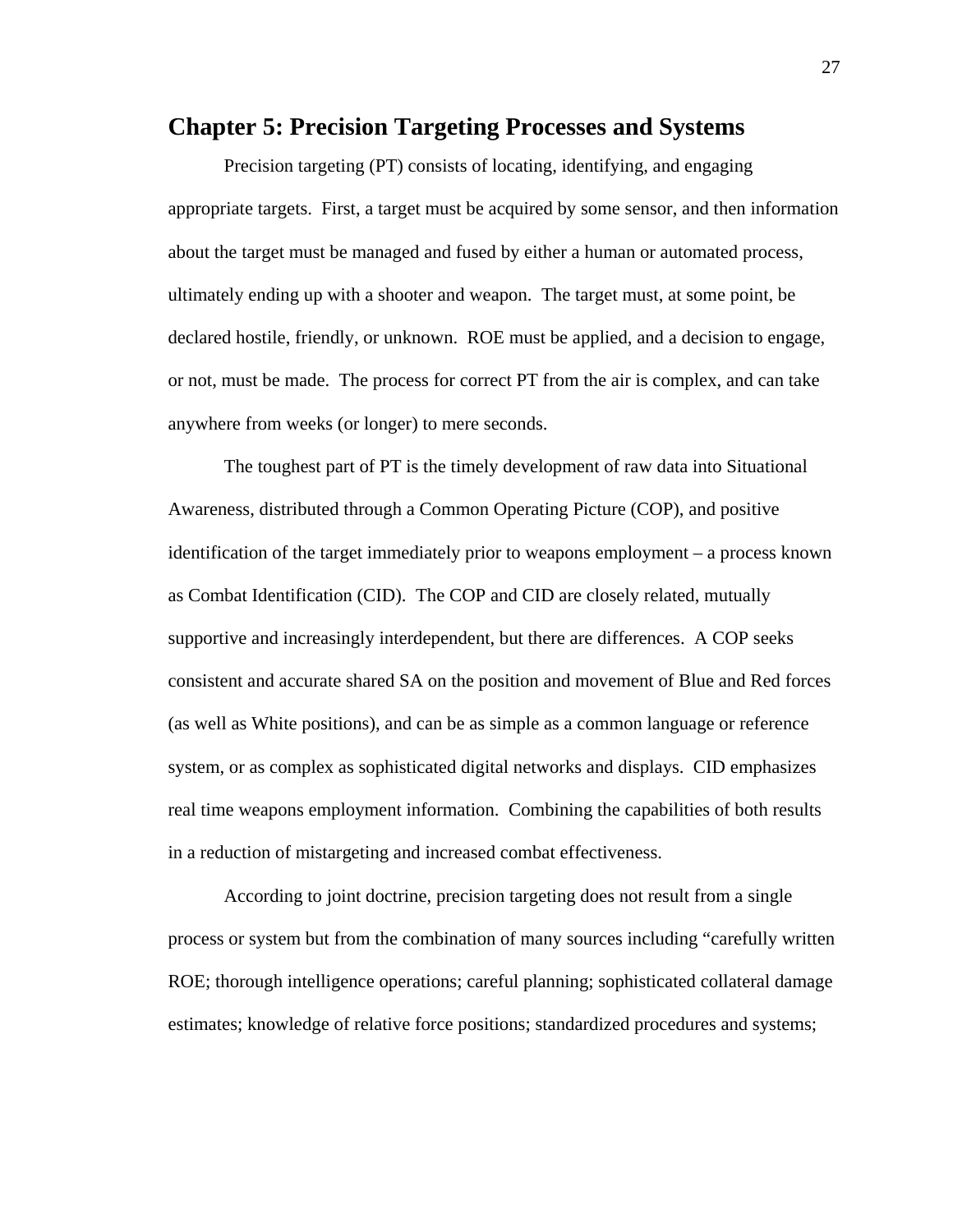<span id="page-33-0"></span>and precision weapons to increase the probability of hitting the intended targets."<sup>[61](#page-33-1)</sup> Stated differently, precision targeting relies on achieving a COP and CID, which result from a combination of processes (such as pre-mission planning, control measures, ROE and standardized procedures) and systems (physical electronic devices, networks, and weapons) that are necessarily very closely linked and interrelated.

#### **Processes**

 $\overline{a}$ 

In many cases, the processes by which information gained and passed have not changed much since World War II. Procedural control measures for aircraft are promulgated through wings and squadrons, to flight leads and their wingmen, primarily through the Air Tasking Order (ATO), the Airspace Control Order (ACO), standard procedures and ROE. The ATO provides basic planning coordination information such as aircraft callsigns, target assignments and times on station. The ACO deconflicts competing demands upon airspace, providing detailed descriptions of special use areas such as aircraft orbits, No Fly Zones (NFZ), No Fire Areas (NFA), and Terminal Movement Areas (TMA). These are particularly important when battle lines become ambiguous and fluid, with intermixing of friendly and hostile forces. Aircrews and mission planners need to reference these documents *on a daily basis* in order to maintain SA on friendly forces, and avoid mistaking friendly force activity for hostile actions.

ROE are among the primary control measures available to commanders and they serve several purposes, including restricting the use of force by friendly forces, ensuring subordinates act within the commander's intent, minimizing collateral damage, and

<span id="page-33-1"></span><sup>61</sup> U.S. Joint Forces Command, *A Joint Concept for Non-Lethal Weapons, Doctrinal Implications of Low Collateral Damage Capabilities*, p2.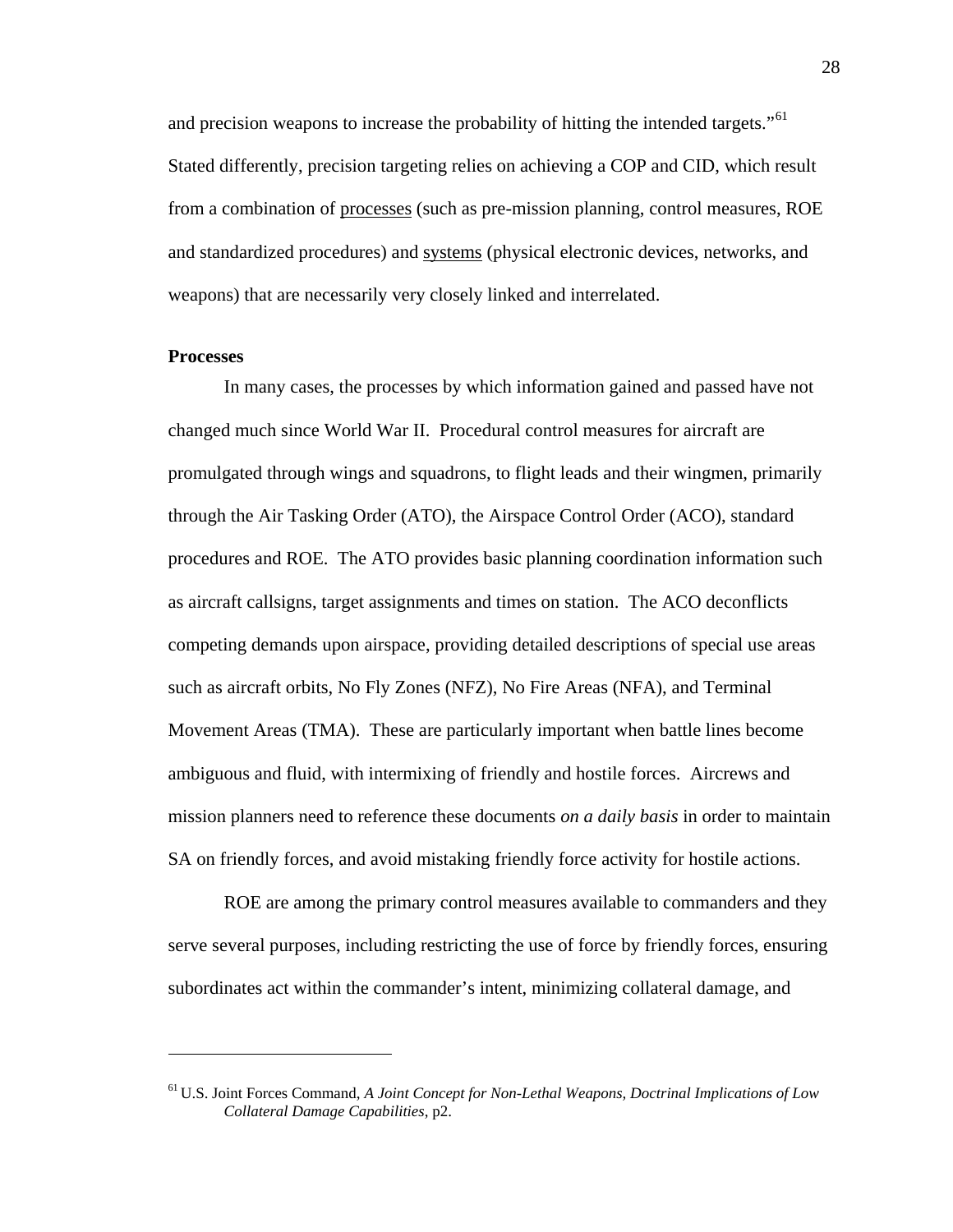preventing fratricide. ROE must balance the necessity to achieve military objectives while avoiding attacking friendly forces and neutrals.

Processes work very well when the fusion of data has been accomplished *preflight*. When aircrew must launch without vital information, such as in airborne intercept or Close Air Support missions, they must obtain that vital information prior to weapons employment. In years past, targeting information was gained primarily through the pilots' eyes, or other onboard sensors, often aided by "third parties" (such as AWACS and JTACs). Today, those third parties have an increasing role in building a COP and CID because they can fuse large amounts of information or are in a much better position to differentiate friend from foe.

The key (and challenge) to successful precision targeting in a dynamic battlefield lies largely in the quality of information aircrews receive from third parties. One of the biggest problems is the simple mechanics of communicating complex data from the sender through the aircrew and into the weapons systems. Traditionally, the process by which targets are communicated to aircrew has been done through voice communications: air controllers or JTACs (often under fire) find a target, then radio data to the pilot in a standardized format. The pilot processes the data and makes manual inputs to his targeting system. While doing this, he is also likely flying formation, navigating, and avoiding enemy fire. There are many opportunities for friction in this process.

As stated previously, CAS missions, by nature do not allow detailed pre-flight knowledge of targets or Blue troop locations. Because of this, CAS is extremely "process intensive," and requires an extensive airborne information exchange. JP 3-09.3, Joint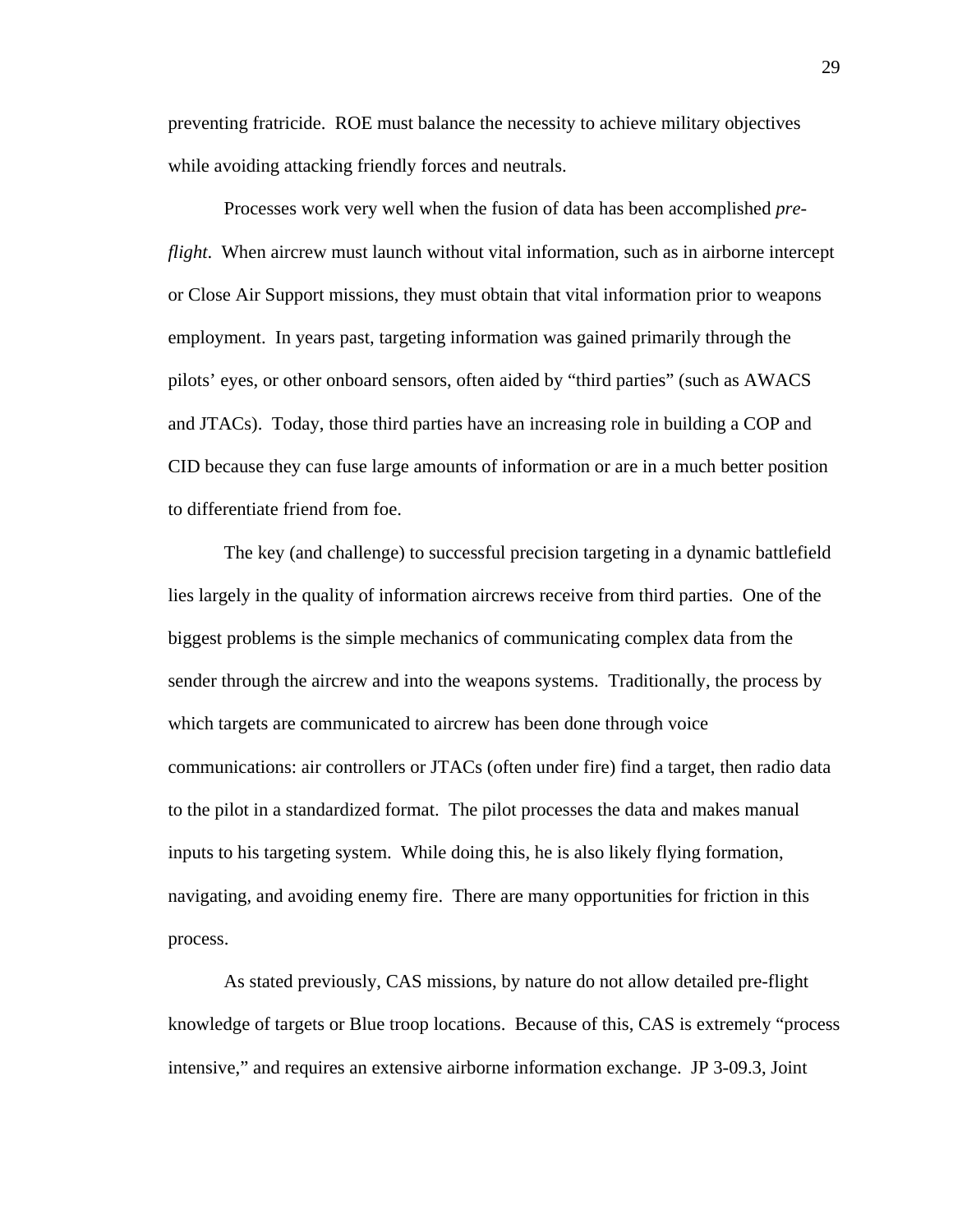<span id="page-35-0"></span>Tactics, Techniques and Procedures for Close Air Support, addresses the process requirements for minimizing fratricide: "Items such as detailed mission planning, standardized procedures for friendly force tracking and supporting immediate air requests, realistic training/mission rehearsal, use of friendly tagging or tracking devices, and effective staff, forward air controller/air officer and air liaison officer coordination, and sound clearance of fire procedures can significantly reduce the likelihood of fratricide."[62](#page-35-1)

In addition to voice communications, JTACs also use visual "marks" (such as rockets, artillery, IR pointers or lasers) in communicating a COP and target information (including CID) to CAS aircrew. The mark is put as close to the intended target as possible, and then the JTAC adjusts the intended aimpoint for the aircraft's bombs by radioing a distance and direction from the mark (e.g. "bomb 200 meters west of the mark"). Often, aircrews must rely on unaided vision, hand-held binoculars, or NVDs to find and identify their targets. If marking methods are unavailable, JTACs must use a "talk on" method to describe the intended target to the aircrew. They typically start with an easily recognized terrain feature (e.g. a bridge) as a reference point, and then describe the target's position relative to that.

#### **Ordnance Delivery**

 $\overline{a}$ 

Eventually the JTAC and aircrew must "agree" that they are looking at the same thing and the aircrew begins his terminal attack. Communication between the JTAC and the pilot is not finished, however. There are three types of terminal attack control (Type

<span id="page-35-1"></span><sup>62</sup> U. S. Department of Defense, *Joint Publication 3-09.3, Joint Tactics, Techniques, and Procedures for Close Air Support (CAS)*, p21.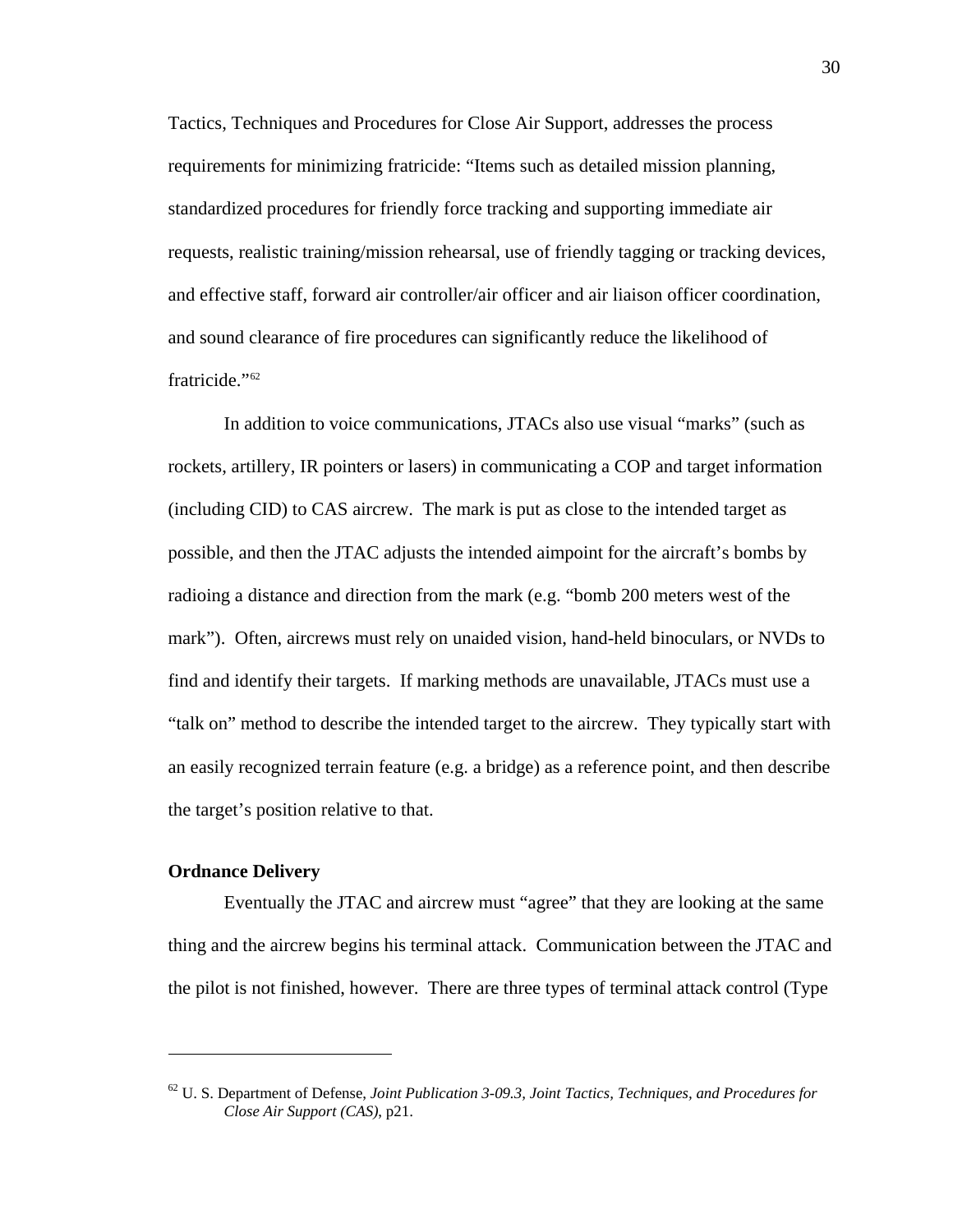1-3) provided by the JTAC. Type 1 control is the most restrictive and is used when JTACs must visually acquire the attacking aircraft and the target under attack. Once the bombing aircraft rolls in on the target, the JTAC must visually assess the aircraft's geometry and where he thinks the bombs will impact. Once satisfied that friendlies will not be targeted, he then clears the aircraft "hot" to release. The JTAC then transmits "cleared hot," wherein he is assuming responsibility for the avoidance of fratricide and collateral damage from the aircraft's bombs. This coordination is much more art than science, and errors of the mark, combined with communication and visual errors often led to mistargeting. Type 2 control is less restrictive (and thus higher risk for fratricide) and is used when either visual acquisition of the attacking aircraft or the target (by the JTAC) at weapons release is not possible, or when attacking aircraft are not in a position to acquire and positively identify the target prior to weapons release. Type 3 control is used when there is a low risk of fratricide. In any case, the pilot is relying on the JTAC to build a solid COP and to perform CID.

### **Systems**

 $\overline{a}$ 

Numerous systems have been developed since World War II to help build a COP and provide CID. Initially, these were aimed primarily at the Air-to-Air environment, but are increasingly being employed for ground units. Most COP and CID systems are classified as being *cooperative* between the shooter (or third party) and friendly units, and can only provide friendly or absence of friendly indications.<sup>[63](#page-36-0)</sup> Systems for identifying friendly forces include the simple to the sophisticated. Simple systems include paint

<span id="page-36-0"></span><sup>&</sup>lt;sup>63</sup> Non-cooperative techniques rely on profiling target characteristics, and thus can provide a "positive" hostile" indication (rather than an "absence of friendly" indication).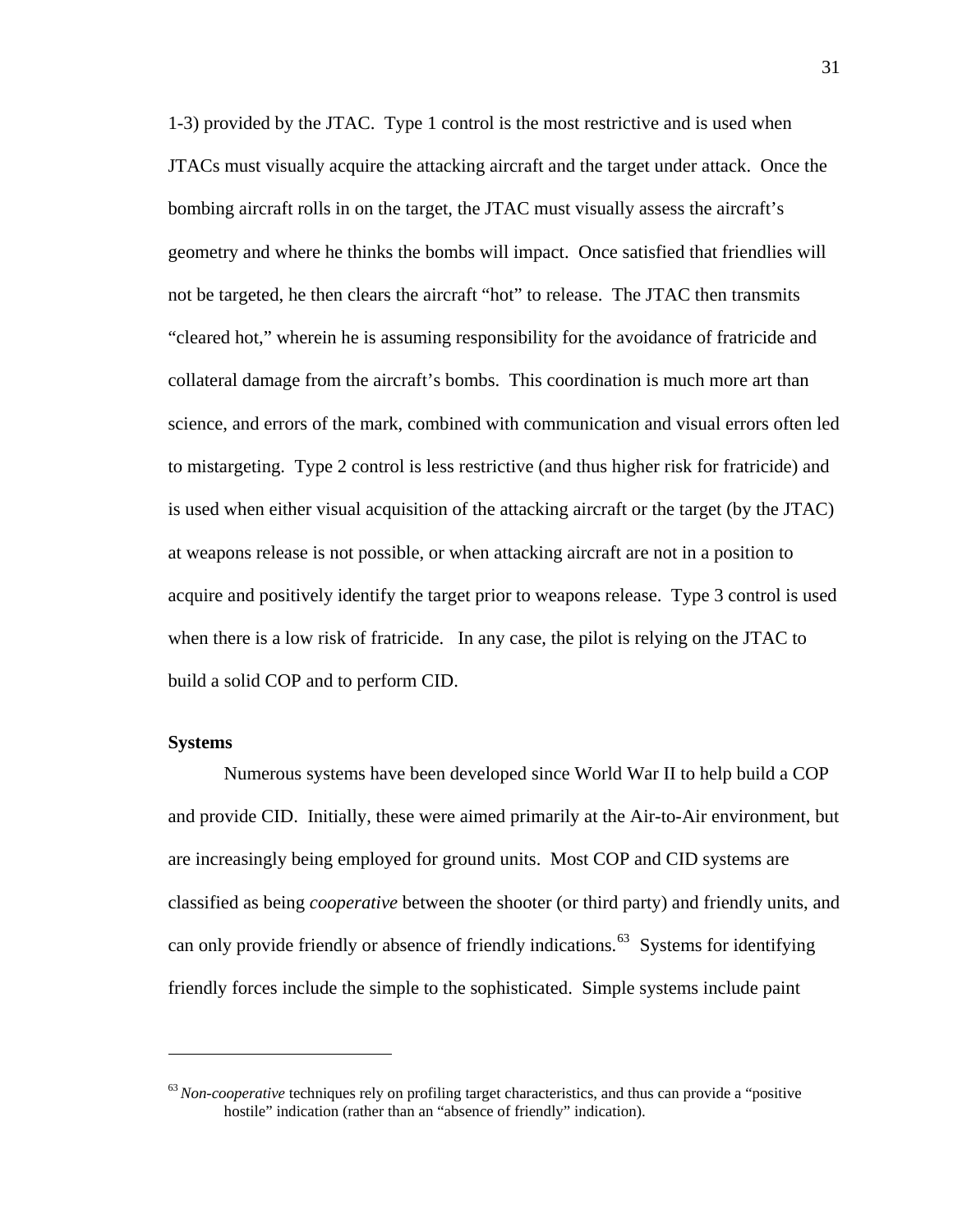schemes, lighting systems (including pulsed IR beacons that can be seen using NVDs), and Combat ID panels (designed to emit thermal signatures that can be seen using IR sensors.

Sophisticated systems often digitize data (voice, text, tagging, maps) allowing a picture that was once seen only by C2 units or JTACs to be passed and visually displayed by other ground and air units. Many of these systems, conceived to improve C2 situational awareness, synchronize fires, and collect intelligence, also contribute immeasurably to PT. They include Blue Force Trackers, such as the legacy Identification Friend or Foe (IFF) system, the Joint Tactical Information Distribution System (JTIDS), and Force Battle Command Brigade and Below (FBCB2), as well as other technologies like target cuing and digital communications systems, GPS navigation and GPS Guided Weapons  $(GGW)$ .<sup>[64](#page-37-0)</sup>

The most ubiquitous cooperative method used for COP and CID is the IFF query/response system first developed in World War II. IFF is a radio system widely employed for SA and C2 both military and civil aviation users. An interrogator on the shooter (or third party) sends a coded query message to the target (aircraft, ship, vehicle, etc.). The cooperative target then electronically responds to the query with a coded data reply. Because it is a cooperative system that is capable of sorting targets into only two categories, those responding friendly and those that do not reply, IFF is somewhat of a misnomer. Those that do not reply are not necessarily foe – they might well be Blue

<span id="page-37-0"></span><sup>&</sup>lt;sup>64</sup> There are a number of technology-based COP and CID systems, both cooperative and non-cooperative, including electronic signature matching, electro-optical imaging/image matching, JEM, Optical, IR, and Precise Position Location and Identification (PPLI) inherent to the Joint Tactical Information Distribution System (JTIDS). These systems will not be discussed in detail due to classification.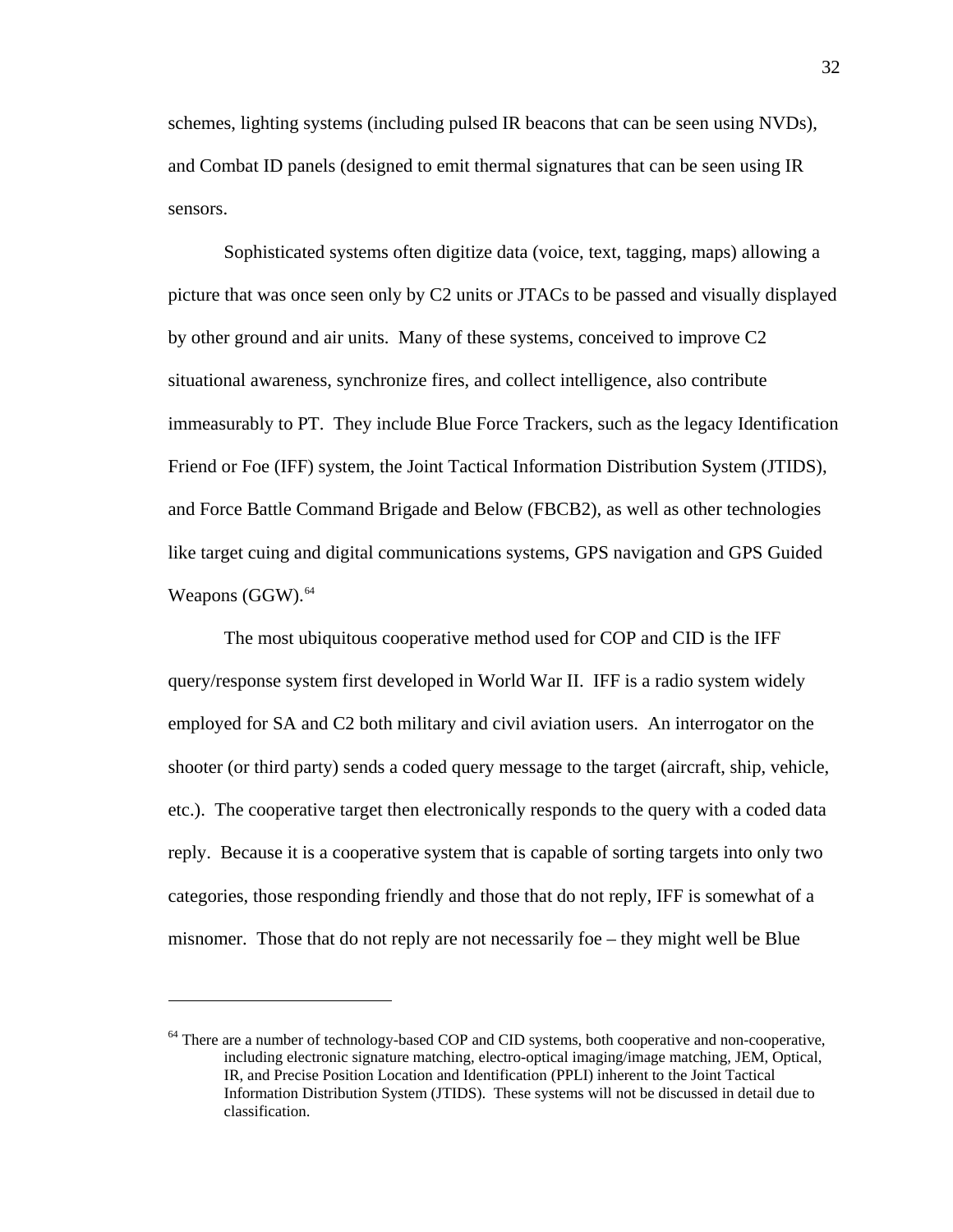units with inoperable IFF, or White units without IFF. The system has grown in sophistication over time, and there are several modes used by military and civilian aircraft. IFF was first introduced on some ground units during the Vietnam War, and there was a NATO Battlefield IFF effort in the late 1970s and early 1980s. Ground proliferation has been extremely limited, however for a number of reasons, including cost, size, and weight. Off the shelf aircraft IFF systems do not work well on ground vehicles because of ground interference and difficulty in target discrimination due to the dense ground environment.

A much more modern system is the Joint Tactical Information Distribution System, introduced in the late 1990s. JTIDS is a tactical, jam resistant, digital data link that provides a COP and an additional CID layer for *equipped and participating systems* by automatically attaching a "friendly" reply after position reporting. Despite JTIDS' ability to provide a good idea of force location, the system has some latency and accuracy problems, and is currently installed only on fighter aircraft and C2 platforms.

While IFF and JTIDS are mature systems, equivalent ground systems have been slower in development and fielding. Connecting the troops on the ground with the same picture available to air and C2 units was identified as a critical shortfall after Desert Storm. Since that time, at least a dozen systems have been proposed, tested, partially fielded, and in most cases, cancelled. The Army fielded a ground system called EPLRS (Enhanced Position Location Reporting System). Similar to JTIDS, this system also determines the position of participants and contributes to SA and CID, and can also be data-linked to CAS aircraft, permitting Blue units to be displayed along with the target. Additionally, a number of modern versions of IFF technologies, including millimeter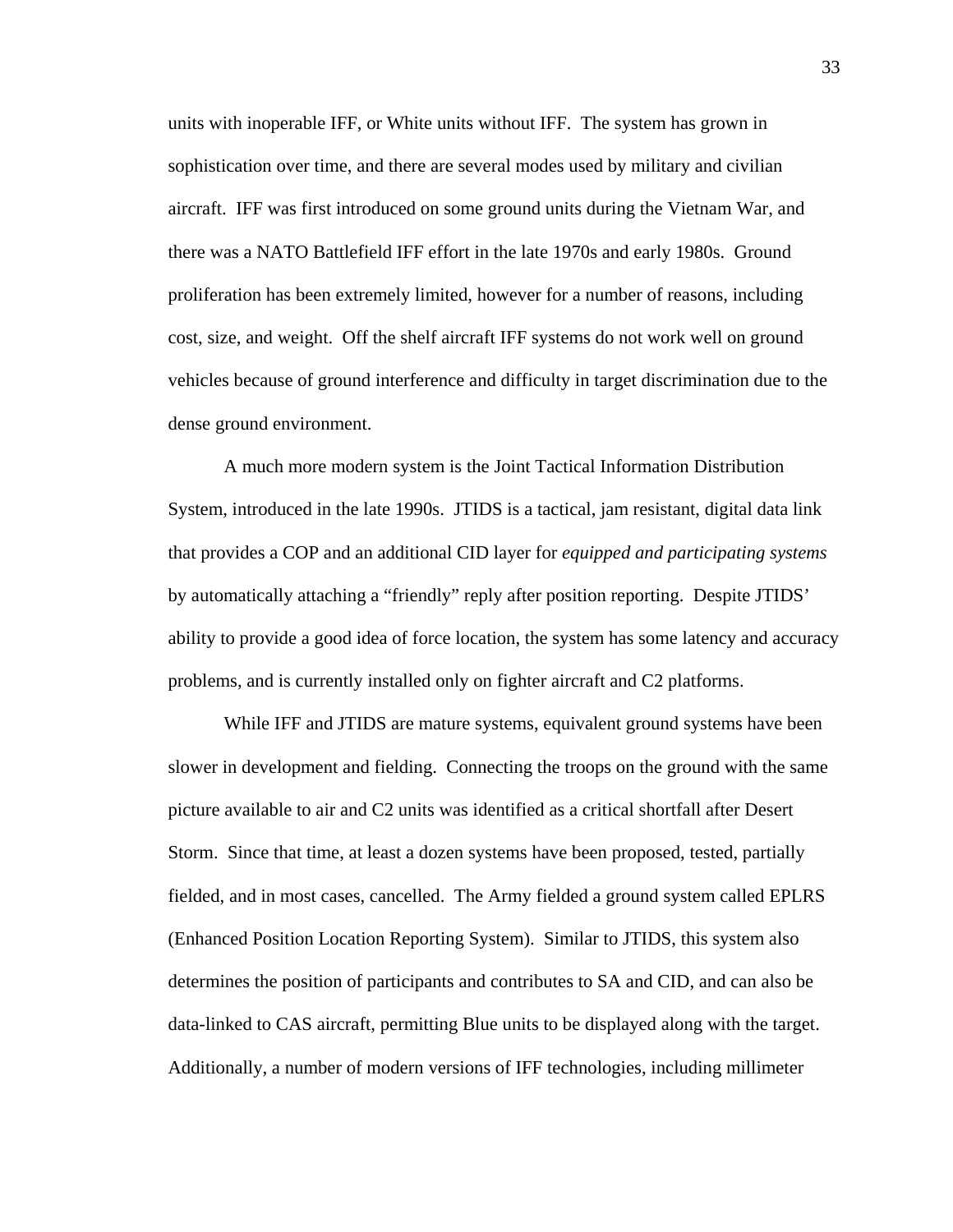wave and a new satellite-based tracking and communication system mounted in U.S. Army and Marine vehicles were introduced during OIF/OEF. Current efforts are to reduce the number of different disparate systems, and improve their interoperability and effectiveness.

Currently, the most widely used ground blue force-tracking system is the Force Battle Command Brigade and Below (FBCB2), a hybrid Army/Marine system of ruggedized laptop computers and communications software that uses satellite links and ground stations to form a wireless battlefield Internet. FBCB2 has been extremely successful, but the system is not widely fielded and, as with JTIDS, there are problems with latency and accuracy. Joint Surveillance Target Attack Radar System (JSTARS) aircraft are tied into FBCB2, but strike aircraft are not.

Target cuing and communication systems have made great progress over the past decade and can help tremendously in ensuring that the pilot and third parties are sharing the same picture. The Joint Helmet Mounted Cueing System (JHMCS) can put visual cues in the pilots display over target coordinates and friendly positions, greatly enhancing aircrew's ability to see what is being described by the JTAC. This information, however, is only as good as the data entered into the system. The Remotely Operated Video Enhanced Receiver (ROVER) system allows ground forces to view aircraft sensor video via data link to laptop computers. JTACs can draw circles and arrows on their screen that then appear on the pilots' display. This ability to real-time view their surroundings from a god's eye view bridges the JTAC-aircrew communications gap, and ultimately provides better target identification.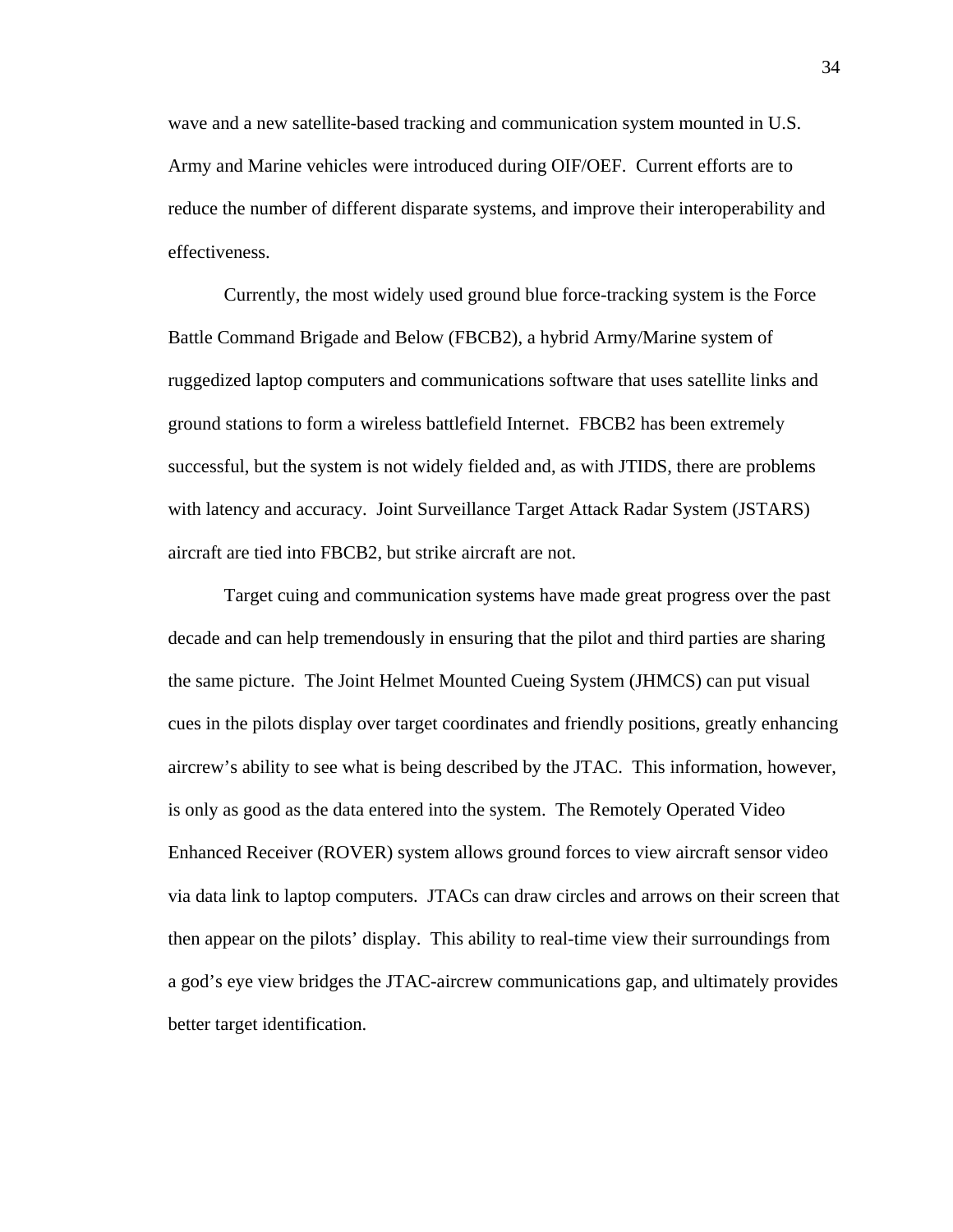The Single Channel Ground and Airborne Radio System (SINCGARS) can transmit and receive voice and tactical data between ground and air platforms. The system allows JTACs to enter target coordinates and other information that then get electronically transferred straight to the pilot's display, thus avoiding potential voice communication and data transfer errors. Pilots essentially accept or reject target coordinates. If accepted, they are automatically transferred into the aircraft mission computer, and the weapon's guidance system. The pilot also sees a cue representing the target on his displays. SINCGARS is also being used for CID on an experimental basis, wherein equipped aircraft can "interrogate" SINCGARS radios on the ground, that automatically respond with a "friendly" signal.

#### **GPS and GPS Guided Weapons**

<u>.</u>

Accurate position keeping is an essential component of building a COP and of CID, and no other technology competes with GPS for providing accuracy at low cost. GPS has become ubiquitous throughout the battle space, accounting for a large number of modern Air-to-Ground weapons, and nearly every soldier having a hand-held receiver.<sup>[65](#page-40-0)</sup>

The introduction of stand-off, GPS Guided Weapons (GGW) eliminate the requirement (and usually the *ability* as well) for the aircrew to visually acquire and identify targets – they need only get close enough to release the weapon, and then let it guide to programmed coordinates. GGW have proven to be extremely reliable and extremely accurate when weapons are programmed and function correctly. However, this new technology also introduces new problems. Because GGWs are only as accurate

<span id="page-40-0"></span><sup>&</sup>lt;sup>65</sup> There are initiatives to attach GPS location data "tags" onto current and future integrated data link and communications systems. This capability will be quite helpful to CID, but should be a redundant capability in case it is GPS denied.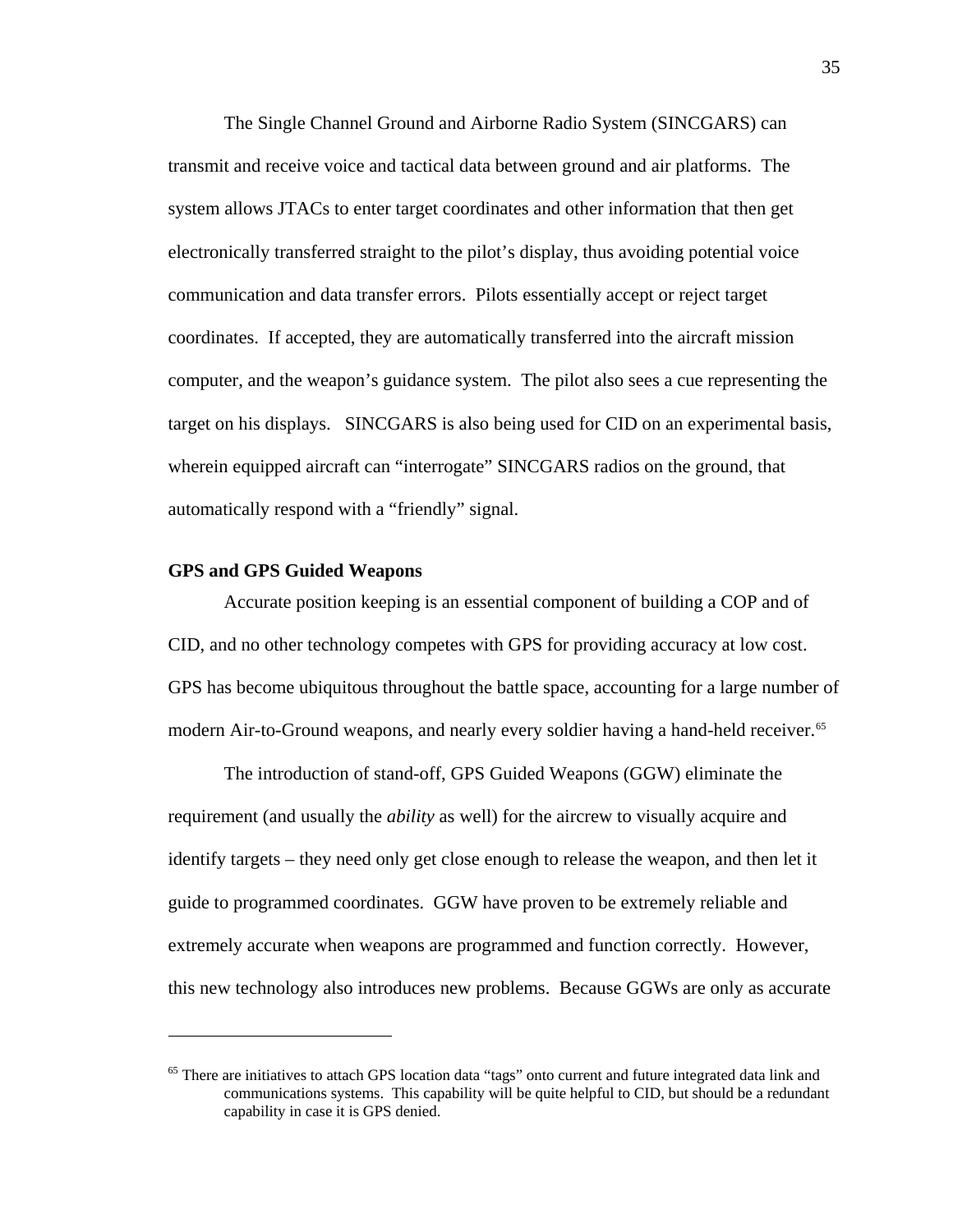as their programming, high quality "mensurated" target coordinates, using a standardized format and common datum, are absolutely critical. Mensurated coordinates are obtained through imagery analysis, and then programmed into weapons using mission-planning systems, typically before flight. Mensurated coordinates generated in the pre-planned environment have a reputable "pedigree." Data errors, from the initial analysts, to targeteers, to planners, to aircrew, and ultimately to the weapon, can make an enormous difference in where the weapon impacts. To allow for this pedigree to be established prior to flight, JP 3-09.3 cautions, "If the commander allows the use of these weapons the decision must be made early in the planning cycle."<sup>[66](#page-41-0)</sup>

In the CAS environment *that is not possible*, because targets and their locations are not known in advance (thus mensurated coordinates are not available), and due to the nature of GGW delivery, JTACs are unable to provide Type 1 terminal control. When *mensurated* coordinates are not available, such as in CAS, target coordinates are generated from the best available means, typically GPS receivers and laser range finders, which produces a much larger Target Location Error (TLE) than does mensuration. Target position relative to friendly forces and acceptable TLE, given the tactical situation on the ground, are critical. The JTAC passes the target coordinates to the aircrew, who then loads them into the weapon guidance system. Once the information is entered, the bomb theoretically goes wherever it is programmed to go.

Unfortunately, the processes so long in effect to avoid mistargeting in CAS have not kept pace with many of these modern systems. Standardization of coordinate information continues to be problematic. Each service, and even different units or

<span id="page-41-0"></span><sup>66</sup> U. S. Department of Defense, *Joint Publication 3-09.3, Joint Tactics, Techniques, and Procedures for Close Air Support (CAS)*, (Washington: GPO, 2003), p11.).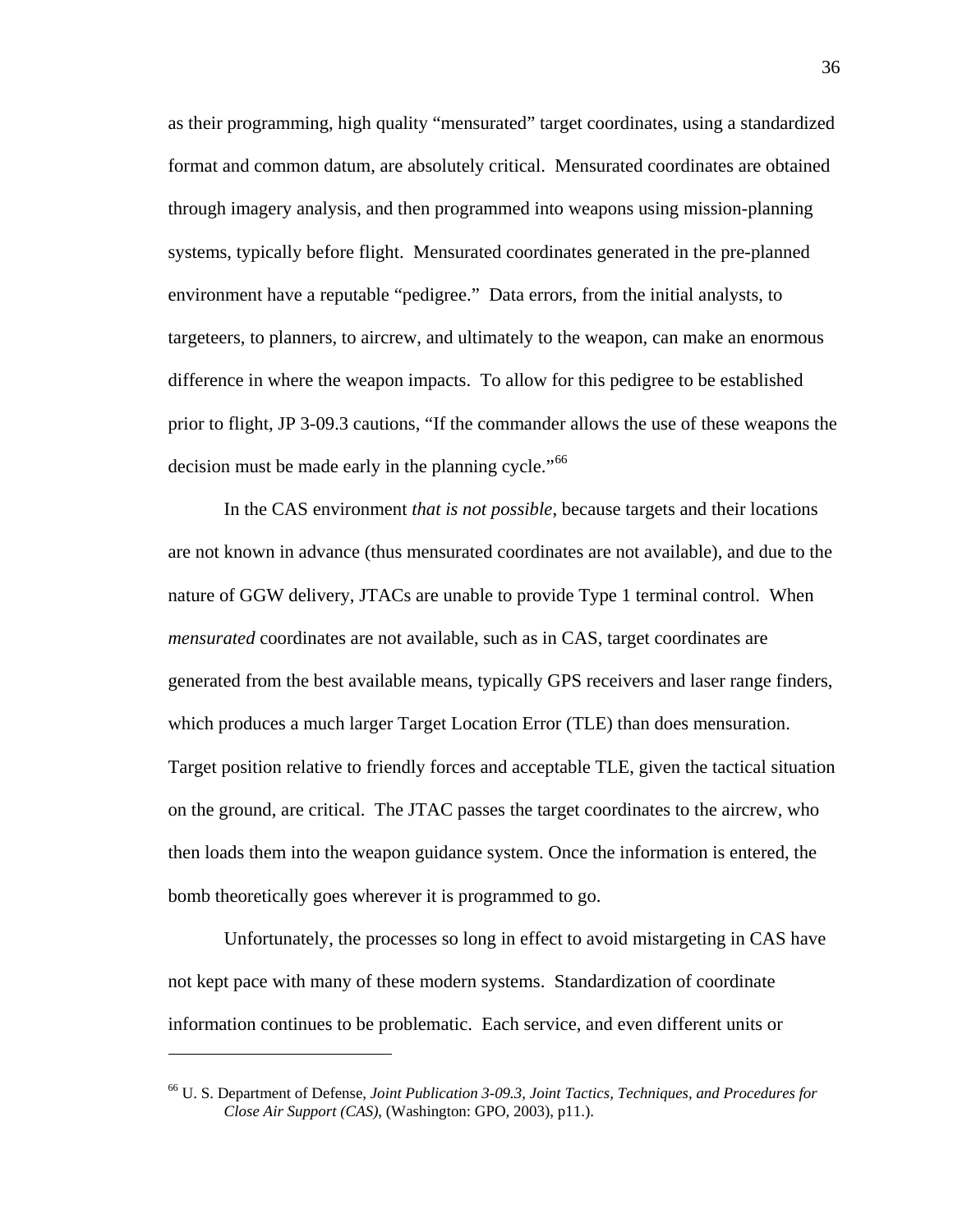platforms within the same service have historically used a variety of coordinate formats. Ground forces were most familiar with the Universal Transverse Mercator (UTM) Grid Reference System, but aircrew and GGW typically use geographic coordinates in latitude-longitude format. GPS receivers and aircraft mission computers and can convert between formats, but there is often some loss of accuracy.<sup>[67](#page-42-0)</sup>

The second process problem introduced when GGWs were added to the CAS environment is the inability of the JTAC to assess where the ordnance will land based on aircraft geometry. The JTAC thus assumes additional risk in allowing aircrews to attack targets by releasing ordnance without positive Type 1 control. The use of GGW in CAS is still not a routine procedure, and precise TTPs have not been established.<sup>[68](#page-42-1)</sup>

Even with the emphasis on COP and CID technology since Operation Desert Storm, COP and CID processes have not kept pace with the technological systems. In some cases, weapons have outpaced the ability to CID targets prior to release. Aircraft employing GGW, with little or no sensor or "man in the loop" input are extremely dependent on others in the kill chain - planners, targeteers, ground forces, and other third parties – to get the process right. The complexity of all of this has made the detailed integration of ground and air elements and adherence to doctrine and TTPs imperative.

To facilitate the accurate and timely passing of critical COP and CID information, processes and systems must be interoperable, promulgated, understood, and employed between the services and between ground and air units. Although the U.S. Joint Forces

<span id="page-42-0"></span> $67$  To alleviate this disparity, JP 3-09.3 now dictates that the WGS-84 datum be used as the standard for all Joint operations. Because local maps are not always available in WGS-84 and conversion is costly and time consuming, CCDRs retain the flexibility to use of other datums as circumstances dictate. U. S. Department of Defense, *Joint Publication 3-09.3, Joint Tactics, Techniques, and Procedures for Close Air Support (CAS)*, p11.<br><sup>68</sup> U.S. Department Of The Navy, *MCWP 3-23 Offensive Air Support*, (Headquarters United States Marine

<span id="page-42-1"></span>Corps Washington, 2001), p53.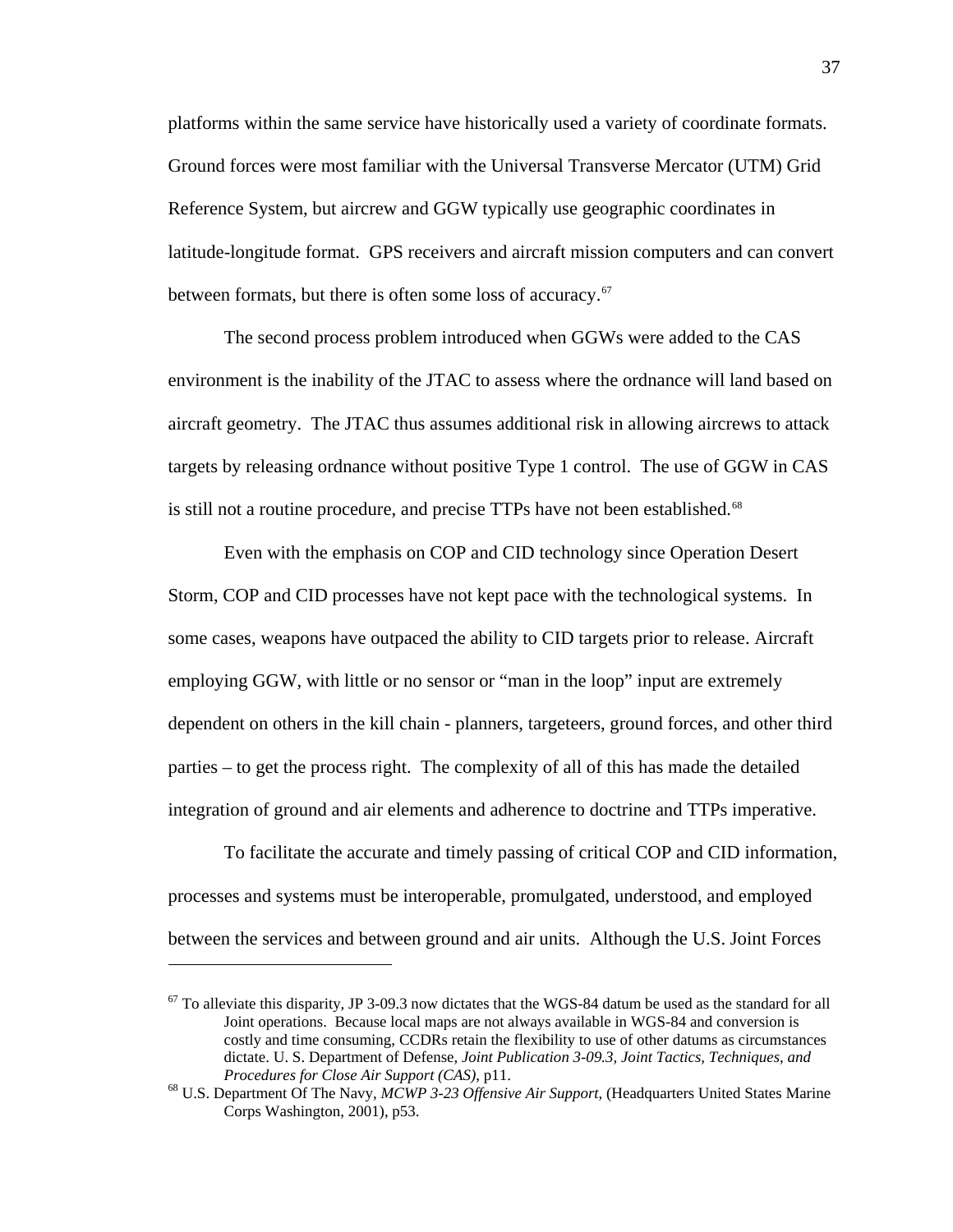Command has the responsibility for joint CAS doctrine, training, and Joint Combat ID, the task is far from complete, leading to continuing cases of mistargeting. The next chapter will discuss why, with all of the technology, tactics, techniques, and procedures in place, we continue to mistarget precision weapons.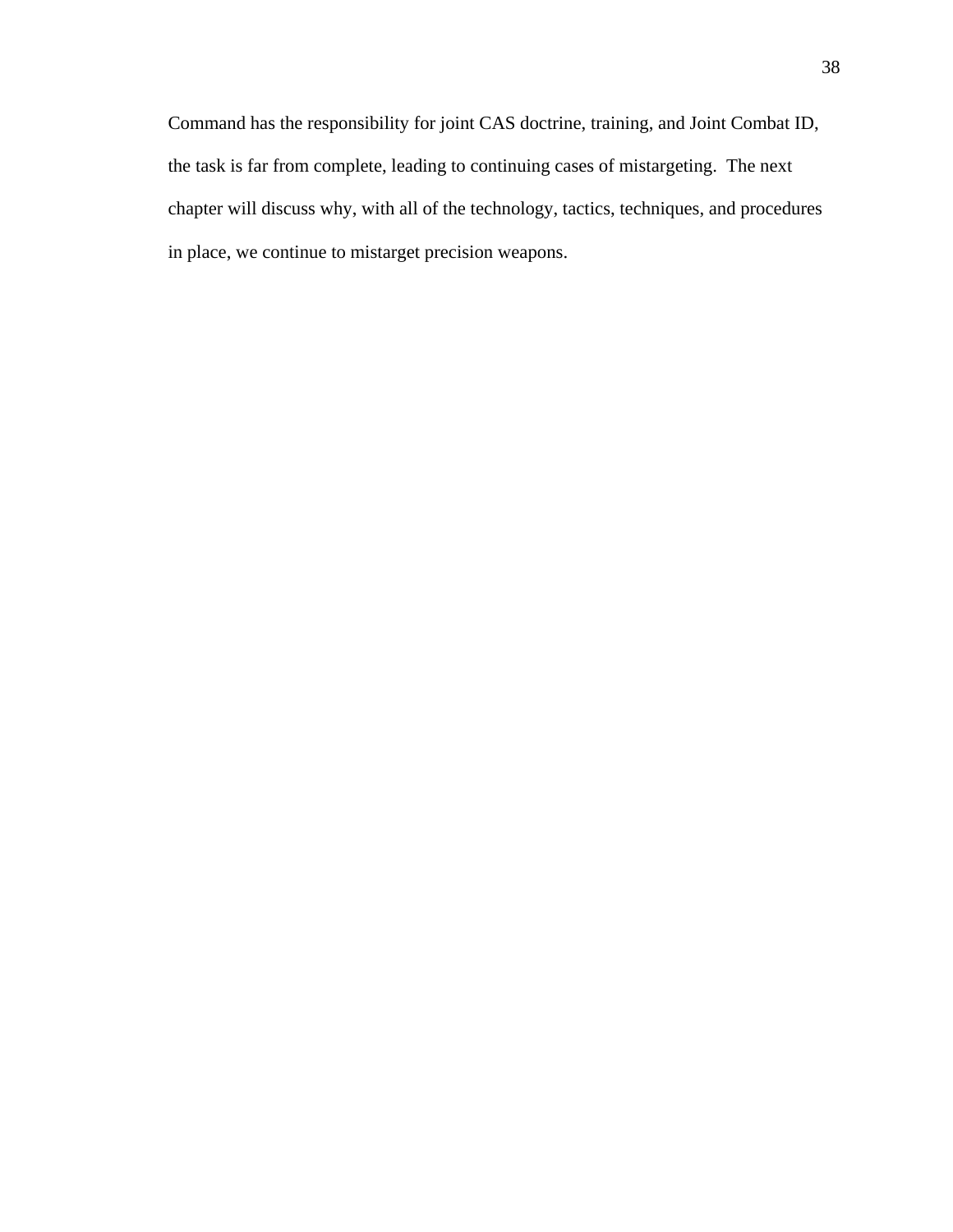## **Chapter 6: Causes of Mistargeting: Why?**

 Despite the evolution of technology to avoid fratricide and collateral damage, mistargeting continues – the causes are multiple and cover a wide spectrum of conditions. One of the major challenges in documenting mistargeting mishaps lies in comprehensively defining all of the causal factors involved, a process that is becoming less difficult as incidents are much more likely to be investigated, analyzed, and adjudicated now than ever before. Historically, determining the actual amount of mistargeting, who caused it and why it occurred, has been very difficult. Active combat conditions are typically not conducive to timely, thorough, and accurate investigations. This substantially changed on the modern battlefield during and after Desert Storm, when the Allied forces (especially U.S. and UK) gained a clear and accurate accounting of fratricide events through mission recorders and the analysis of unique signatures (such as depleted uranium rounds) that were indisputably from U.S. weapons. The short duration of Operation Desert Storm also allowed for immediate operational evaluations.

 Mistargeting events often have the same characteristics as safety mishaps, and can be analyzed the same way. Once it is determined that someone (WHO) did something (WHAT) at a certain place (WHERE) and time (WHEN), the most importantly factor: WHY? must be determined. Numerous WHY's can be defined for every causal factor.

WHEN does mistargeting typically occur? Historically, mistargeting incidents have most often occurred in the early stages of combat, during periods of reduced visibility (night, poor weather) and periods of dynamic change on the battlefield.

 WHERE is mistargeting more likely to occur? Historically, supporting fires (air and artillery) account for almost 75 percent of fratricide incidents, typically between the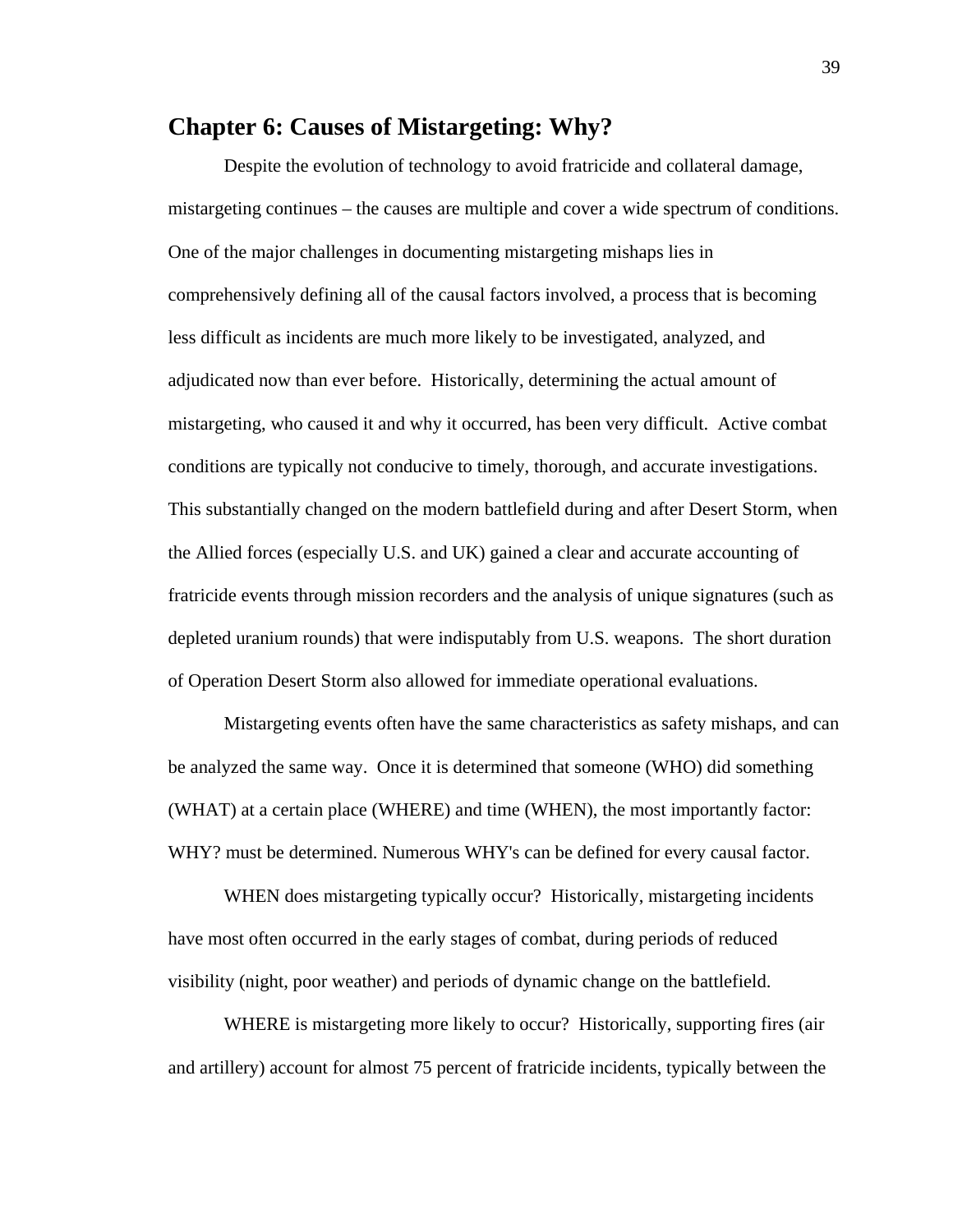seams (along shared Blue unit boundaries, or between Blue/Red. Collateral damage occurs when Red/White positions are commingled).

 WHO is responsible for mistargeting? Responsibility falls to one or more of the following entities: the shooter, the victim, a third party, or supervisory authority. The "Shooter" refers to the individual(s) that ultimately releases a weapon. The "Victim" is that person, unit or position that suffers the impact of a mistargeted weapon. A "Third party" refers to any individual (e.g., coordinator, targeteer, Forward Air Controller, AWACS Controller, etc.) or entity (e.g., a targeting cell) that directly impacts the placement of a weapon onto a target. Supervisory authority refers to individuals or entities that provide over-arching leadership, guidance, or policy that has a direct impact or contributes to a mistargeting incident. Responsibility can also be placed with the enemy, in some cases, such as when he intentionally operates in, or in close proximity to, White positions.

WHY do precision weapons to hit the wrong target? There are many factors that can lead to mistargeting, but they are almost always due to one (or a combination) of two reasons: loss of situational (or positional) awareness (bad COP) and/or target identification failures (poor CID). CID technology has advanced somewhat beyond the shooters' unaided vision, but has not kept up with modern forces' ability to detect, track, and engage targets at range. When deciding to shoot or not, modern forces rely more and more on their Situational Awareness – knowledge of their own location, other Blue/White locations, and target locations or *where they are supposed to be.* The Army Training and Doctrine Command articulated this in 2000: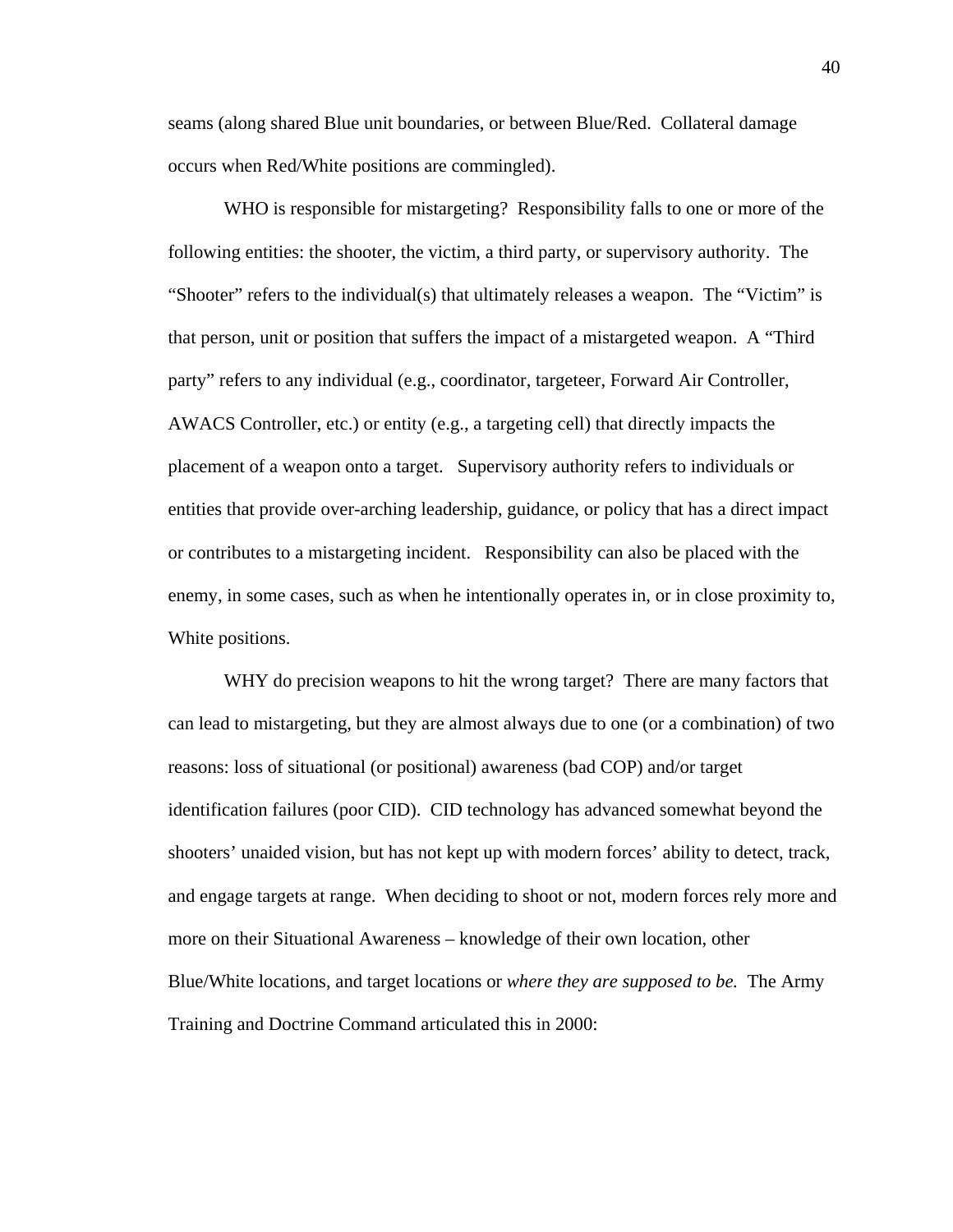Lack of positive target identification and the inability to maintain SA in combat environments are the major contributors to fratricide. If we know where we are and where our friends are in relation to us, we can reduce the probability of fratricide. If, in addition, we can distinguish between friend, neutral, and enemy, we can reduce that probability even more."<sup>[69](#page-46-0)</sup>

Joint Publication (JP) 3-09, Doctrine for Joint Fire Support, lists the causes of fratricide as "target misidentification, target location errors, target locations incorrectly transmitted or received, and loss of situational awareness by controllers or aircrew or requestor".<sup>[70](#page-46-1)</sup>

 Target identification errors refer to the shooter having a clear picture and good SA, but for some reason he identifies a Blue or White entity as a Red target – misidentified friendly troops, vehicles, or civilian positions are mistakenly attacked in the belief that they are enemy. Target identification errors occur when CID systems or processes fail.

#### **Loss of Situational Awareness**

1

 Situational Awareness is defined as accurate information regarding one's own location (and orientation), as well as the locations and activity of friendly, enemy, neutral, and noncombatants. SA can be "lost" by shooters, victims, or third parties, leading to mistargeting, especially when combined with long-range weapons (i.e. position errors become increasingly irrelevant in a close in fight). Either the shooter or the victim might be "out of position" for lack of a common operational picture (COP), failure to

<span id="page-46-0"></span><sup>69</sup> U.S. Army Training and Doctrine Command (TRAGGW). TRAGGW-AMC *Combat Identification Interim Report.* (TRAGGW, Ft Monroe, Va, 2000).<br><sup>70</sup> U.S. Department of Defense, *Joint Publication 3-09.3, Joint Tactics, Techniques, and Procedures for* 

<span id="page-46-1"></span>*Close Air Support (CAS)*, p49.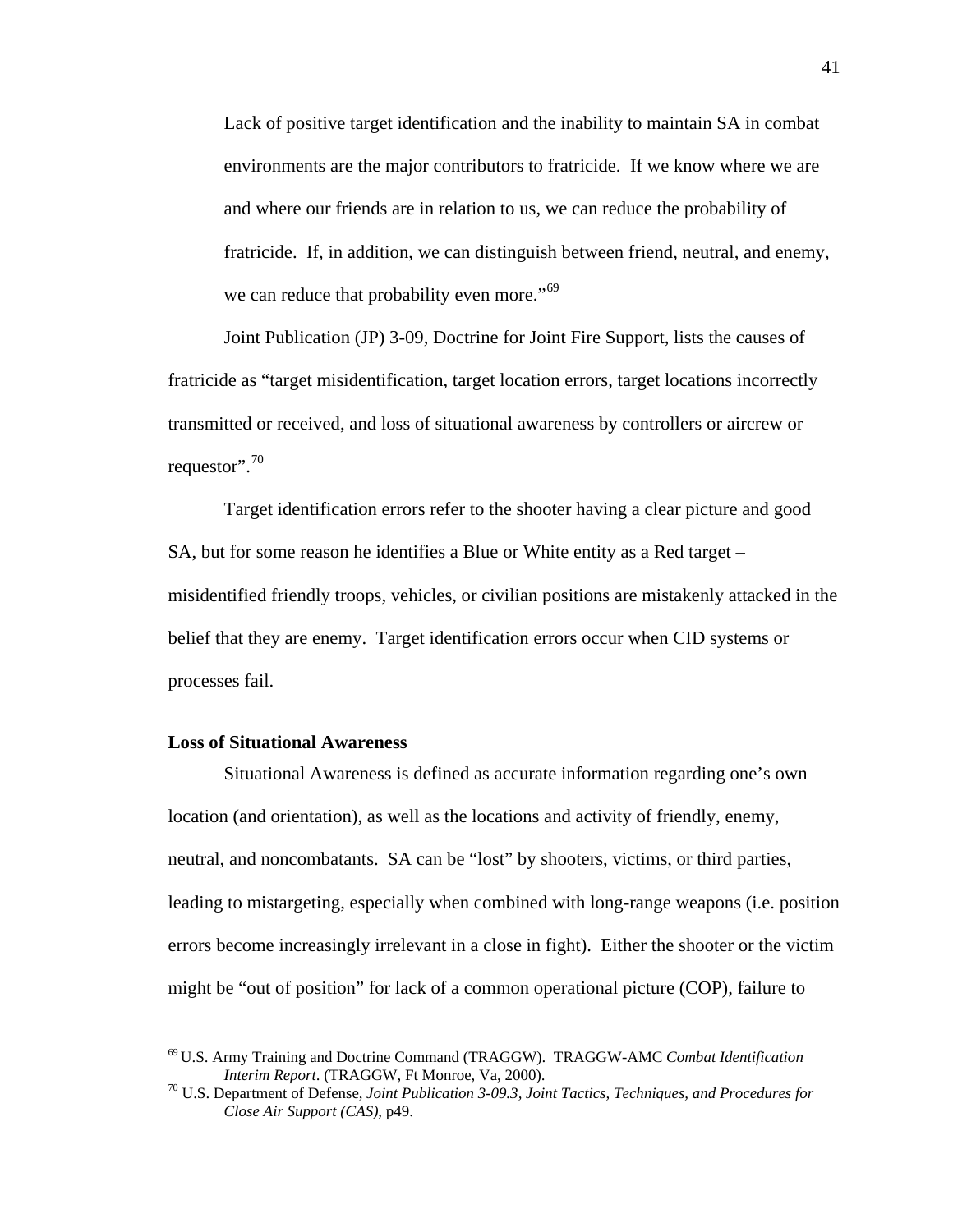adhere to the plan, or navigational errors. Good SA is dependent upon planning, control measures and the expectations of participants, and can compensate for other shortfalls (equipment failure, poor communication, etc.).

Obviously, good  $SA$  – when an individual's perception equals reality – is preferred, and more is better. When an individual either never gains, or has and then loses, SA that is acceptable so long as that individual realizes his lack of understanding (e.g. "I'm clueless, and I know it."). What is by far worse, is the individual who *thinks* he's got good SA when in fact he does not.

 Nearly every incident of mistargeting can be attributed to several contributing factors or preconditions, and they are usually inter-related forming a mistargeting chain of events. Contributing factors are numerous, but can they be grouped into four major categories: environmental, technical/equipment, organizational/procedural, and individual.[71](#page-47-0)

### **Environmental**

 $\overline{a}$ 

The physical environment plays a significant role, complicating war through poor visibility due to darkness, weather, smoke and other obscurants.<sup>72</sup> Modern "battlefields" can be anything from immense desert expanses with large, fast moving formations, to complex urban settings with large civilian populations and extensive enemy camouflage, concealment, and deception (CCD). The burden on CID capability is taxed considerably

<span id="page-47-0"></span> $71$  Fratricide and collateral damage can also be the result of weapon guidance failures or excess weapons effects beyond the target objective (i.e., "too lethal" – they achieve the objective, but also cause fratricide or collateral damage), but these are not targeting failures per se, and will not be discussed.<br><sup>72</sup> These obviously also impact the enemy, and in many cases give the U.S. a distinct advantage.

<span id="page-47-1"></span>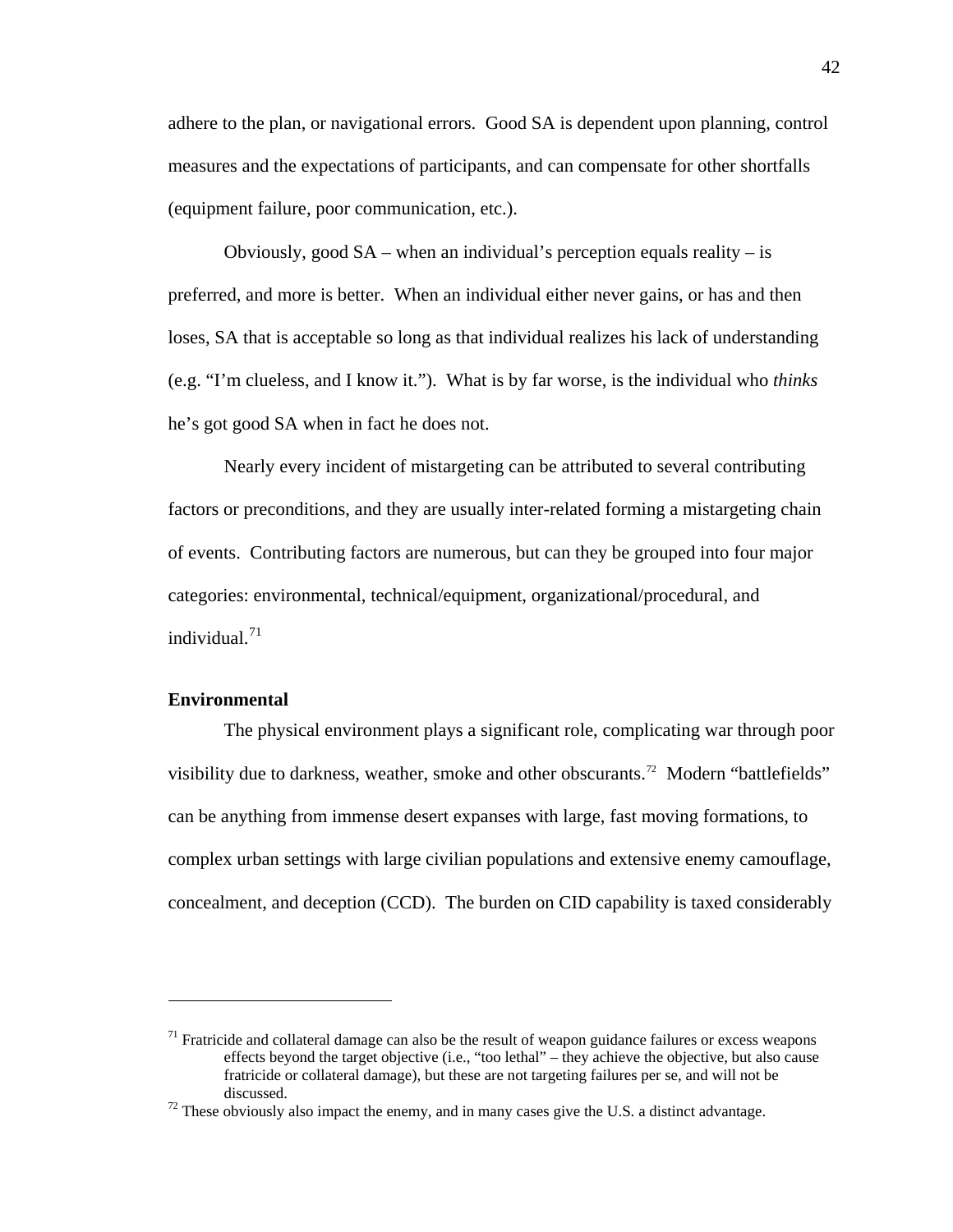by the relatively unfocused nature of many hostile situations, combined with the lethality of enemy weapons.

Environmental factors can cause units to become disoriented, stray outside their boundaries, or assume wrong locations for themselves or their targets. Friendlies intermixed with enemy, isolated friendly units, or units not where they are expected to be are much more likely to be mistakenly engaged by friendly forces. On a dark, rainy night during Desert Storm, for example, two armored vehicles engaged with Iraqi forces became disoriented. They inadvertently maneuvered behind enemy vehicles and were hit by friendly fire resulting in several casualties.

Environmental factors can also render some of the most sophisticated equipment unusable. For example, lasers, Infrared and TV become increasingly ineffective with airborne obscurants, and IR beacons designed to identify Blue positions cannot be seen during the daylight. $73$ 

### **Technological / Equipment**

 $\overline{a}$ 

 Technological advances have certainly enhanced the performance of PGMs, CID and COP systems in modern combat. However, these technological advances bring their own problems, such as an over-reliance on that technology (without sufficient redundancy or backup), misused equipment, and equipment malfunctions. Also considered a technology failure is the basic fact that weapon effective range capability has largely eclipsed CID and Blue force location capability. These are cases of processes not keeping up with systems.

<span id="page-48-0"></span> $73$  To alleviate problems with Laser Guided Bombs, new guidance kits are equipped with GPS guidance backup.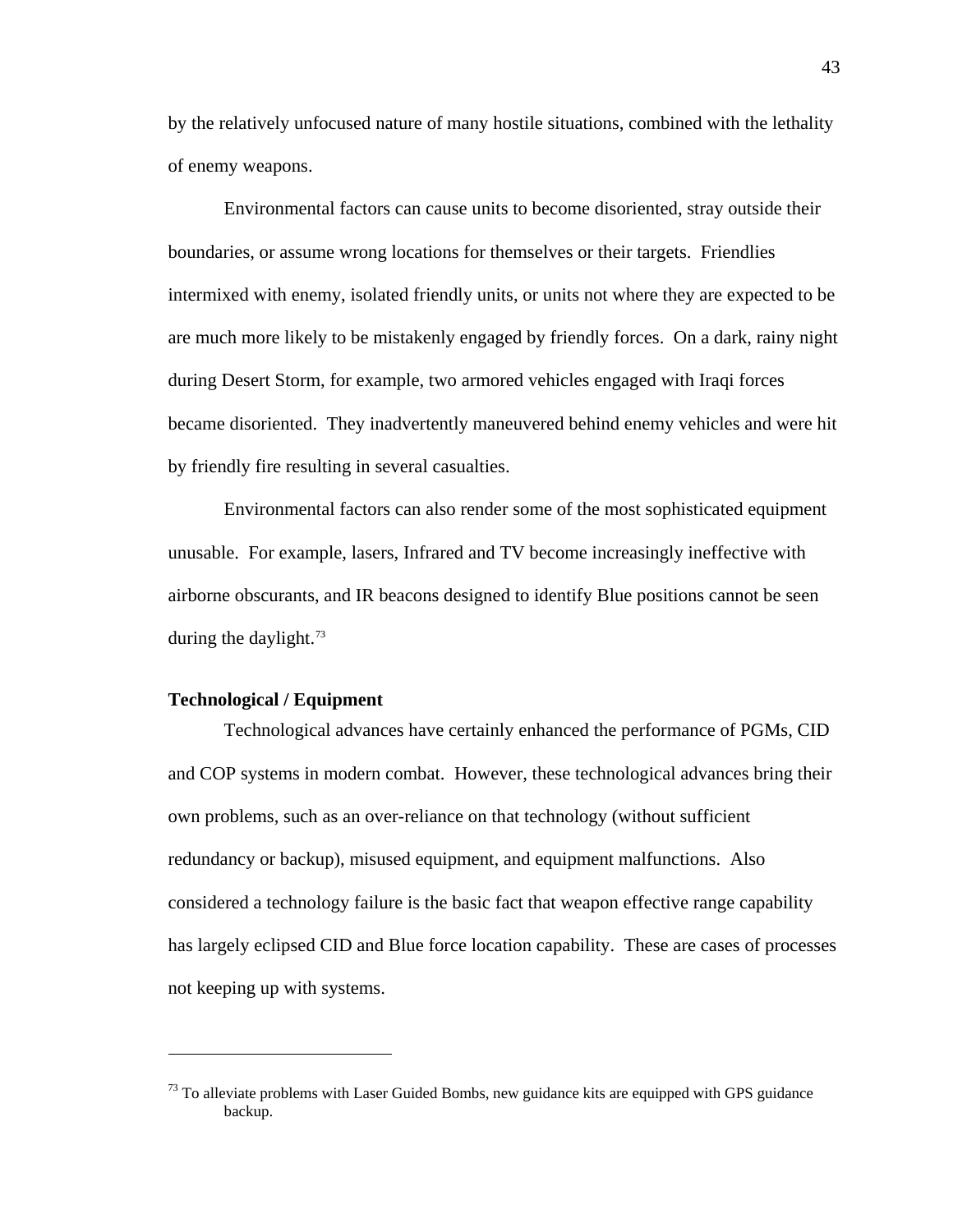As discussed in the previous chapter, GPS technology has infinitely enhanced Blue force's ability to know their own position and stay oriented on the battlefield. But GPS integration to nearly every unit on the battlefield has also brought a new set of challenges.

Prior to GPS, coordinates were used to give general locations of units and to help find targets using other sensors (eyeball, infra-red, etc.). When done improperly, the capability to use GPS for targeting - to "bomb coordinates" without any other means of target acquisition or identification - can be disastrous. There have been several documented cases of GPS guided weapons being mistakenly programmed with "precision" GPS coordinates for *friendly* positions. Interoperability issues, as well as the lack of standardized TTP have contributed to the problem.

Central to the OEF case on 4 December 2001 was GPS coordinates, when U.S. Special Forces operating north of Kandahar called for a JDAM delivery to air strike the Taliban forces they were engaged with.<sup>[74](#page-49-0)</sup> The fratricide incident was blamed on the JTAC, who improperly used a laser range finder, transmitting his own coordinates as the target coordinates to the B-52 crew.

Poor communication among shooters and victims, shooters and third party, or victims and third party can result in messages not sent, messages not received, messages received but not processed, misunderstood, or not implemented, or messages not received in a timely manner. Radios that are incompatible with those of other units, language barriers, and non-standardized or ambiguous terminology, and "noise" have often contributed to communication failures and mistargeting.

<span id="page-49-0"></span><sup>&</sup>lt;sup>74</sup> Carol Morello, Carol and Vernon Loeb,. "Bomb Kills Three U.S. Soldiers; 20 are Injured 'Friendly Fire.'" *The Washington Post*, 6 December 2001.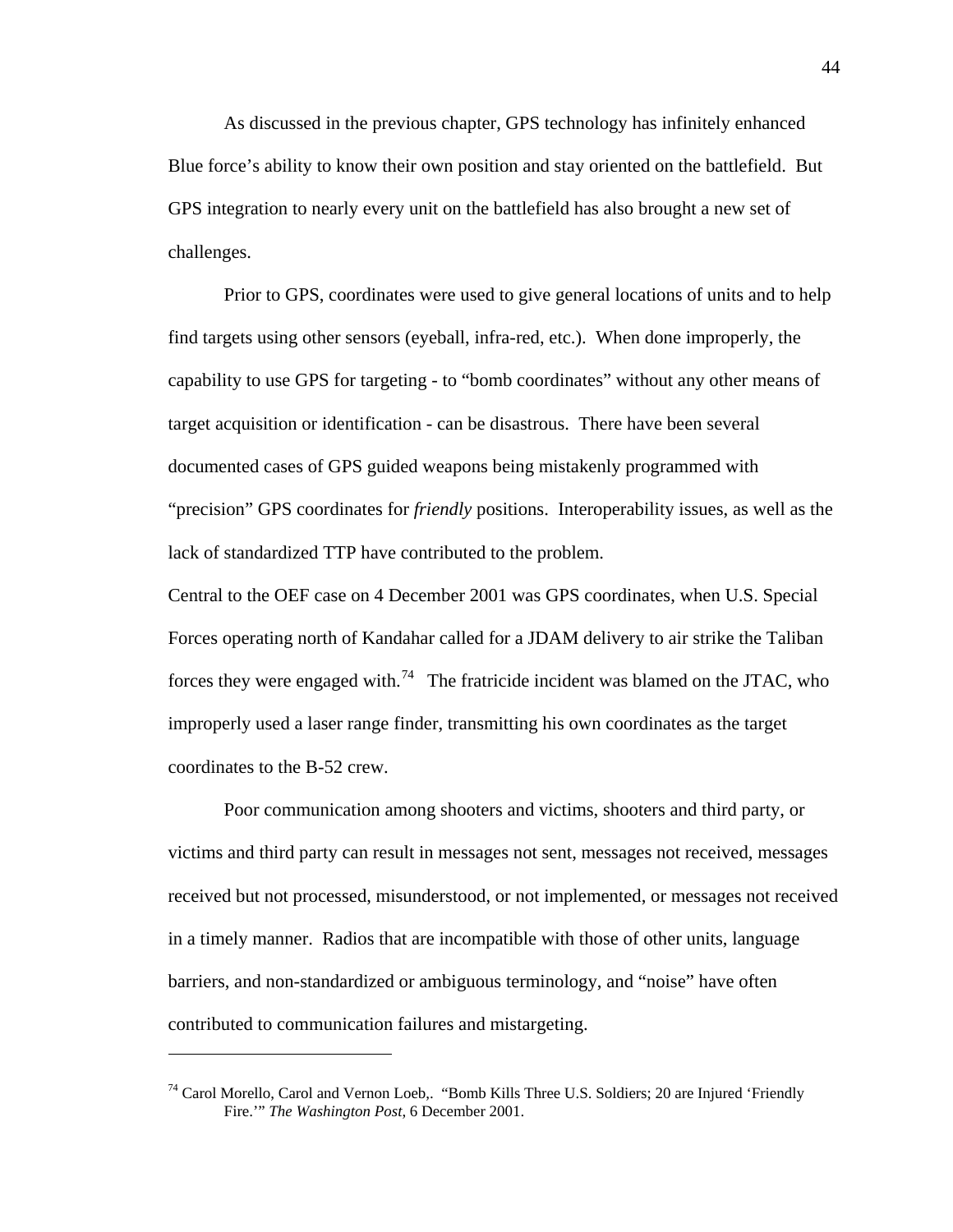Such was the case in the April 2003 incident in which U.S. Special Forces and Kurdish fighters were mistargeted by F-15s in northern Iraq. The ground element could not abort the jets because the SOF and the jet's radios were not compatible.

Location errors can also result from battle reporting or tracking errors. Units at often fail to produce accurate, timely and complete reports or track their subordinates as positions and tactical situations change, leading to a breakdown in SA. The modern technological equivalent is for sophisticated data link battle management systems to misposition or mis-label units. Equally as bad is for shooters to assume that their high-tech COP and CID systems are fully functioning and giving them perfect SA. What they do *not* know, can often lead to mistargeting. A good example of this will be discussed in a follow-on section.

Automated CID technology systems, while incredibly capable, are not infallible. Cooperative systems, such as IFF, can fail and non-cooperative systems are occasionally prone to false readings. This all necessitates the requirement for redundant systems and processes such as a "man in the loop" to make the final fire decision.

### **Organizational / Procedural**

While technology is important, the U.S. is largely able to clear the "fog of war" because of good processes and procedures. The break down of these has led to numerous cases of mistargeting. Inconsistent or incomplete Common Operational Pictures are the modern "fog of war" and can be caused by poor plans, inadequate ROE/SOP, battle plans not progressing as planned, incompatible coordinate systems, or systematic breakdowns. Inadequate equipment, equipment not installed, or requirements not foreseen, also constitutes organizational failures.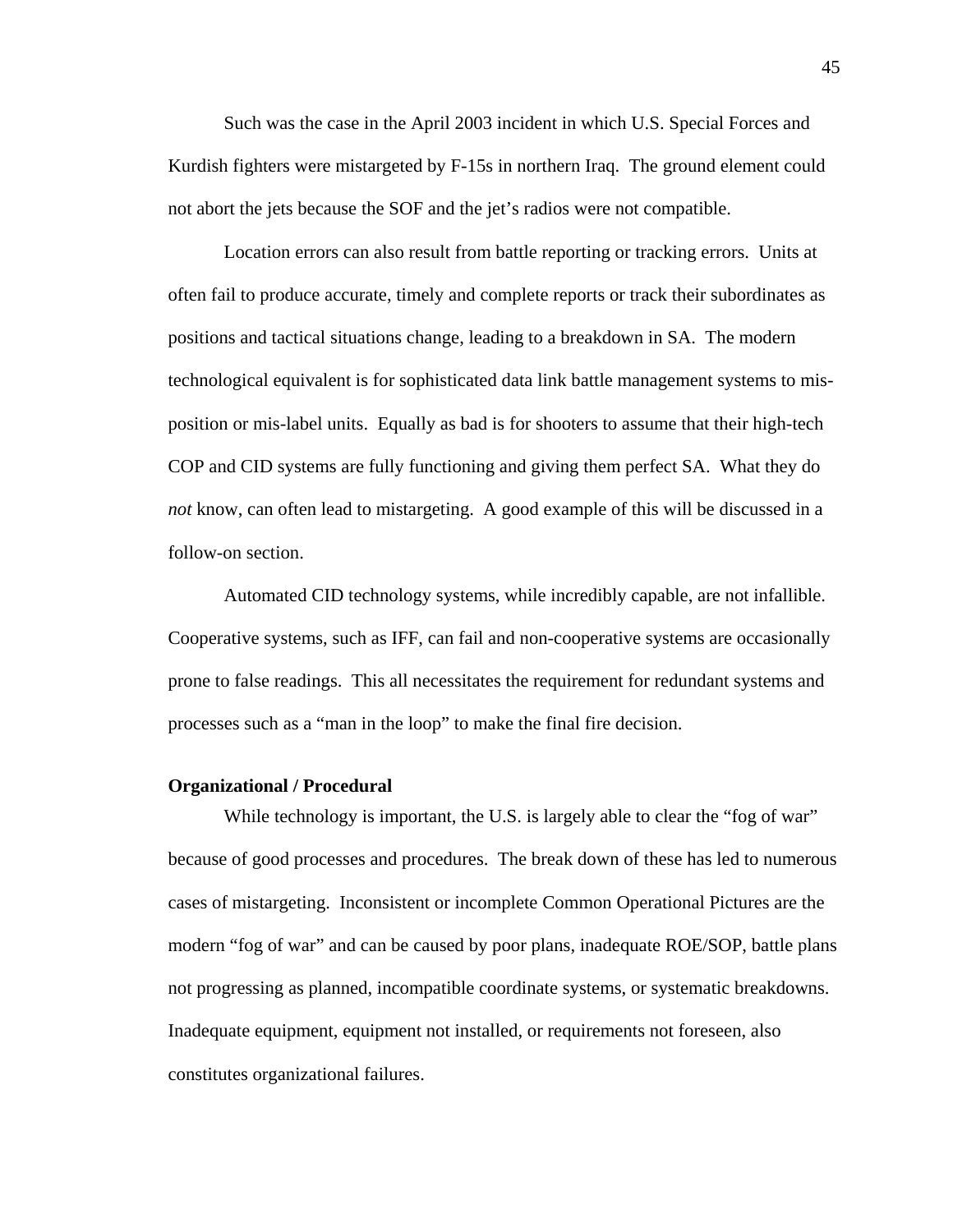Contradictory coordinate datums, formats, and conversions have been primary contributors to the degradation in accuracy of COPs. Each Service acquired multiple systems for describing and communicating positions, and interoperability of these systems was often lacking.

CAS during Operation Urgent Fury in Grenada, for example, exhibited insufficient control measures (ROE, ACO) and procedural guidance. Air components were not operating from the same reference system as the ground elements, and were often unable to even communicate with each other. The ground element used a grid system overlaying the best map they could find: a tourist map. Thus, ground forces (when they were able to communicate with air) were not able to accurately describe their positions or target positions to supporting pilots. This lack of a COP likely contributed to the strafing of a U.S. Army command post. One analyst remarked, "Ground units experienced difficulty in orienting themselves and in directing supporting gunfire and air strikes. This inadvertent air strike…has been blamed partly on this chart confusion problem."<sup>[75](#page-51-0)</sup>

Things did not improve markedly during Operation Just Cause in Panama. During a gun battle between Navy SEALs and Panamanian Defense Forces at Paitilla Airport, the JTAC was unable to make radio contact with the AC-130 gunship that had been assigned to provide CAS. And again, pilots and ground forces were using maps with different reference systems.<sup>[76](#page-51-1)</sup>

1

<span id="page-51-0"></span><sup>75</sup> David T. Rivard, *An Analysis of Operation Urgent Fury*, (Defense Technical Information Center, Philadelphia, 1985), p24. 76 Thomas Donnelly, Margaret Roth, and Caleb Baker, *Operation Just Cause: The Storming of Panama*,

<span id="page-51-1"></span><sup>(</sup>New York: Lexington Books, 1991), p. 152.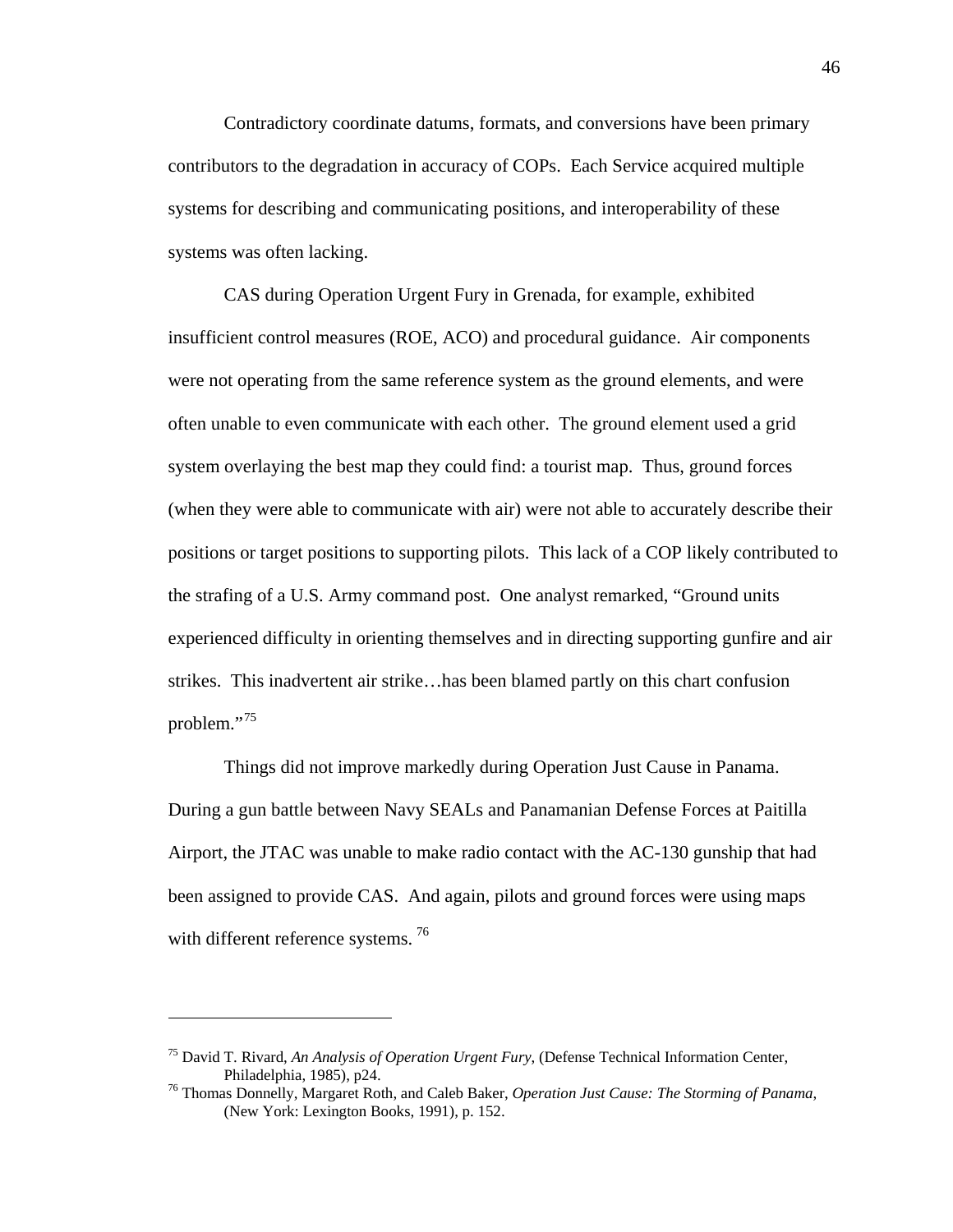The Chinese Embassy bombing in Belgrade can be blamed on faulty maps and human error.<sup>[77](#page-52-0)</sup> There were several crucial errors, including "a flawed approach in attempting to locate the intended Serbian military target; inaccurate or incomplete sources of information used to prevent precisely this type of incident; and a faulty review process that did not catch the error."<sup>[78](#page-52-1)</sup>

Insufficient supervisory level coordination between units as they move about the battle space (particularly on separate radio nets) is another organizational cause of fratricide. Operation Enduring Freedom presented a good example, as conditions in Afghanistan severely challenged U.S. CAS tactics and procedures. Aircraft were often told "to go to Afghanistan" and wait for further instructions, and nearly every ground unit had their own JTAC, often working on common radio frequencies. Another new aspect of CAS was the amount and variety of available air coverage. Never before had B-52s, B-2s, or F-15Cs, been asked to routinely perform CAS.

Even with the most experienced and qualified CAS participants, the lack of a COP can cause tragedy. In the March 2003 An Nasiriyah incident in which U.S. Marines were targeted by Air Force A-10s, many factors contributed, including problematic communications links and a battle that did not develop as planned. Ultimately, the JTAC who called in the air strike was found to be at fault for the friendly fire – he believed no

<span id="page-52-0"></span> $77$  DCI Statement on the Belgrade Chinese Embassy Bombing for the House Permanent Select Committee on Intelligence Open Hearing,. 22 July 1999, accessed at.

<span id="page-52-1"></span>https://www.cia.gov/cia/public\_affairs/speeches/1999/dci\_speech\_072299.html, on 29 Dec 2006.<br><sup>78</sup> Oral Presentation by Under Secretary of State Thomas Pickering on June 17 to the Chinese Government

regarding the accidental bombing of the PRC Embassy in Belgrade, released July 6, 1999, accessed at. http://www.un.int/usa/99prc617.htm on 28 Nov 2006.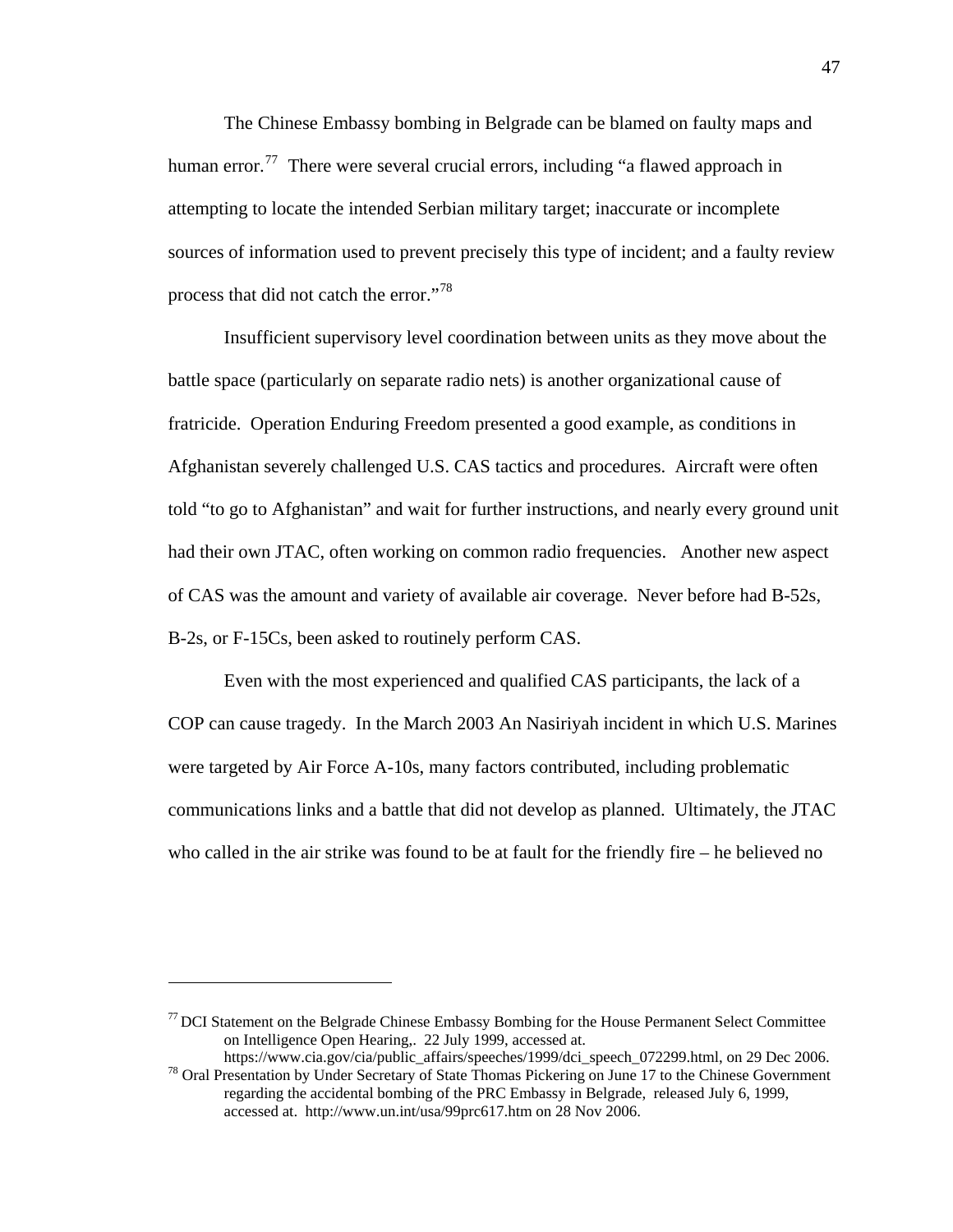friendly forces were in front of his unit, and, although he could not see the target area or the A-10 aircraft, he directed the A-10s to strike.<sup>[79](#page-53-0)</sup>

### **Individual**

 The "human element" is probably the most prevalent factor leading to mistargeting, and it has caused far more incidents than have organizational or technical failures. This goes not only for the individual that "owns" the bomb – that makes the decision to release ordnance – but also with victims and third parties as well, and can take many forms. As Col Shrader noted, "No other single factor produces as many instances of friendly fire as does the stress of combat... from the nervous soldier who fires his rifle before properly identifying his target to the commander who orders his tanks to turn the wrong way in the confusion of an operation."<sup>[80](#page-53-1)</sup>

 Individual errors are self-explanatory, but range from the very basic (like pushing the wrong button at the wrong time) to the very complex (like excess or misplaced motivation). Psychosocial factors include anger, fear, anxiety, confusion, apprehension, fatigue, panic, and elation, leading to things such as channelized attention, overconfidence and lack of self-discipline. These human failings are often difficult to pin down, but contributors include environmental factors, perceived pressure, inadequate training/proficiency/standardization, high operational tempo, sleep deprivation, stress, organizational climate/culture, poor unit discipline, unrealistic expectations, and lack of experience. Most of these things cannot be eliminated in combat, but must be accounted for with CID Tactics, Techniques, and Procedures.

<span id="page-53-0"></span><sup>79</sup> U.S. Central Command, *Investigation of Suspected Friendly Fire Incident Near An Nasiriyah*, Iraq, 23 March 03, (MacDill Air Force Base, 2004). 80 Shrader, p39.

<span id="page-53-1"></span>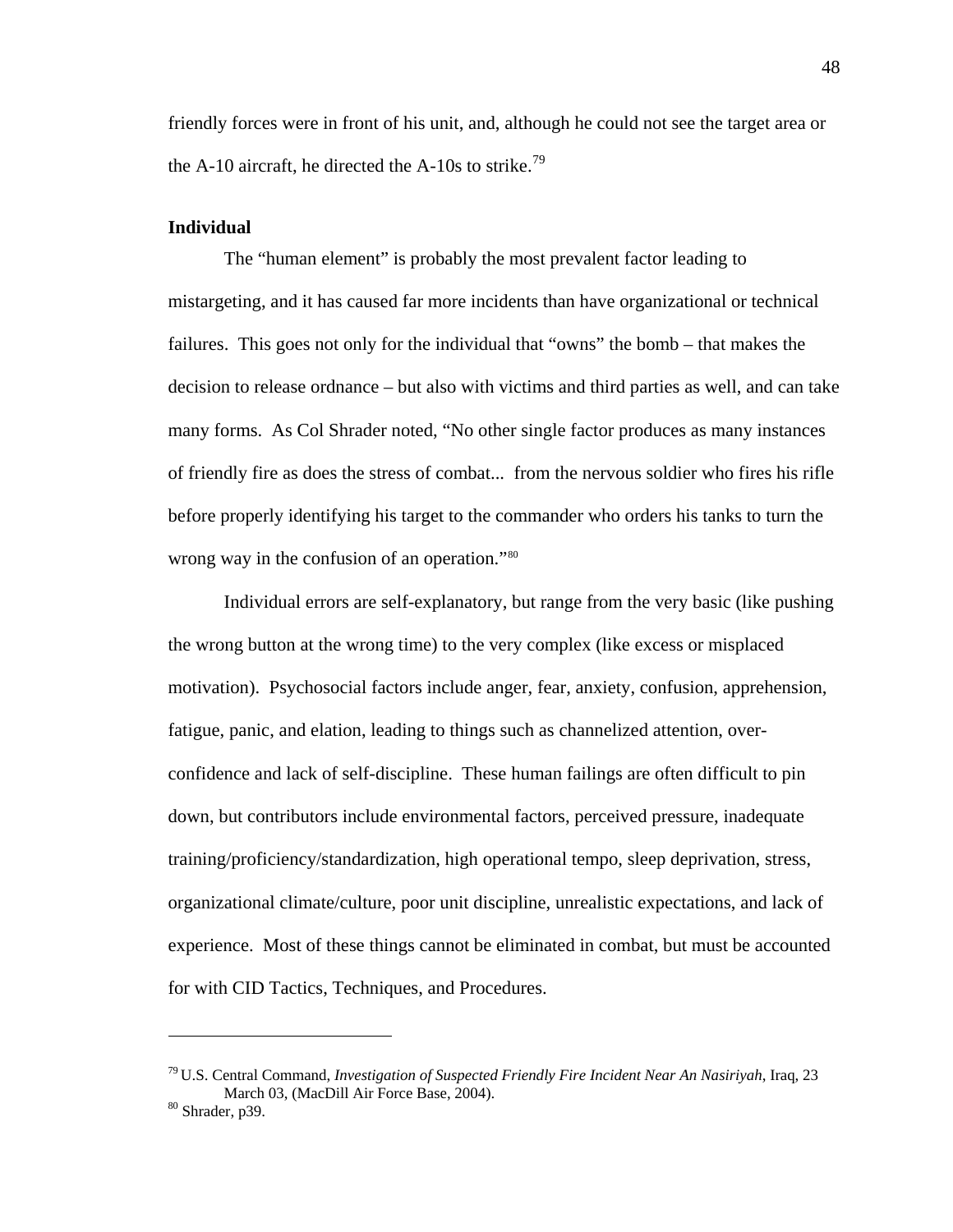The abundance of information often presented can be difficult for individuals to fuse and process, a factor that can lead to cognitive saturation. When one receives "too much information" it often leads to channelized attention, or "fixation" on one thing to the exclusion of other inputs. Psychologists call this information overload the "Glass Cockpit Syndrome" where the combination of a vast amounts of technical data combined with high stress can lead to major judgment errors.

Throughout history, the shooter's eye has been the most prominent ID sensor, and errors have always been common. Visual identification errors can come from people seeing what they *want* or *expect* to see, unfamiliarity with enemy and friendly platforms, or when there is simply not enough visual distinction between platforms. Even in the best visibility conditions, modern aircraft flying close to their mark can mistake friend for foe due to speed alone. Add battlefield threats, obscurants or weather, and distinguishing between civilian vehicles fitted with clear fluorescent-orange markings from old tank hulks is nearly impossible.

Poor judgment, lapses in individual or unit discipline, or violations of ROE can all lead to mistargeting. An individual's judgment forms the foundation upon which he makes decisions. In that process, he fuses and processes information, applying filters (such as experience and ROE) to form a response. If information is insufficient or inaccurate, or if filters are misapplied, then judgments (and thus decisions) made are subject to error. Poor judgment results from negligence, inexperience, and intentional violations of established rules. Failing to consider or opt for other courses of action is a common manifestation of poor judgment. Poor judgment discipline can quickly lead to mistargeting.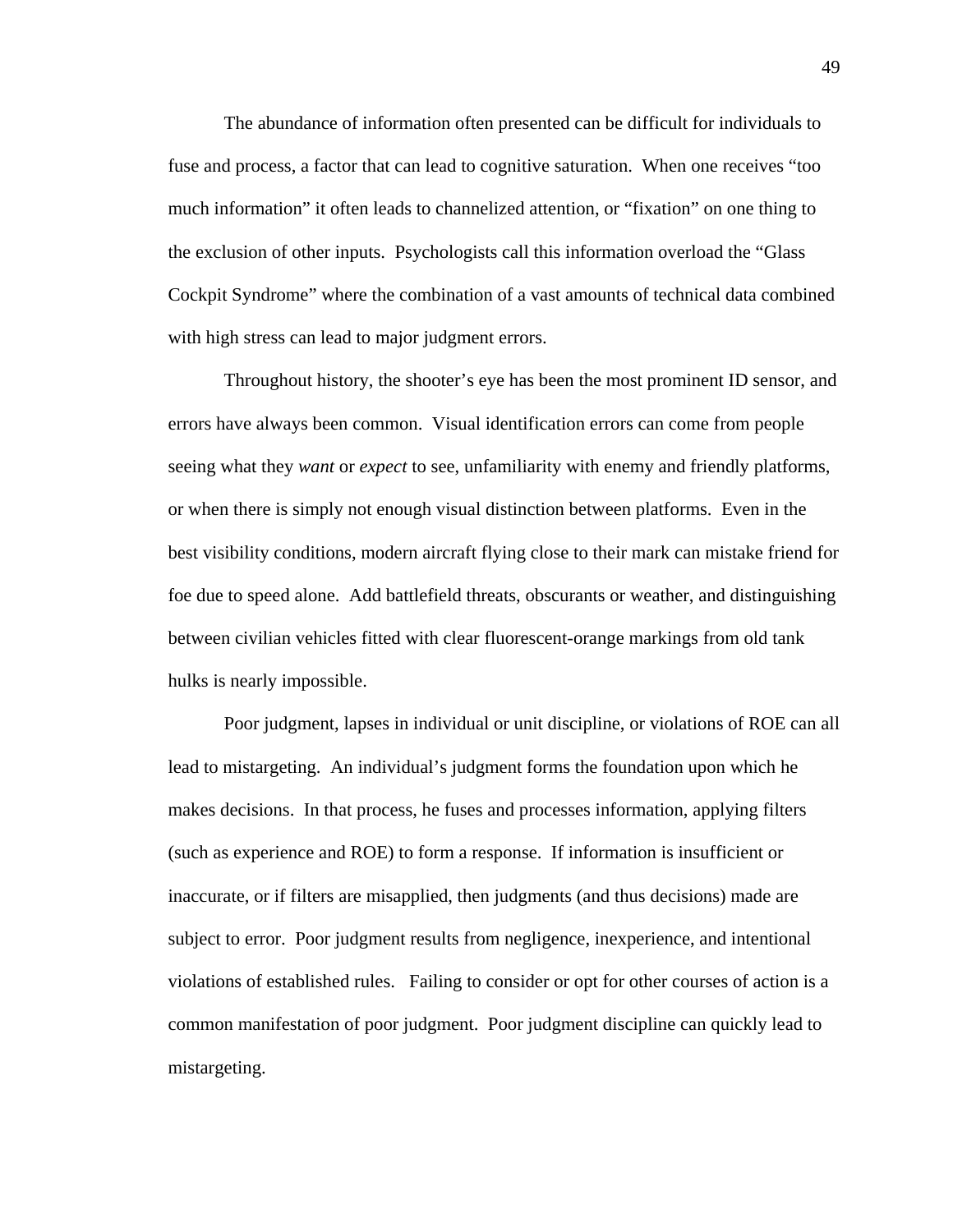Technology developed to build a COP and achieve end-game CID to avoid fratricide and collateral damage has not eliminated mistargeting. The causes are multiple and cover a wide spectrum of conditions. Historically, mistargeting incidents have most often occurred in the early stages of combat during periods of dynamic change on the battlefield. Supporting fires account for the vast majority of fratricide incidents, typically between the seams. Responsibility for mistargeting generally falls to the shooter, the victim, a third party, or supervisory authority. There are many factors that can lead to mistargeting, but they are almost always due to a chain of events including a loss of situational awareness and target identification failures.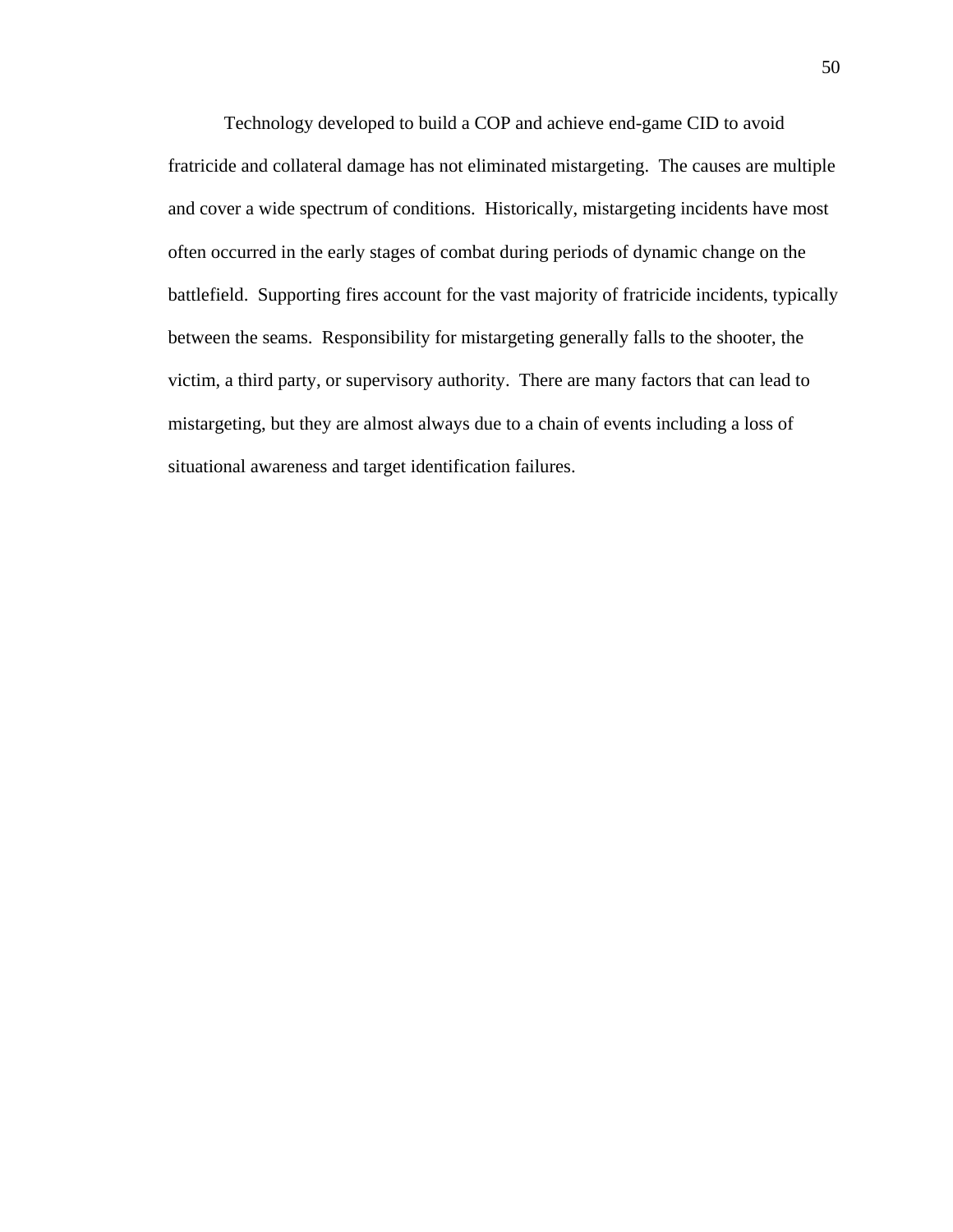## **Chapter 7: Conclusions / Recommendations**

Despite extensive activity in the area since Operation Desert Storm, current Precision Targeting remains fragmented. Mistargeting has always been a part of warfare, and aerial mistargeting likewise has been around since the first weapon was taken aloft. Although the raw numbers were much higher in World War II, Korea and Vietnam, the *rate* of Blue and White casualties due to mistargeting has steadily gone up with the use of precision weapons. The problem became so prominent during Desert Storm that an intensive reassessment of the priority given to preventing mistargeting was begun. The problem continued to escalate during the Balkans Conflict and has not subsided during Operations Enduring Freedom and Iraqi Freedom. The increasing use of high-technology weapons and rapidly moving forces had made the U.S. very lethal to her opponents, but Situational Awareness and Combat Identification technology have not kept up. The operational environment has changed: the weapons intended for large conventional forces are being used against unconventional adversaries. Conditions have created situations where mistargeting is a major news item and a significant factor of morale and cohesion.

 The consequences of mistargeting have increased dramatically since World War II, when tens of thousands of allied troops and civilians were killed by errant weapons. Consequences range the spectrum from effects on the individual soldier up to U.S. national strategy. Direct loss of (innocent) personnel, equipment and infrastructure is the basic, tangible result of mistargeting. Forces can loose their initiative, lose trust in the system or themselves, and suffer any number of other intangible impacts. Rules of Engagement can be made overly complex as commanders become more sensitive to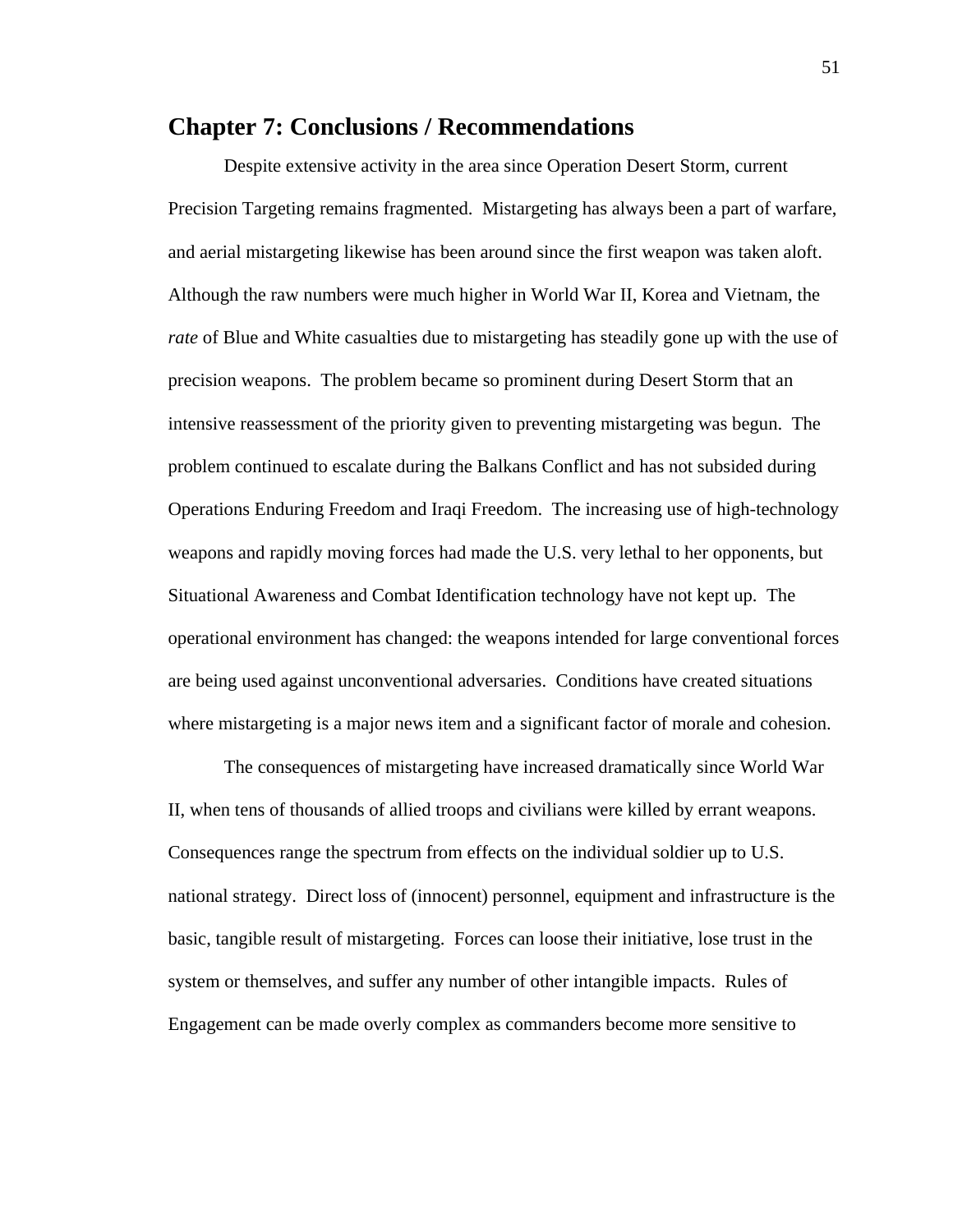mistargeting, and loss of training ranges and capabilities can result. Ultimately, decision making at the highest levels and American's will to fight can be adversely affected.

As Chapter 6 and the Appendix show, the two key reasons for mistargeting are a loss of situational awareness and/or target identification error. Primary contributing factors include environmental, technological/ equipment, organizational/systemic, and individual. There is nearly always a combination of several factors completing a "chain of events" leading to a mistargeting incident.

The operational environment is getting more complex because forces move quicker, weapons are more lethal, and enemies are more likely to exploit urban terrain. Over the last decade, technology and equipment have received the most attention in combating mistargeting. But as we have seen, technology alone cannot solve the problem and can bring new difficulties. Organizational processes, some of which have been in place for decades, can play a key role in mistargeting, particularly when they are out of sync with new systems. Whether an individual shooter pulls the trigger or not, could easily be decided by the climate of his command or his understanding of complex ROE. Finally, the most complicated data fusion, identification and decision system there is: the individual that makes the final decision. As we have seen, there are myriad complex factors that determine what an individual does when faced with a highly stressful "shoot/don't shoot" combat situation.

Current efforts to reduce mistargeting incidents focus on processes and systems to build situational awareness and provide target identification. The process starts with procedural control measures from the command element, such as Rules of Engagement and Airspace Control Orders. Controls for the use of common coordinate systems and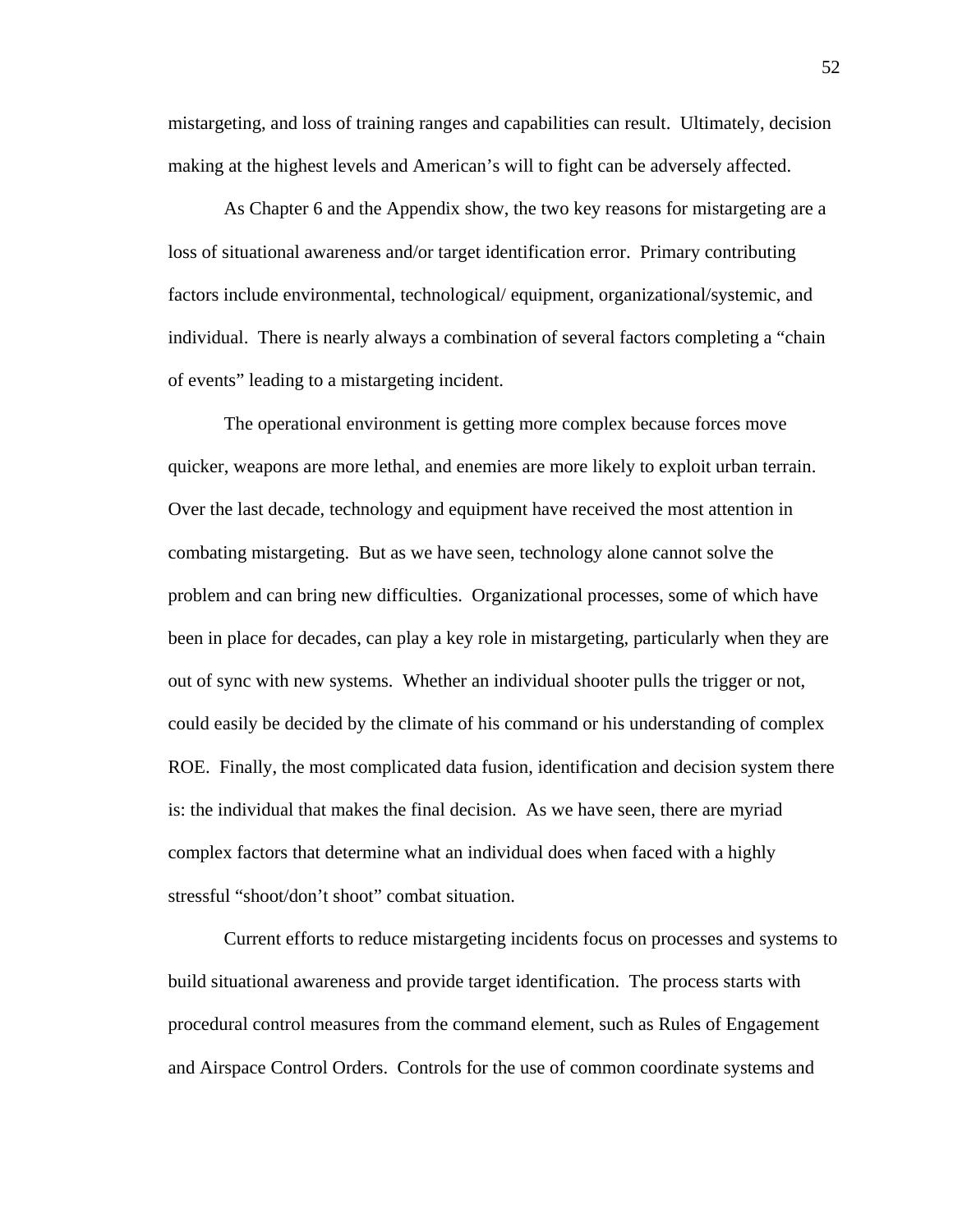standardized Close Air Support procedures are other examples of processes. Systems include those dedicated to identifying friend from foe and those designed to increase Blue force situational awareness. They vary from the very simple fin flash markings painted on equipment, to IFF technology that was first introduced in WWII, to very advanced non-cooperative CID and force tracking technology. Current GPS guided weapons also play a key role in mistargeting, because they rely so heavily on the targeting process to get them to the correct aimpoint. The man in the loop with these systems is quite often not the pilot, but a third party.

Since there is little that can be done about the environment, efforts to improve the technical, procedural, and individual aspects of precision targeting must be pursued. Shooters need to know what they are aiming at, and good shoot or don't shoot decision tools. Maintaining SA and CID of land forces is the most serious CID shortfall, especially as ground units increasingly exhibit the same rapid movement characteristics as those of aircraft. From a technical perspective, fratricide is a "fixable" problem but collateral damage is more difficult to solve.<sup>[81](#page-58-0)</sup>

CID in the future should be made up of multiple layers – processes and systems – that build situational awareness and ensure target identification prior to engagement. Any new processes and systems, whether technical or organizational, must be:

• Interoperable between forces (air / ground), services, and coalition partners, and relevant information must be widely disseminated across boundaries. Aircraft must have access to filtered battlefield tactical SA networks to provide real-time

<span id="page-58-0"></span><sup>81</sup> Sandra I. Erwin, "Experts Weigh Technologies to Help Identify Friend and Foe," *National Defense Magazine*, August 2003. accessed on 9 Feb 2007 at: http://www.nationaldefensemagazine.org/issues/2003/Aug/Experts\_Weigh.htm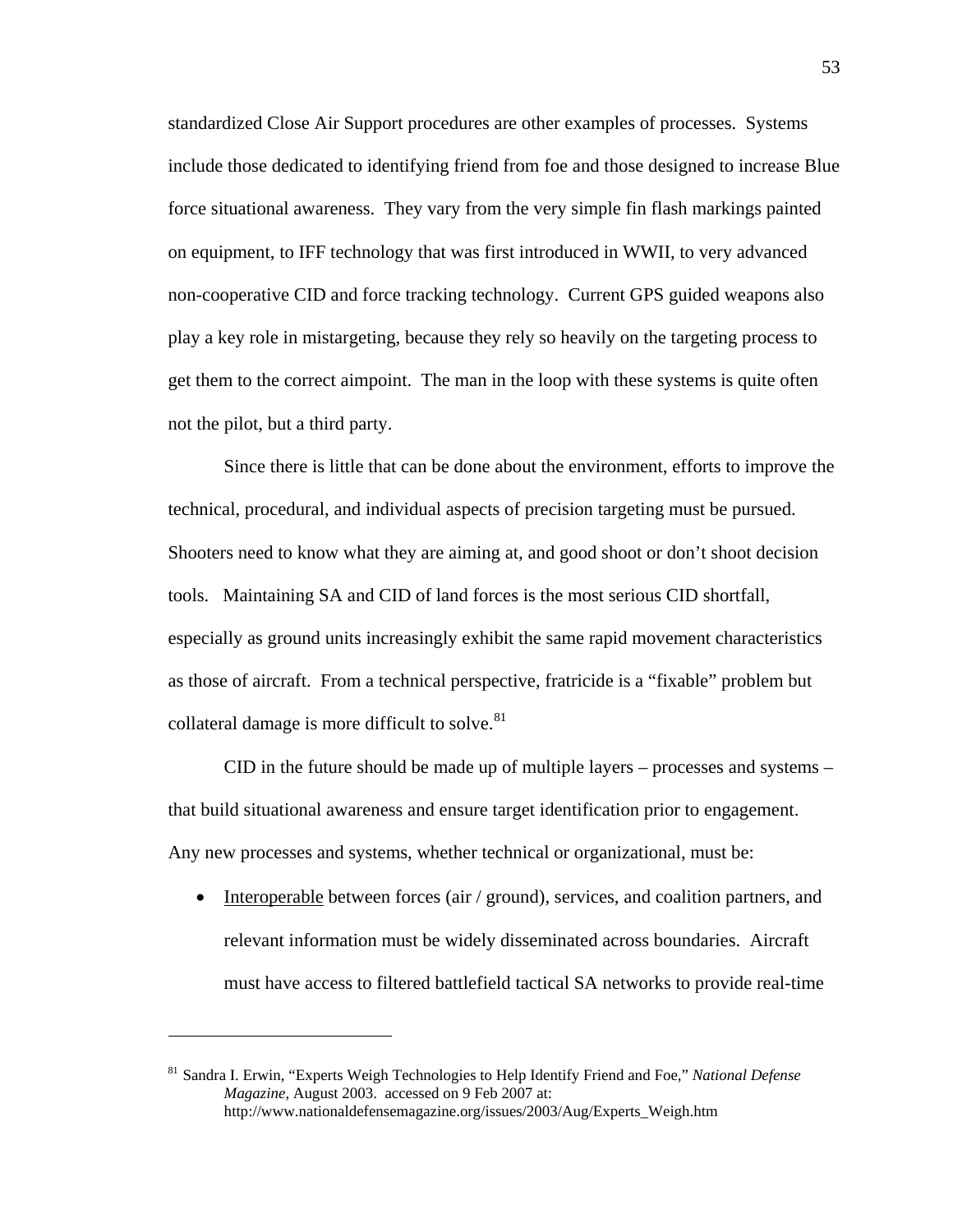locations of friendly troops. With the U.S. nearly always operating as part of a coalition, interoperability with allies is fundamental. Achieving interoperability of U.S. forces has taken decades, and is a mission not yet complete; multinational interoperability is even more of a challenge. While USJFCOM has a formal program to integrate all the separate service CID projects into a Joint system, they must continue to aggressively identify and resolve potential interoperability issues.

- Fused with other information. SA and CID come from a variety of sensors, individuals and platforms. Information must be consistent, relevant, and verified. Firing decisions are made after merging inputs from various sensors, and as CID techniques become more numerous and sophisticated, the burden on human data fusion and decision-making is becoming extreme. Automated SA and CID systems cannot totally prevent mistargeting, but they can substantially reduce the likelihood of human error if they build and distribute a clear COP free of stale, redundant or false information. Target coordinate quality, from mensuration to weapon programming, must be flawless.
- Layered with redundant cooperative and non-cooperative approaches. Query / response systems are generally easy to implement (from a technical perspective), but these systems only provide a binary answer: friend or ambiguous, not a positive hostile identification. Non-cooperative approaches must also be used.
- All-weather and capable of sustained operations in all environments.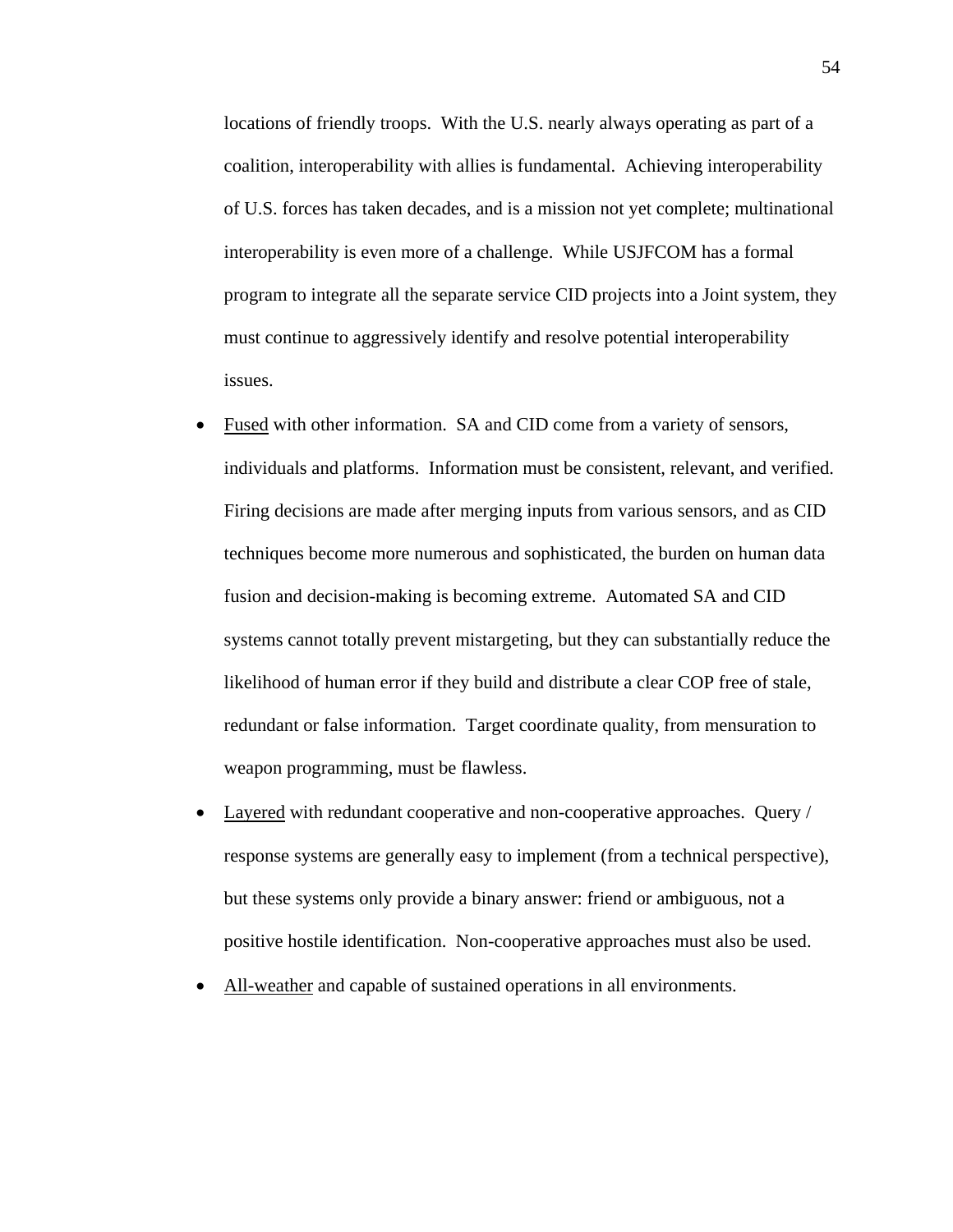- Over-the-horizon capable so that ground forces can maintain connectivity with each other and the tactical link. This can be done via line of sight or satellite communication.
- Secure and resistant to enemy countermeasures, exploitation and spoofing.
- Portable across platforms, so that capabilities can be quickly installed where needed.
- Backward and forward compatible and/or re-programmable so that technology is not quickly obsolete.
- Affordable: Given the history of CID programs, many of which have been cancelled due to cost, affordability must be carefully considered. It is not necessary to equip everyone alike. CID priority should be given to the most effective shooters and the most valuable friendly targets. Not every shooter needs an interrogator, for example, so long as CID information is available on the tactical network. Legacy equipment has a huge sunk cost and will be a critical CID element for the foreseeable future. Maintenance and upgrades should continue.
- Clearly and concisely communicated so that they are understandable by warriors down to the lowest level. They must be realistic and must account for all multinational participants. Information must be distributed and updated in a timely manner, such that participants can easily digest it. The key to organizational effectiveness at all levels is leadership.
- War-gamed, resourced and trained to. The Services should perform continual joint simulation and training exercises to practice building a COP and completing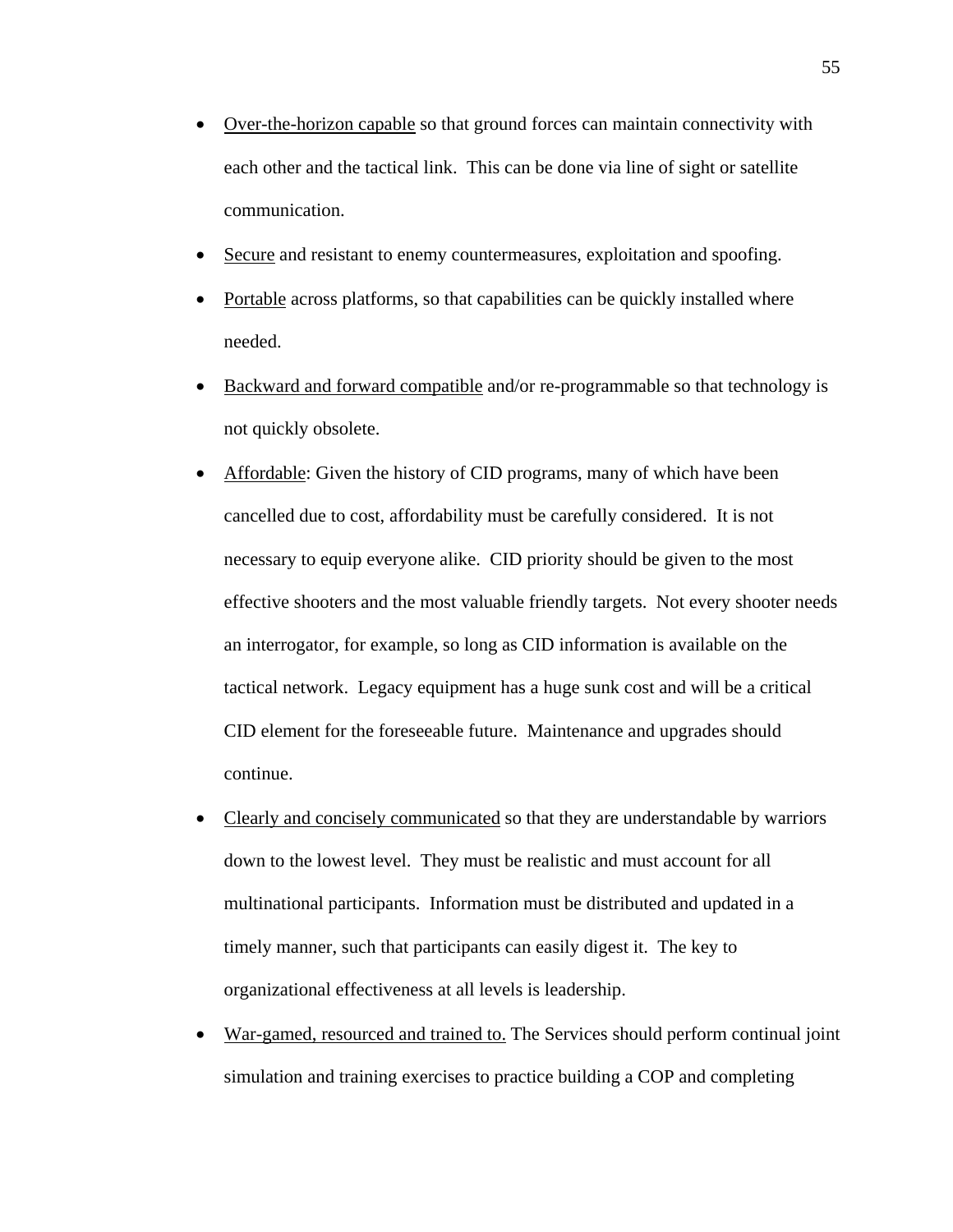successful CID, including attention to interfaces and handoff problems where a large proportion of errors occur. Tests and exercises are a critical element of CID.

Technology will not eliminate human error on the battlefield, and the responsibility rests squarely on the shoulders of the man in the loop – individual war fighters, from the tactical commander, other third parties, the shooter, to potential victims. The human dimensions of instinct, judgment, target discrimination and decisionmaking are dependent on good training, leadership, and discipline.

Mistargeting will never be completely eliminated, and the public needs realistic expectations in this regard. Leaders, both political and military, should assume more responsibility to that end. As General James L. Jones remarked, "Now more than ever, the minimal level of public tolerance for collateral damage and loss of human life, coupled with the tendency for the typical adversary to exploit our rules of engagement to his benefit, necessitates an effective and flexible application of force..."<sup>[82](#page-61-0)</sup> When the processes, systems and individuals occasionally fail – as is inevitable in combat – and mistargeting results in tragedy, a fair accounting must be made. This does not mean, however, that those that have gone into harm's way should be second-guessed when the consequences of their well intentioned actions results in mistakenly striking THE WRONG TARGET.

<span id="page-61-0"></span><sup>&</sup>lt;sup>82</sup> General James L. Jones, Commander, United States Joint Forces Command, as quoted in The Joint Warfighting Center, Joint Doctrine Series Pamphlet 2, *Doctrinal Implications of Low Collateral Damage Capabilities*, 27 January 2003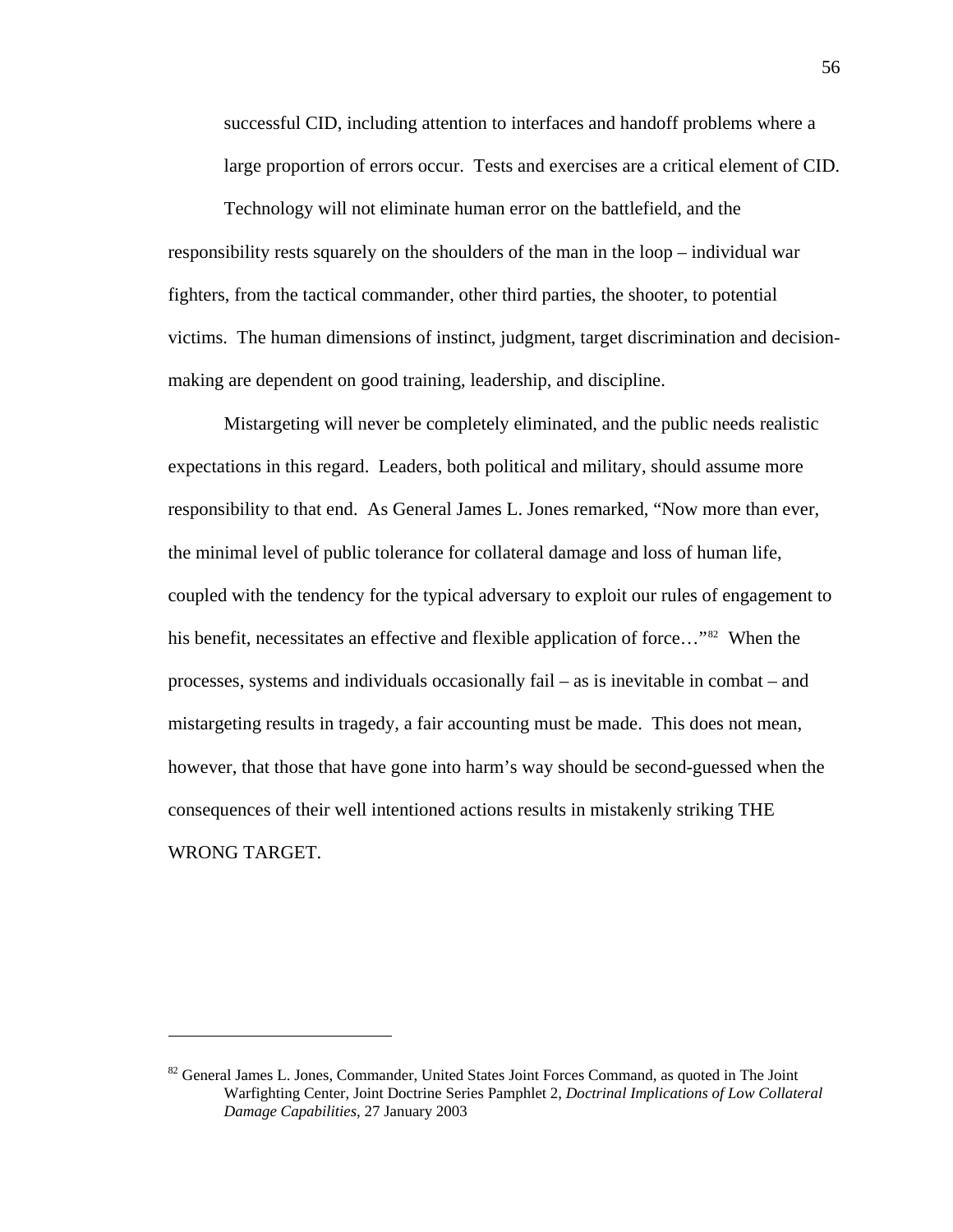## **Appendix: Case Studies of Mistargeting**

Three examples will serve to illustrate how there is typically not one cause, but a number of contributing and interrelated factors that lead to mistargeting. In this incident numerous breakdowns in the COP and CID systems occurred, particularly an overreliance on technology and the improper use of procedures.

#### **Operation Northern Watch NFZ**

 During Operation Northern Watch, a northern No-Fly Zone (NFZ) was placed in Iraqi airspace north of the 36th parallel to protect Kurds in Northern Iraq. The NFZ was kept clean of Iraqi aircraft through regular USAF fighter patrols operating out of Incirlik air base in Turkey. AWACS aircraft supported the fighters. Within the AOR, coalition fixed wing flights were regulated by a daily ATO. Although they regularly flew within the AOR, most helicopter flights, including the two Blackhawks in this incident, were not accounted for in the ATO.

 On the morning of 14 April 1994, the two helicopters launched from Diyarbakir, Turkey with 26 people aboard. Included were multi-national military personnel and civilian liaisons and linguists. The weather was clear, all systems were operational, and the aircrews were highly qualified and experienced. The Blackhawks' destination was Zakhu and then Irbil, both in Northern Iraq. Also airborne was an AWACS aircraft, with 19 crewmen aboard, including a Mission Commander that had flown only once in three months, making him not qualified for the duties he was performing.

 The Blackhawks checked in with AWACS, who tracked and labeled them as "friendly." They requested and were granted permission to pass through a "gate" into the No-Fly Zone. The Blackhawks failed to change their IFF code from that used for aircraft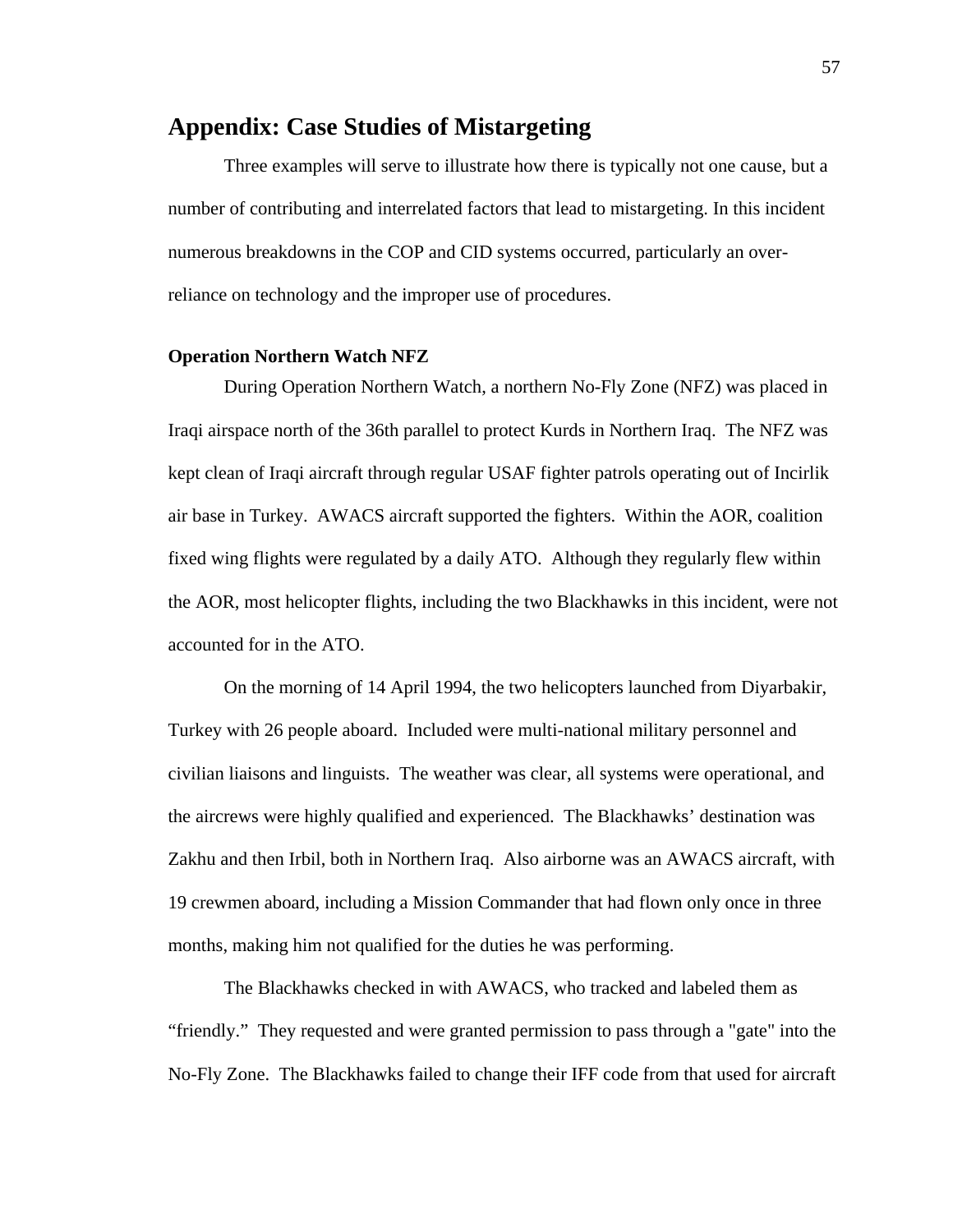flying in Turkey to the designated NFZ code. They also failed to monitor a common frequency designated for all aircraft operating in the NFZ. Both discrepancies were noted, but not corrected by AWACS controllers. The helicopters landed at Zakhu, and after a 30-minute delay, they contacted AWACS and proceeded on toward Irbil. After the Blackhawks' departure from Zakhu, AWACS controllers had only intermittent radar and IFF returns as the helicopters entered mountainous terrain. When radar contact was lost, AWACS computers projected a track based on their previous course and speed. Labels on the intermittent contacts were dropped, as often happened.

 The first USAF F-15 fighter patrol of the day launched from Incirlik to "sanitize" and patrol the NFZ. Both pilots were highly experienced, including a Lieutenant Colonel wingman. Normally, no aircraft were permitted into the NFZ until U.S. fighters had swept the airspace, so the F-15 pilots were not expecting any friendly aircraft to be in the NFZ. Two minutes after entering the NFZ, the F-15s acquired the Blackhawks on radar, but received no IFF response to their interrogation. As discussed earlier, this "lack of friendly" response did not necessarily imply that the target aircraft were hostile. The F-15s reported the contacts to the AWACS controllers. The AWACS was unable to see the contacts, however, due to the mountainous terrain, and reported the area "clean" (meaning that they had no radar hits there). The F-15 pilot repeated the location, altitude, and heading of his target over the NFZ frequency, which the Blackhawks should have heard and responded to had they been monitoring it. The F-15 flight made visual contact with the Blackhawks and then executed a visual identification (VID) pass to confirm that the targets were hostile. Unfortunately, the lead F-15 pilot reported what he wanted to see – what he thought were two Soviet-built Iraqi HIND helicopters. AWACS replied,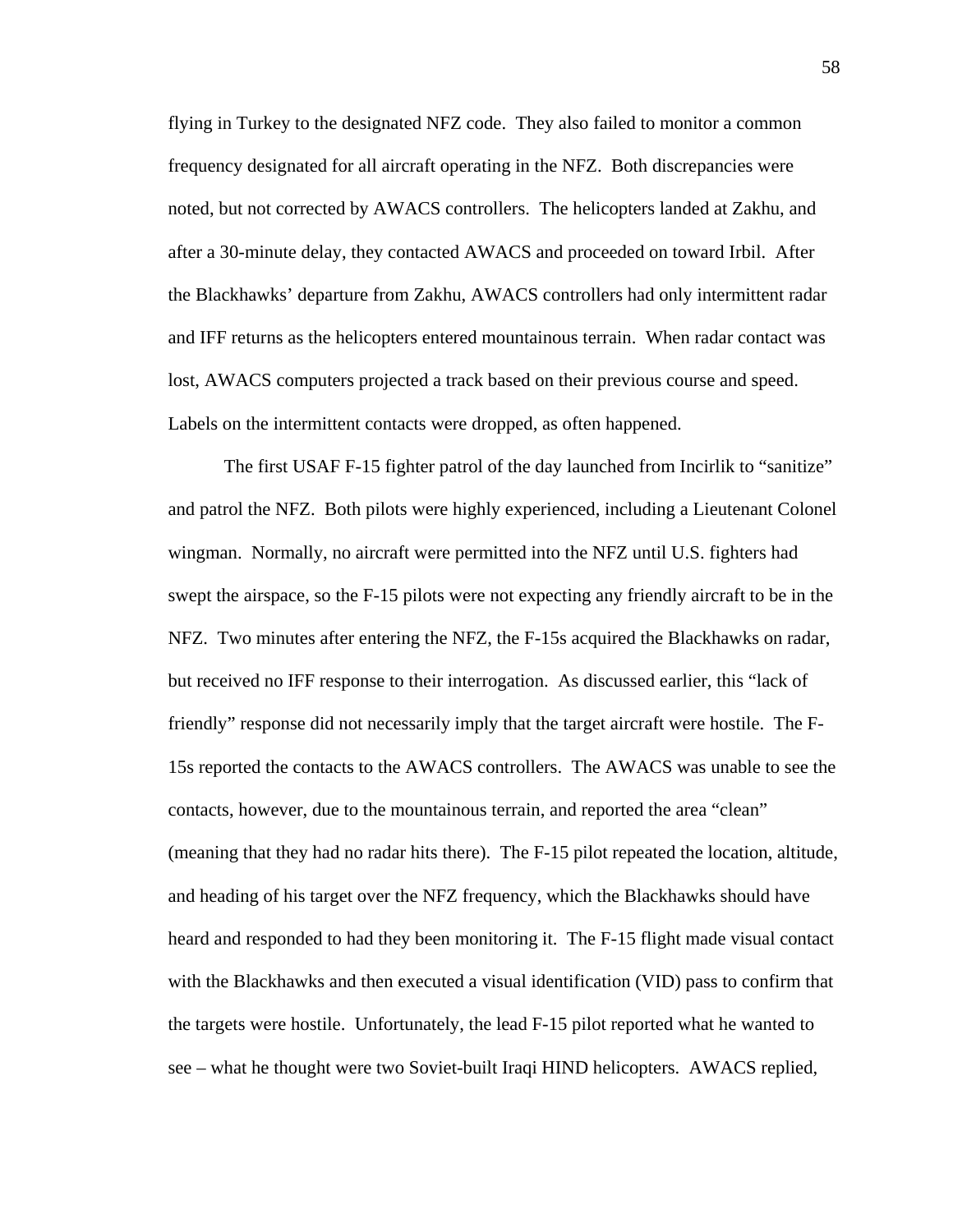"Copy two HINDS." The F-15 wingman, when instructed to make his own VID pass, responded, "Tally 2" (meaning "I see two aircraft") but never confirmed that he had identified them as HINDs. Neither statement contributed much to the identification or to SA, but both statements tended to reinforce the F-15 Lead's misperception that he had seen enemy helicopters. Once the flight lead decided that the helicopters were enemy, he quickly engaged the helicopters with missiles. His wingman followed suit against the other helicopter with deadly accuracy. There were no survivors.

 After extensive investigations by accident boards, legal teams, media reporters, and congress, no single cause was identified in the F-15 / Blackhawk accident that claimed the lives of 26 people. What went wrong was a combination of loss of SA and identification error, and all four primary factors: environmental, organizational/procedural, technical/equipment, and individual, contributed. The only real Environmental factors were the mountainous terrain, which masked the helicopters from the AWACS, and the fact that Iraqi Hinds were the only real threat to the Kurds. The only Technical/Equipment failure cited was the intermittent Blackhawk IFF – something that is not at all uncommon.

 According to the Investigation, Organizational/Procedural factors included a "breakdown of clear guidance from the Combined Task Force to its component organizations"; a "lack of clear understanding among the components of their respective responsibilities"; a lack of "consistent and comprehensive (ROE) training"; poor airborne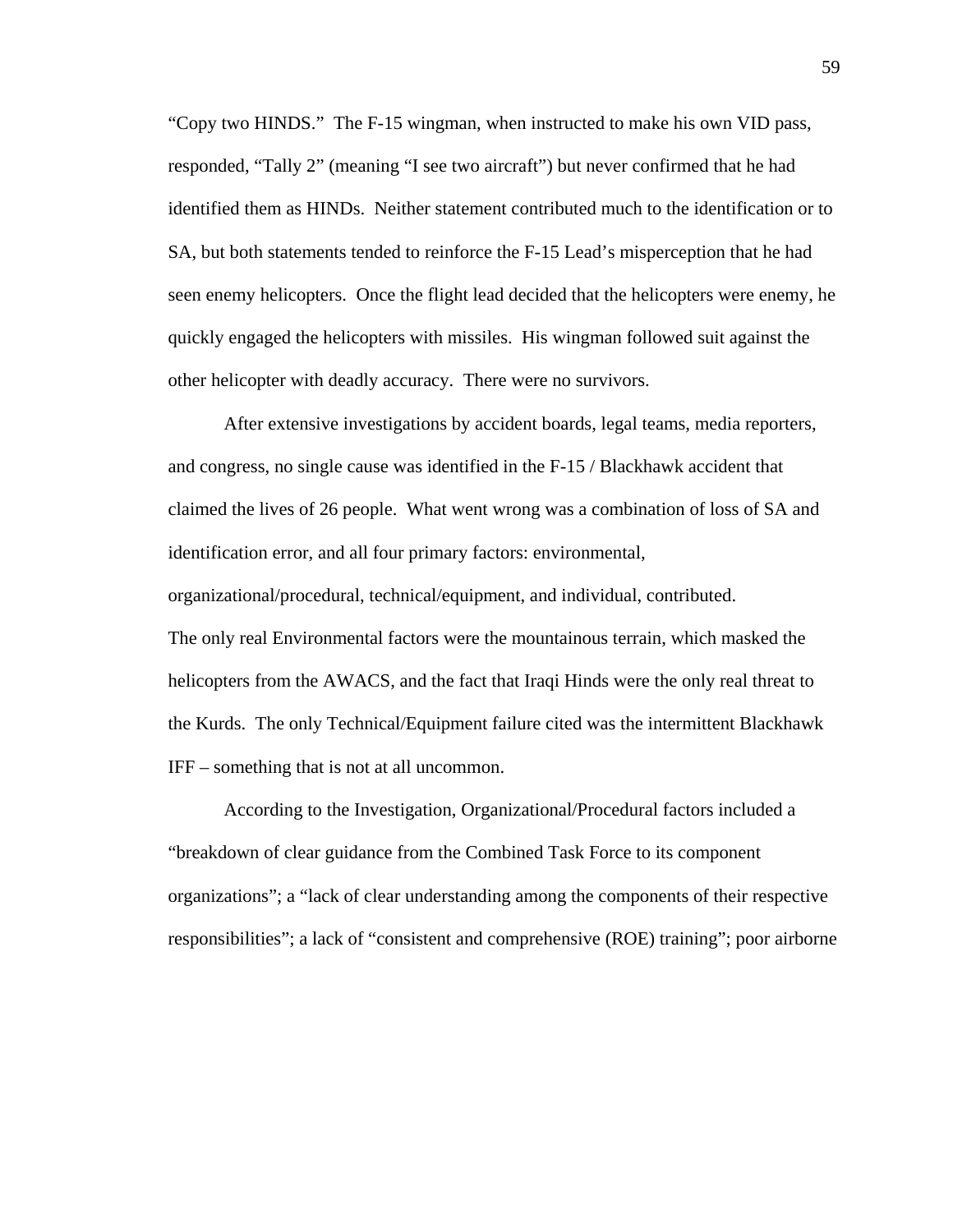communication; an unqualified AWACS mission crew commander; inadequate visual identification training; and a poor  $(F-15)$  squadron) command climate.<sup>[83](#page-65-0)</sup>

Individual errors included an over-reliance on automated systems, such as AWACS mission computers and IFF; improper use of radios and IFF; visual identification errors; misplaced motivation and poor discipline.<sup>[84](#page-65-1)</sup> The lead F-15 pilot did not wait for AWACS approval to engage the "hostile" helicopters as required by the ROE. The accident investigation indicated that the F-15 pilots, whose squadron had missed out on Desert Storm, hastily engaged the targets because this was "a rare opportunity for peacetime pilots to engage in combat."[85](#page-65-2)

 Defense Secretary William Perry was quoted after the shoot down: "what we have disclosed is deficiencies in the training... primarily relative to joint training, joint operations, and operations between fixed-wing and helicopters."<sup>[86](#page-65-3)</sup>

#### **Udairi Range CAS**

 $\overline{a}$ 

 Mistargeting incidents are not confined to stressful combat situations. The following example demonstrates how mistargeting can occur even in controlled training environments, particularly when conducting complex missions like CAS. On the night of 12 March 2001, a flight of two Navy FA-18s was conducting CAS training on the Udairi Range, northwest of Kuwait City. The incident pilot was a highly

<span id="page-65-0"></span><sup>83</sup> U.S. Air Force, *Aircraft Accident Investigation Board Report: U.S. Army UH-60 Blackhawk Helicopters*, 87-26000 & 88-26020, vol. 2 at 46-48 (27 May 1994), p4.Findings of Opinion.

<span id="page-65-1"></span><sup>84</sup> U.S. Air Force, *Aircraft Accident Investigation Board Report: U.S. Army UH-60 Blackhawk Helicopters*, 87-26000 & 88-26020, vol. 2 at 46-48 (27 May 1994), p31.) (hereinafter Aircraft Accident Board Report). 85 U.S. Air Force, *Aircraft Accident Investigation Board Report: U.S. Army UH-60 Blackhawk Helicopters*,

<span id="page-65-2"></span><sup>87-26000 &</sup>amp; 88-26020, vol. 2 at 46-48 (27 May 1994), p41.Findings of Opinion. 86 John D. Morocco, "Fratricide Investigation Spurs U.S. Training Review," *Aviation Week & Space* 

<span id="page-65-3"></span>*Technology*., July 18, 1994, p 25, 26 (quoting Secretary Perry's discussion of the results of the Accident Investigation).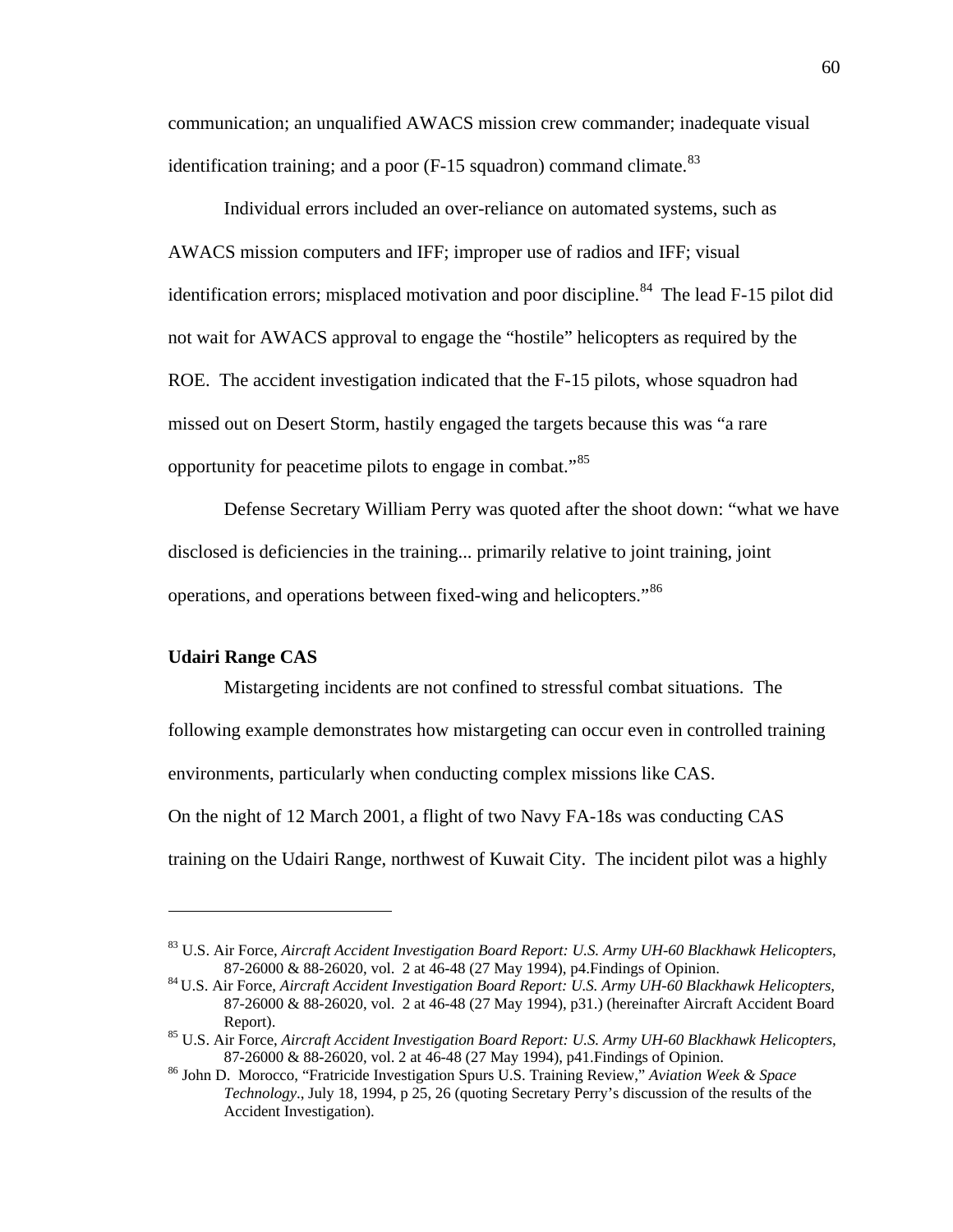experienced squadron commander, flying an aircraft equipped with the latest technology, including IR sensors and NVDs. On the ground were a highly qualified and equipped JTAC and a number of observers. Also present was a qualified Forward Air Controller (Airborne) in another FA-18.

Udairi Range had well known deficiencies at the time, including poor identification of the JTAC observation post (OP), ill-defined targets, and a general lack of definable features. Because of these, the incident pilot was having trouble maintaining SA of the target, but he eventually commenced his attack. As was doctrine, he was relying on both the FAC(A) and the JTAC to assess his aircraft's geometry and clear him to release ordnance. The combination of both a  $FAC(A)$  and a JTAC was not standard – usually, there is one or the other. During the ordnance delivery, the  $FAC(A)$  gave a nonstandard radio call to the JTAC indicating that he thought the FA-18's "nose position looks good." Based on this call, the JTAC cleared the release of ordnance, thus assuming responsibility for where the bombs would hit.

Unfortunately, the pilot was unknowingly targeting the OP, and no one realized it. Despite the fact that there was no stress or "fog" of combat, five Americans and one New Zealander were killed, eleven individuals were wounded and three vehicles were destroyed.

Clearly the Environment played a factor, as it was a dark night and a featureless desert. The poor conditions of the range, as well as non-standard tactics are considered Organizational/Procedural factors. The safety investigation did not note any Technology/Equipment failures. There were a number of Individual factors that played a role, however. Probably the most significant was complacency on the part of the JTAC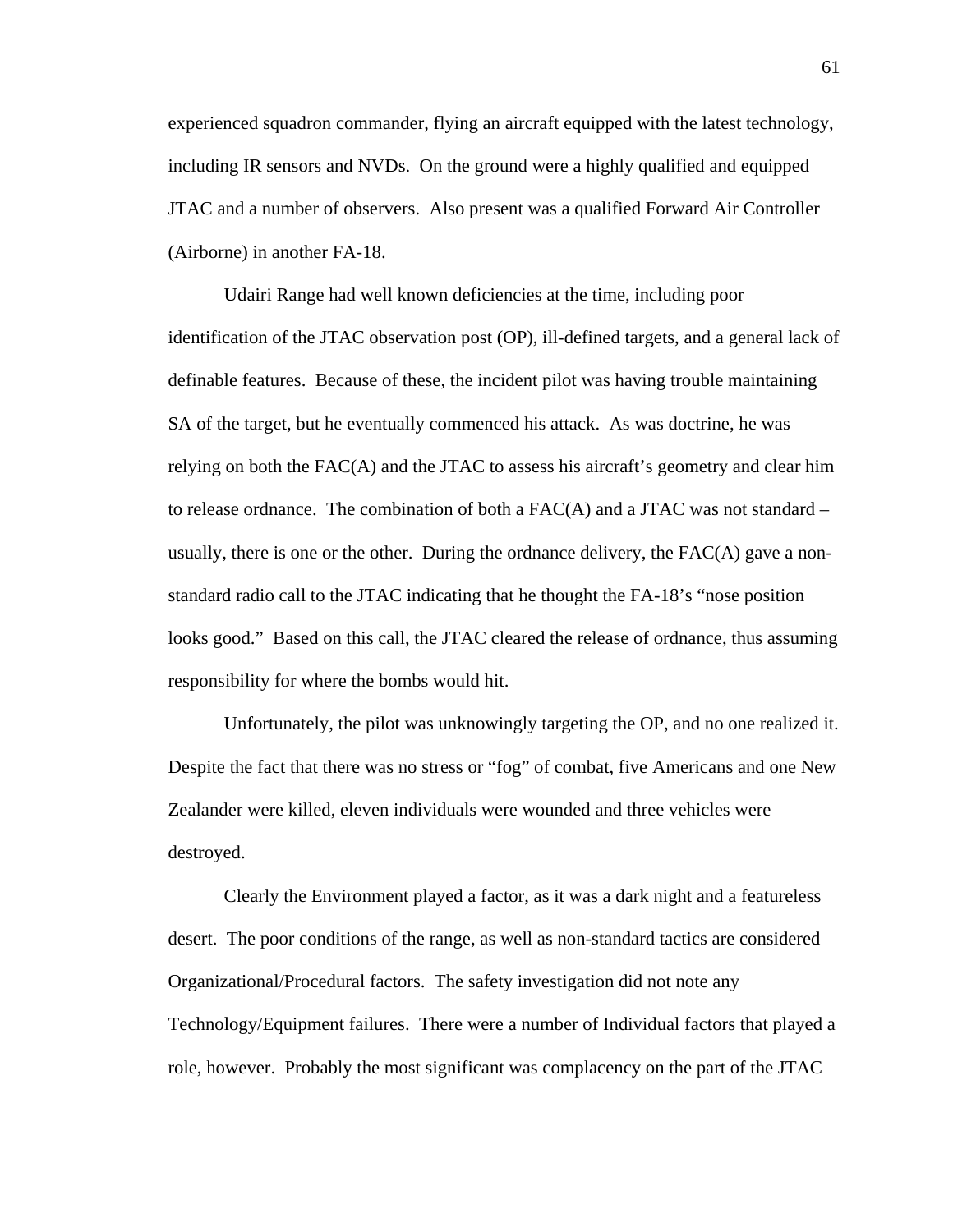and  $FAC(A)$ , and an over reliance on technology. Clearly, three key players involved the CAS pilot, the JTAC, and the  $FAC(A)$  – did not share a Common Operational Picture, and they thought they had situational awareness when they did not.

## **Tarnak Farms OEF**

Just after mid-night on 17 April 2002, two F-16s were returning to their home base after a long patrol over Afghanistan. As they transited through the Kandahar region ground fire from the Tarnak Farm attracted their attention. This site, formerly an Al-Qaeda training camp, had been converted into a Multi-Purpose Range Complex, was used regularly by coalition forces to conduct day and night training.

As part of a planned exercise, a Canadian unit was conducting firing drills, using small arms and shoulder-fired anti-tank munitions. Though visible from the air, small arms were not a threat to the aircraft at their 18,000-foot transit altitude. The F-16 flight made an initial contact report of surface fire to the AWACS airborne controller and asked a command center for permission to strafe the area. ROE specified that they should egress the "threat" area if possible, and permission was denied. The F-16s spent the next three minutes turning, slowing, and descending toward what they perceived to be a AAA threat, and attempting to verify — through the AWACS — that there were no friendly in the area. AWACS controllers responded to the F-16s to "hold fire" pending details from the surface fire. Inexplicably, and without further communication from the AWACS, the F-16 wingman declared that he was "…rolling in, in self defense." Moments later, he released a Mark 82 500-lb LGB on the Canadian's position. The resulting blast killed four soldiers and injured eight others, one very seriously. Following the attack, the aircraft returned to their home base without further incident.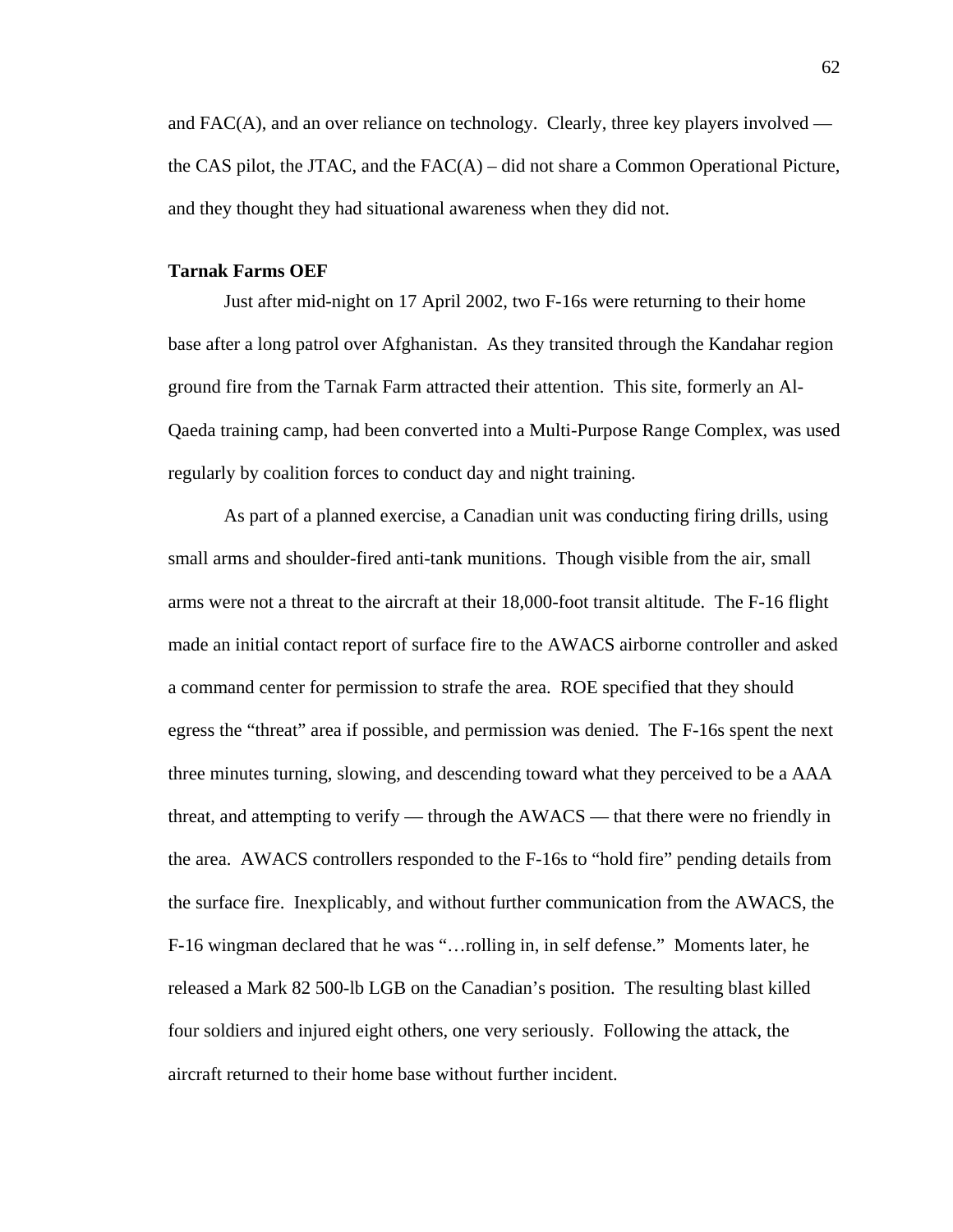Considerable media attention followed, and an international Investigation Board was appointed. The only Environmental factors found were darkness and extremely long flight times (nearly 10 hours) required of the F-16s. The Investigation Board found the "ambiguous ground situation to be neither causal nor substantially contributory to the incident." There were no Technological/Equipment or Organizational/Procedural errors noted. In fact, the ambiguous ground situation and attendant risk of fratricide was a major reason the ROE in effect were very restrictive.

 The tragedy boiled down to individual errors on the part of the F-16 pilots - errors that amplified this "accident" into a crime, ultimately leading to legal ramifications against both pilots. They failed to comply with the restrictive ROE, which was designed to prevent just such an occurrence.

The right to invoke self-defense and respond with force was an inherent right of each of the pilots. But the ROE was very explicit and restrictive, requiring "necessity" and "proportionality." Because neither aircraft (or nearby friendly forces) was in danger, there was no necessity to respond. Additionally, the right to employ weapons in selfdefense exists only as long as there is an imminent threat, and any response had to be proportionate to the threat. Finally, any response cannot be retaliatory in nature. In fact AFTTP 3-1.5, Tactical Employment F-16 C/D states,

The pilot always retains the right of self-defense and the defense of other friendly assets unable to protect themselves. This right, however, should not be used as a planned work-around for solving poor tactics and decision trees. The F-16 pilot must make a conscious decision that the immediate threat outweighs the risk of fratricide. In situations where there is not an immediate threat, i.e., when SA on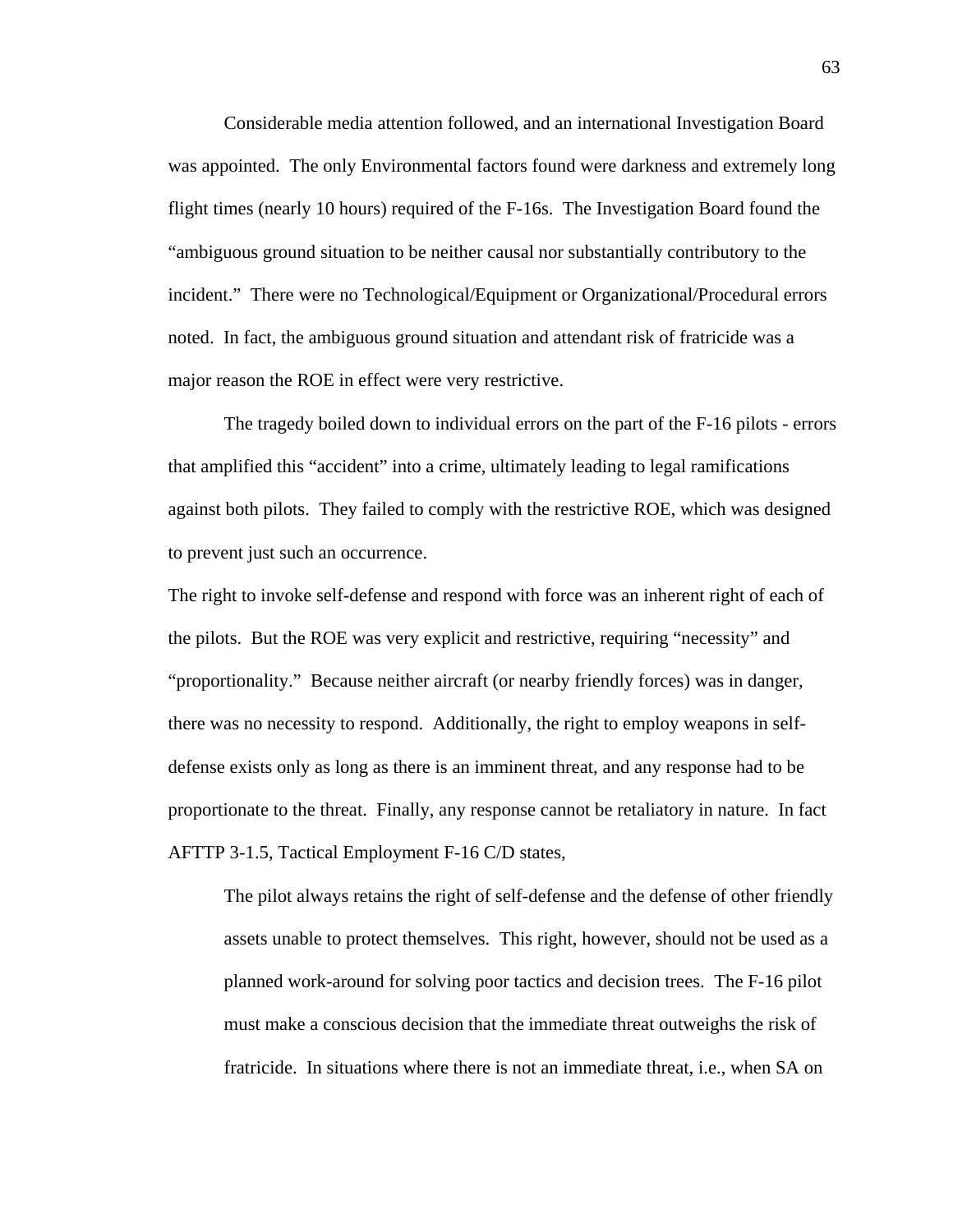friendly positions is unknown, maintain a conservative, defensive approach to the situation until certain of compliance with the ROE. In the case of an invocation of self-defense, the involved aircraft commander accepts authority.<sup>[87](#page-69-0)</sup>

 Flight Leadership was also faulted, because the flight lead failed to take control of his highly experienced wingman throughout the engagement. He "deferred his lead responsibilities, took a 'passive observer' role, and allowed the wingman to take actions clearly not in line with accepted procedures and in violation of the Commander's Intent and ROE."[88](#page-69-1)

Lt. Gen. Bruce Carlson, 8th Air Force Commander, summed up the pilot's failings when he found the incident pilot guilty of dereliction of duty for his role in the incident, "You flagrantly disregarded a direct order from the controlling agency, exercised a total lack of basic flight discipline over your aircraft, and blatantly ignored the applicable rules of engagement and special instructions. Your willful misconduct directly caused the most egregious consequences imaginable, the deaths of four coalition soldiers and injury to eight others. The victims of your callous misbehavior were from one of our staunch allies in Operation Enduring Freedom and were your comrades-inarms."[89](#page-69-2)

Canadian General Maurice Baril, in the final report on the Tarnak Farm incident, summarized, "This event has opened a new chapter on the study and understanding of the mechanisms and preconditions surrounding fratricide. Furthermore, it is a study that is

1

<span id="page-69-0"></span><sup>87</sup> U.S. Air Force, AFTTP 3-1.5, *Tactical Employment F-16 C/D*, Air Force Tactics Techniques and Procedures Manual 3-1.5, (GPO 2006), pIV, 4-299.<br><sup>88</sup> General Maurice Baril (General Canadian Air Force, Retired), *President Tarnak Farm Board of Inquiry* 

<span id="page-69-1"></span>*<sup>–</sup> Final Report*, (Ottawa, 2002), p8.

<span id="page-69-2"></span><sup>89</sup> Lt. Gen. Bruce Carlson, *Approved Punishment--Schmidt Art 15*, [letter] (INDEPTH: FRIENDLY FIRE U.S. Air Force Verdict, CBC News Online 2004) accessed on 7 Jan 2007 at: http://www.cbc.ca/news/background/friendlyfire/verdict.html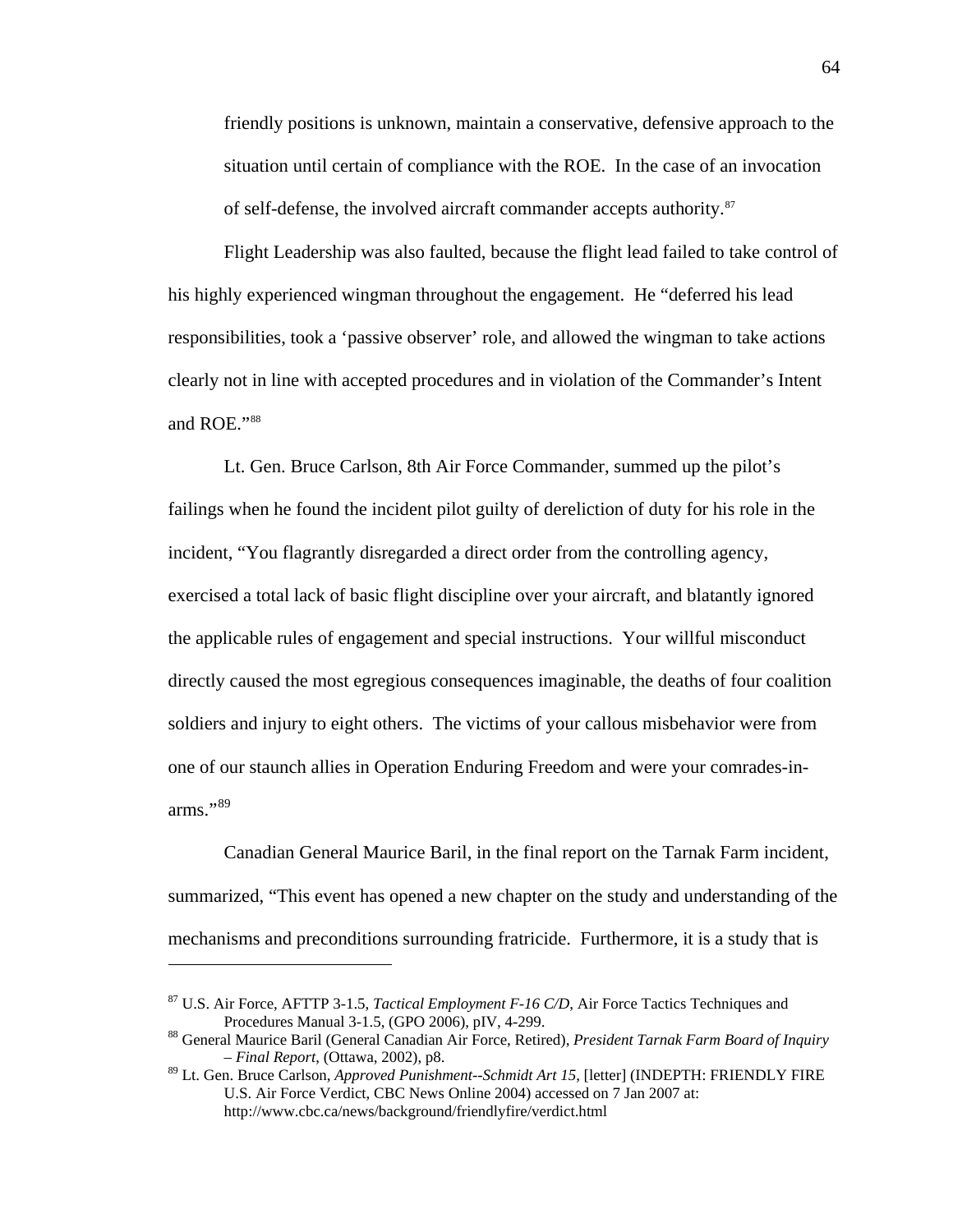being undertaken in the context of ongoing joint and combined operations, wherein Coalition forces of vastly differing capabilities and methods of operation are coming face to face with both the vast potential and the great peril implied by high-speed, high-technology warfare in a fluid and uncertain environment."<sup>[90](#page-70-0)</sup>

<span id="page-70-0"></span> $^{90}\mbox{Baril, p2.}$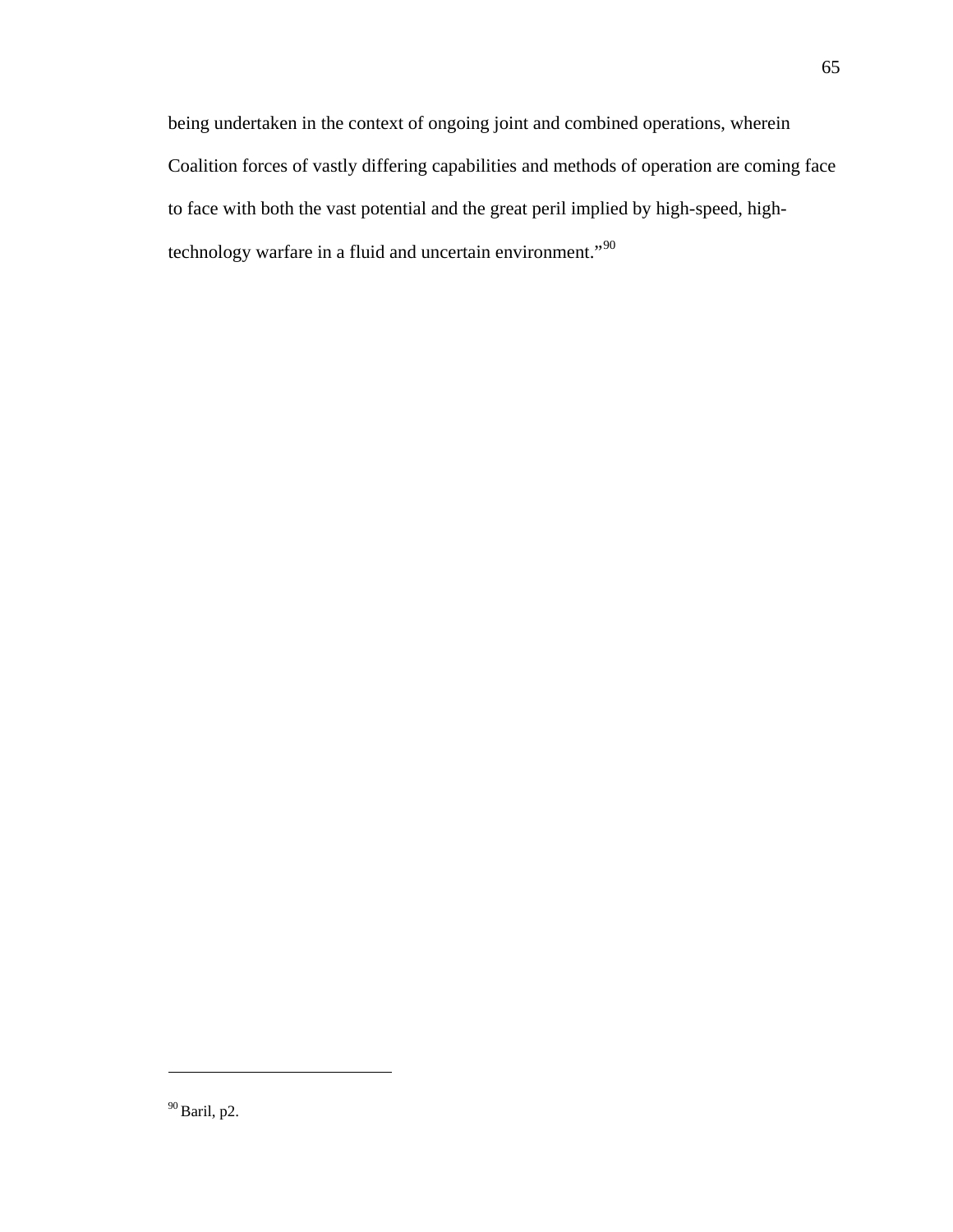# **Bibliography**

Air Land Sea Application Center (ALSA). *J-Fire, Multi-Service Procedures for the Joint Application of Firepower.* Hampton, Va, 1997.

Badsey, Stephen. *Normandy 1944, Allied Landings and Breakout, Osprey Campaign* Series #1. Oxford, UK: Osprey Publishing, 1990.

Baril, Maurice (General Canadian Air Force, Retired). *President Tarnak Farm Board of Inquiry – Final Report*. Ottawa, 2002.

"Canadian killed in 'friendly fire' incident," *CBS News Online*, 4 September 2006. Accessed at http://www.cbsnews.com/stories/2005/09/26/friendly/main886284.htm. on 21 January 2007.

Carr Center for Human Rights Policy, *Understanding Collateral Damage, Project On The Means Of Intervention*. John F. Kennedy School of Government, Harvard University, Cambridge, MA , 2002. Accessed on 2 February 2007 at www.ksg.harvard.edu/cchrp on 2 February 2007.

Cole, Ronald G. *Operation Urgent Fury: Grenada*, Washington: Office of the Chairman of the Joint Chiefs of Staff, Joint History Office, 1997.

Congressional Research Service. *Report for Congress, Vieques, Puerto Rico Naval Training Range: Background and Issues for Congress.* Washington: The Library of Congress, 17December 2001.

Congressional Research Service. *Testimony by the Assistant Secretary for East Asian and Pacific Affairs before the Subcommittee on East Asian and Pacific Affairs*, Senate Committee on Foreign Relations, Washington: 27 May 1999.

Coin, James P. *Airpower in the Gulf.* Arlington: Air Force Association, 1992.

Dickson, Dwight B. and Elrin L. Hundley. "Avoiding Not So Friendly Fire." Military Review July 1992.

Donnelly, Thomas, Margaret Roth, and Caleb Baker, *Operation Just Cause: The Storming of Panama*. New York: Lexington Books, 1991.

Doton, Larry. "Integrating Technology to Reduce Fratricide," *Acquisition Quarterly Review.* Winter 1996.

Erwin, Sandra I. "Experts Weigh Technologies to Help Identify Friend and Foe," *National Defense Magazine*, August 2003. accessed on 9 Feb 2007 at: http://www.nationaldefensemagazine.org/issues/2003/Aug/Experts\_Weigh.htm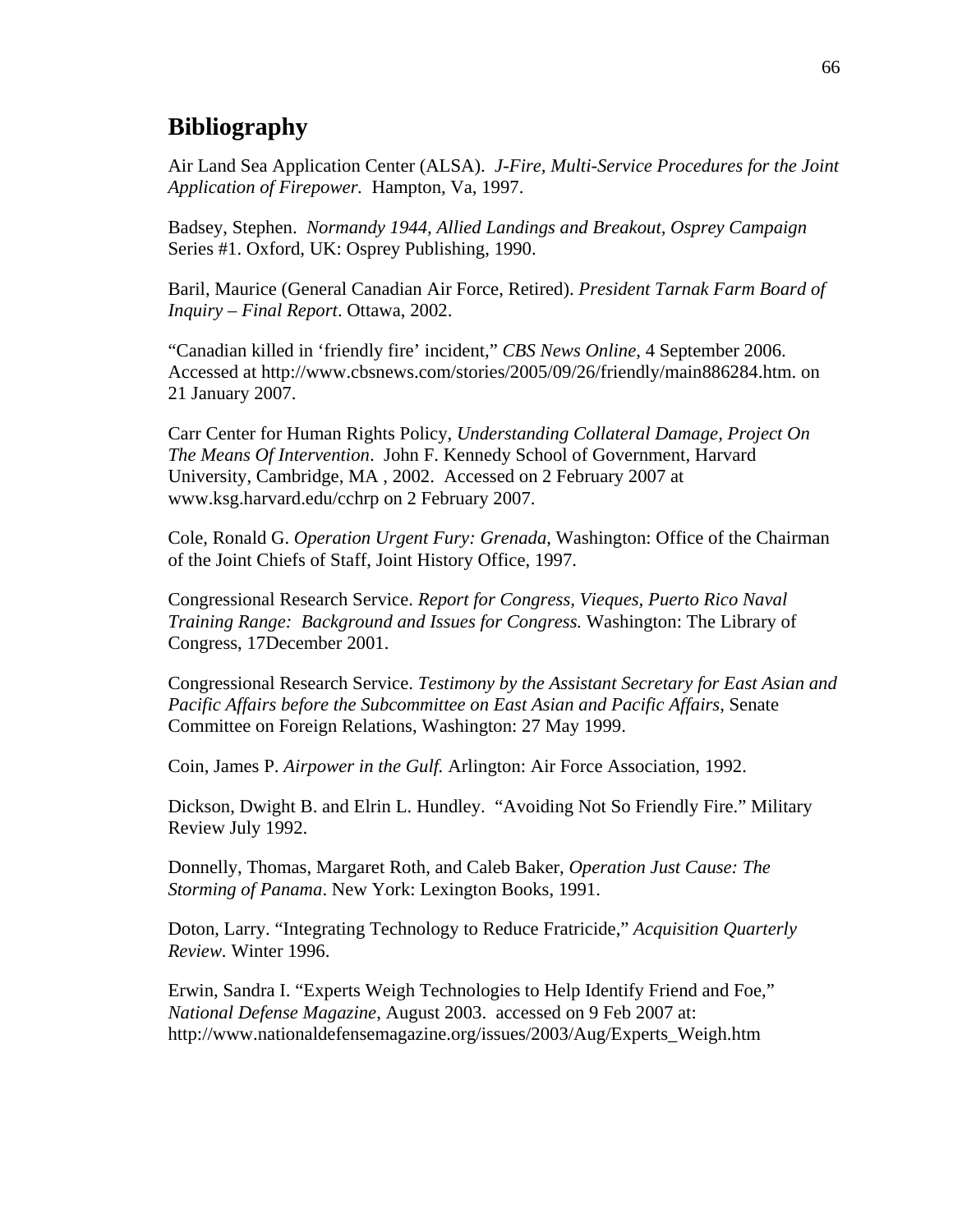Hallion, Richard. *Precision Guided Munitions and the New Era of Warfare, Air Power Studies Centre Paper Number 53*. Fairbairn, Australia 1996. Accessed at http://www.fas.org/man/dod-101/sys/smart/docs/paper53.htm on 11 December 2006.

Helmreich, Jonathan E. "The Diplomacy of Apology: U.S. Bombings of Switzerland during World War II," *Air University Review* 28 May-June 1977.

Howe, George. *Northwest Africa: Seizing the Initiative in the West. U.S. Army in World War II. 1957*. Reprint. Washington: Office of the Chief of Military History, U.S. Army, 1970.

Huston, James. "Tactical Use of Air Power in World War II: The Army Experience," *Military Review* 32 July 1952.

"Incident Pilot." Interview by author, 1 February 2007, Norfolk, Va. Author notes.

Jones, Robert A. "Friendly Fire: Where Is the Weak Link?" Marine Corps Gazette June 92: 63.

Lawson, Cliff. "JSOW strong on fleet support," *The Weaponeer*. Pacific Ranges and facilities Business Development Office, 19 July 2001. Accessed on 12 February 2007 at http://www.nawcwpns.navy.mil/~pacrange/s1/news/2001/JSOW2.htm on 12 February 2007.

Lloyd, A.M., "Fear of Fratricide: Air Support," Marine Corps Lessons Learned System, #32269-81178 (05108), 22 March 1991.

Morello, Carol, and Vernon Loeb. "Bomb Kills Three U.S. Soldiers; 20 are Injured 'Friendly Fire.'" *The Washington Post*, 6 December 2001.

Morocco, John D. "Fratricide Investigation Spurs U.S. Training Review," *Aviation Week & Space Technology*, July 18, 1994.

Naval Safety Center Safety Investigation Report, "Fratricide Incident of 12 March 2001," 16 January 2002.

Nichols, Ralph. *Avoid the Blues*. Joint Readiness Training Center, Center for Army Lessons Learned, Fort Polk, LA 2003.

O'Rourke, Ronald (Ed). *Report for Congress, Iraq War: Defense Program Implications for Congress.* Washington; Congressional Research Service, The Library of Congress 2003.

Powell, Stewart M. "Friendly Fire." Air Force Magazine, 12 (December 1991), 58-63.

Rivard, David T. *An Analysis of Operation Urgent Fury*. Defense Technical Information Center, Philadelphia, 1985.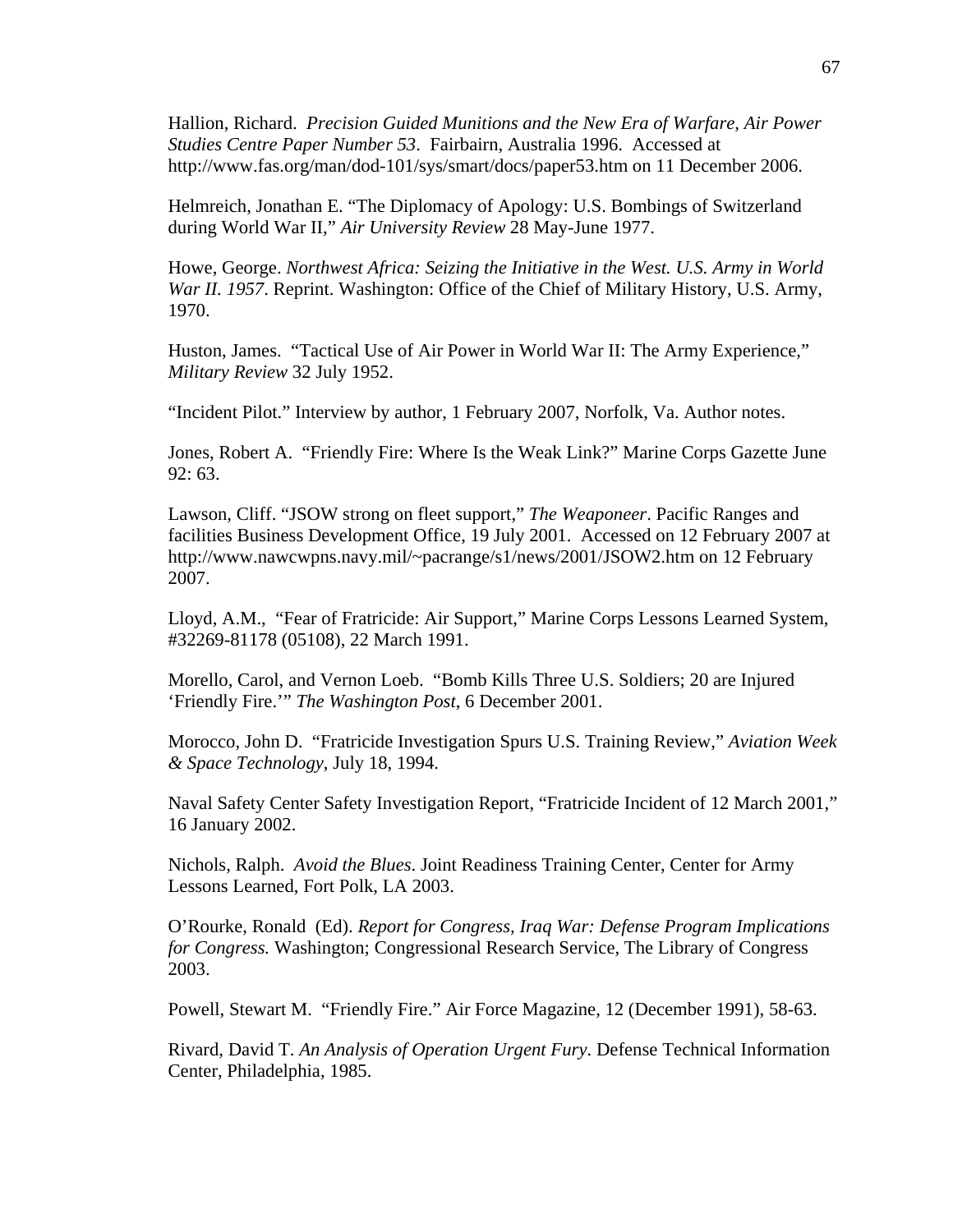Rolfsen, Bruce "F/A-18C Linked to British Marine's Death," Navy Times Online, 08 December 2006. Accessed at http://www.navytimes.com/legacy/new/1-292925- 2412022.php on 11 Jan 2007.

Schrader, Charles R. "Friendly Fire: The Inevitable Price," *Parameters*, 22 Autumn 1992.

Smith, Robert R. *Triumph in the Philippines. U.S. Army in World War II.* 1963. Reprint. Washington: Office of the Chief of Military History, U.S. Army, 1973.

Snook, Scott M. *Friendly Fire: The Accidental Shootdown of U.S. Black Hawks over Northern Iraq*. Princeton: Princeton University Press, 2002.

Steele, Dennis. "Keeping Friendly Fire Friendly." Army March 92: 30-34.

Taw, Jennifer Morrison. *Operation Just Cause: Lessons for Operations Other Than War*, Santa Monica, Calif.: RAND, MR-569-A, 1996.

The Special Panel on Military Operations on Vieques, *Report to The Secretary of Defense* Accessed at http://www.defenselink.mil/news/Oct1999/viq\_101899.html on 11 Jan 2007.

Thompson, Royce L. "Malmedy, Belgium Mistaken Bombing, 23 and 25 December 1944," unpublished manuscript, 5 June 1952. Accessed at http://history.sandiego.edu/cdr2/BYRD/BATTLE\_O/GREEN\_BO/CHAP\_16.TXT. on 5 January 2006.

U.S. Air Force, *AFTTP 3-1.5, Tactical Employment F-16 C/D, Air Force Tactics Techniques and Procedures Manual 3-1.5.* GPO, 2006.

U.S. Air Force, *Aircraft Accident Investigation Board Report: U.S. Army UH-60 Blackhawk Helicopters*, 87-26000 & 88-26020, vol. 2, 27 May 1994.

U.S. Army Training and Doctrine Command (TRAGGW). *Combat Identification Interim Report*. TRAGGW, Ft Monroe, Va, 2000.

U.S. Central Command report, executive summary. *Investigation Into The Circumstances Surrounding The Live-Fire Incident Involving A U.S. Navy F/A-18 Aircraft That Dropped Three 500-Pound Bombs On Observation Post 10 At The Udairi Range, Kuwait, On 12 March 2001, Resulting In The Deaths Of Six Military Personnel And Injuring 11 Others*. April 2001.

U.S. Central Command, *Investigation of Suspected Friendly Fire Incident Near An Nasiriyah, Iraq, 23 March 03*. MacDill Air Force Base, 2004.

U.S. Central Command, News Release as reported in *Air Force Magazine*, June 2004 Vol. 87, No. 6.

U.S. Department of Defense, C*onduct of the Persian Gulf War, Final Report to the Congress.* Washington: Department of Defense, April 1992.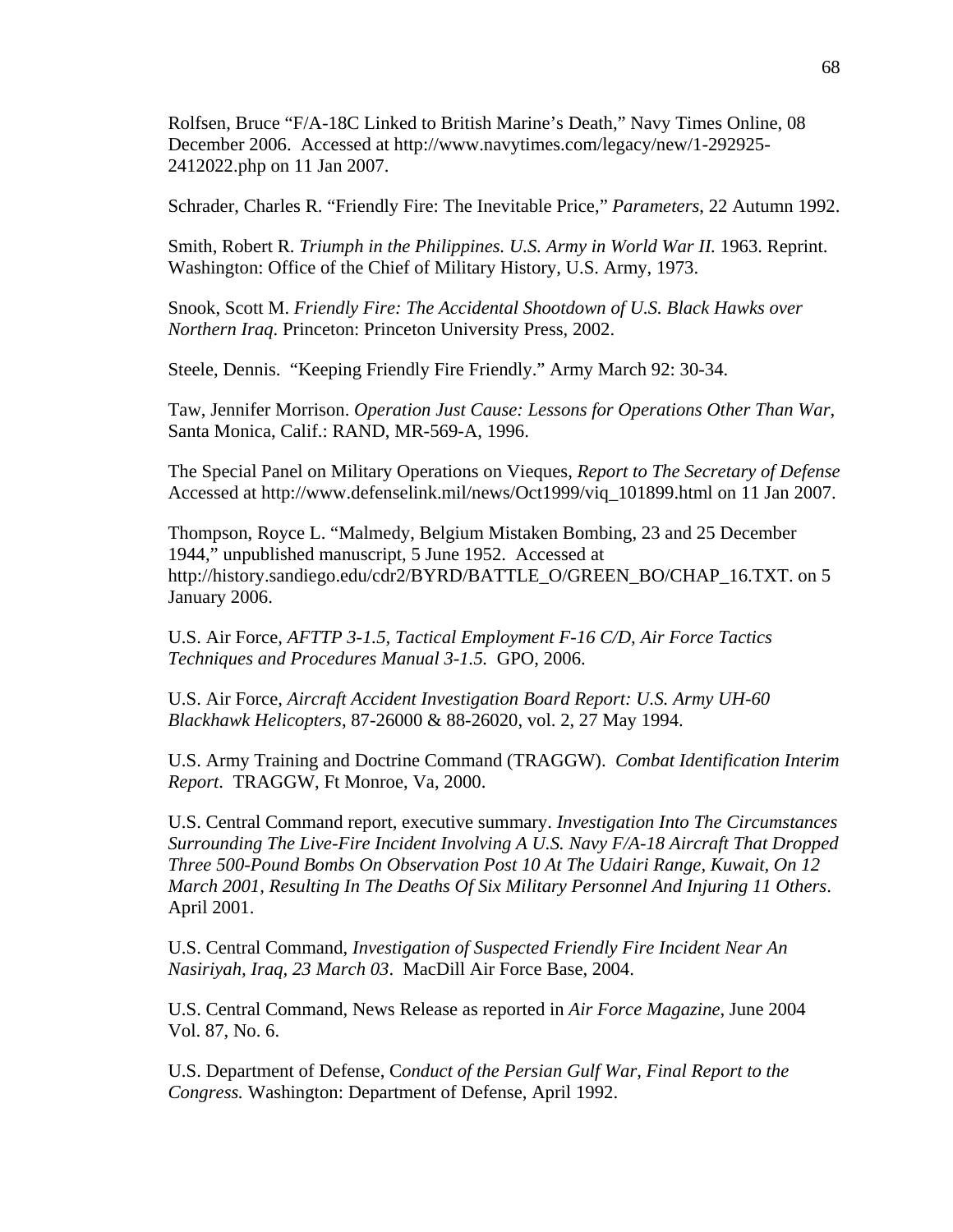U.S. Department of Defense, *Joint Publication 1-02, Department of Defense Dictionary of Military and Associated Terms*, Washington: GPO, 2001.

U.S. Department of Defense, *Joint Publication 3-09.3, Joint Tactics, Techniques, and Procedures for Close Air Support (CAS)*. Washington: GPO, 2003.

U.S. Department of Defense, Office of Assistant Secretary of Defense (Public Affairs), News Release No. 504-91, *Military Probes Friendly Fire Incidents*, 13 August 1991.

U.S. Department of the Air Force, *USAF Intelligence Targeting Guide*. Air Force Pamphlet 14- 210. GPO, Washington, 1998.

U.S. Department of the Army Safety Center Report, *Events Surrounding the JDAM Fratricide Incident of 5 December 2001*. 13 March 2002.

U.S. Department of the Army, *Combat Identification Program Interim Report*. Fort Monroe, Va: Training and Doctrine Command, 1991.

U.S. Department of the Army, *Fratricide: Reducing Self-Inflicted Losses*, Newsletter, No. 92-4. Fort Leavenworth, Ks.: Center for Army Lessons Learned, U.S. Army Combined Arms Command, 1992.

U.S. Department of the Army, *Military Operations: U.S. Army Operations Concept for Combat Identification*, TRAGGW Pam 525-58. Fort Monroe, Va: Training and Doctrine Command, 1993.

U.S. Department of the Navy, Commander Submarine Force, U.S. Pacific Fleet web page. Accessed at http://www.csp.navy.mil/ww2boats/dorado.htm. on 29 Dec 2006.

U.S. Department of the Navy, *MCWP 3-23 Offensive Air Support*. Headquarters United States Marine Corps Washington, 2001.

U.S. Joint Forces Command, *A Joint Concept for Non-Lethal Weapons, Doctrinal Implications of Low Collateral Damage Capabilities*. Norfolk: Joint Non-Lethal Warfare Directorate, The Joint Warfighting Center Joint Doctrine Series Pamphlet 2, 2003.

U.S. Joint Forces Command, Joint Publication 3-09.3. *Joint Tactics, Techniques, and Procedures for Close Air Support (CAS)*. Washington: GPO, 2003.

U.S. Joint Forces Command, The Joint Warfighting Center. *Joint Doctrine Series Pamphlet 2, Doctrinal Implications of Low Collateral Damage Capabilities*, 27 January 2003

United States General Accounting Office, *Operation Desert Storm, Apache Helicopter Fratricide Incident*. Washington: Report to the Chairman, Subcommittee on Oversight and Investigations, House of Representatives, June 1993.

USAF Safety Investigation Report, "Fratricide Incident of 18 April 2002."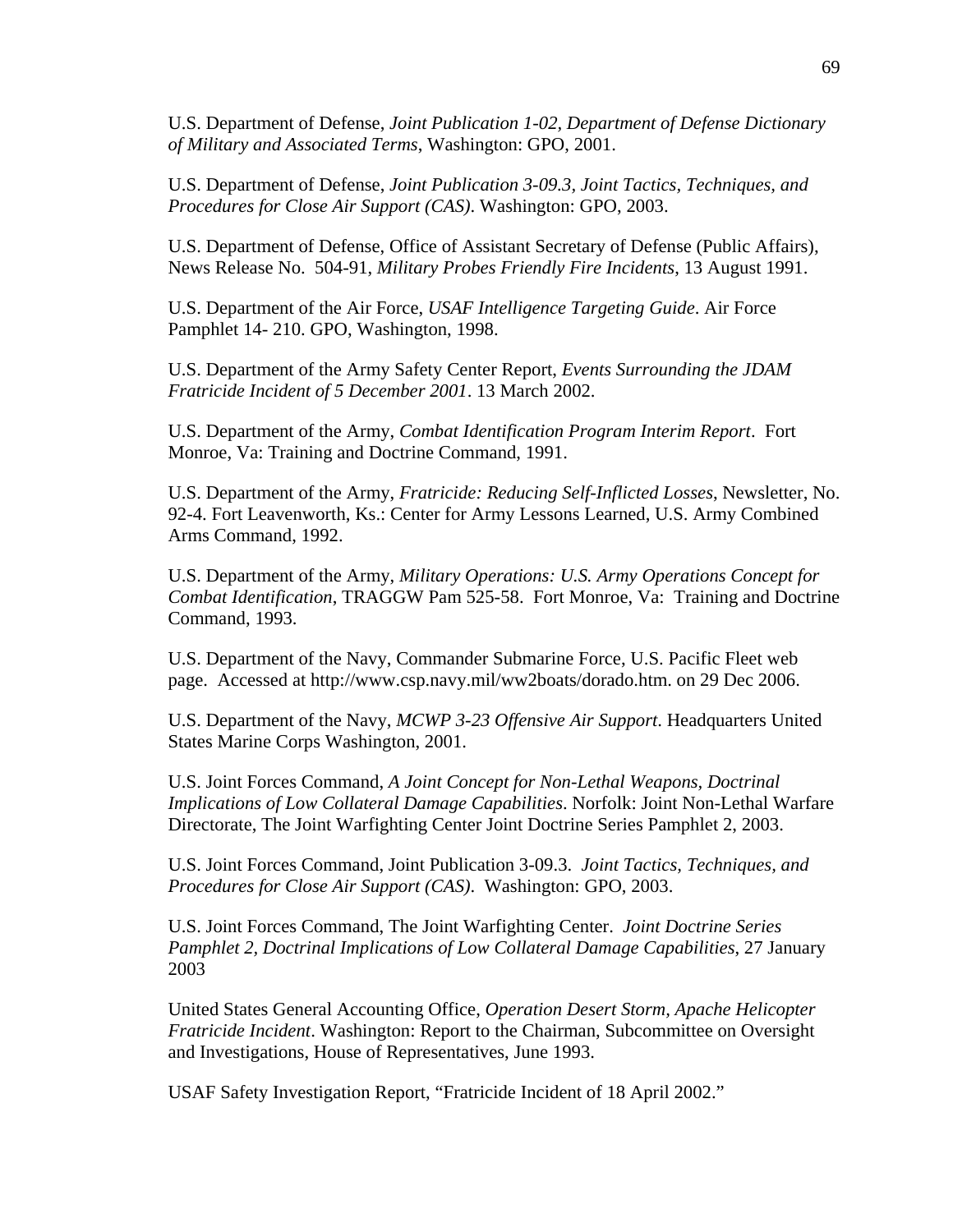"Was It a Baby Milk Factory?" *The Washington Post.* Accessed at http://www.washingtonpost.com/wp-srv/inatl/longterm/fogofwar/vignettes/v4.htm on 29 March 2007.

"Wedding Party Guests, Including Women and Children Killed in U.S. Attack," Al Jazeerah, 25 May 2004. Accessed at http://www.aljazeerah.info/News%20Photos/2004%20News%20/May/25-27.htm. on 21 January 2007.

Wood, David. "Study: Lack of Training, Equipment Causes Errant Bombs," *Air Force Times,* 10 Dec 2001.